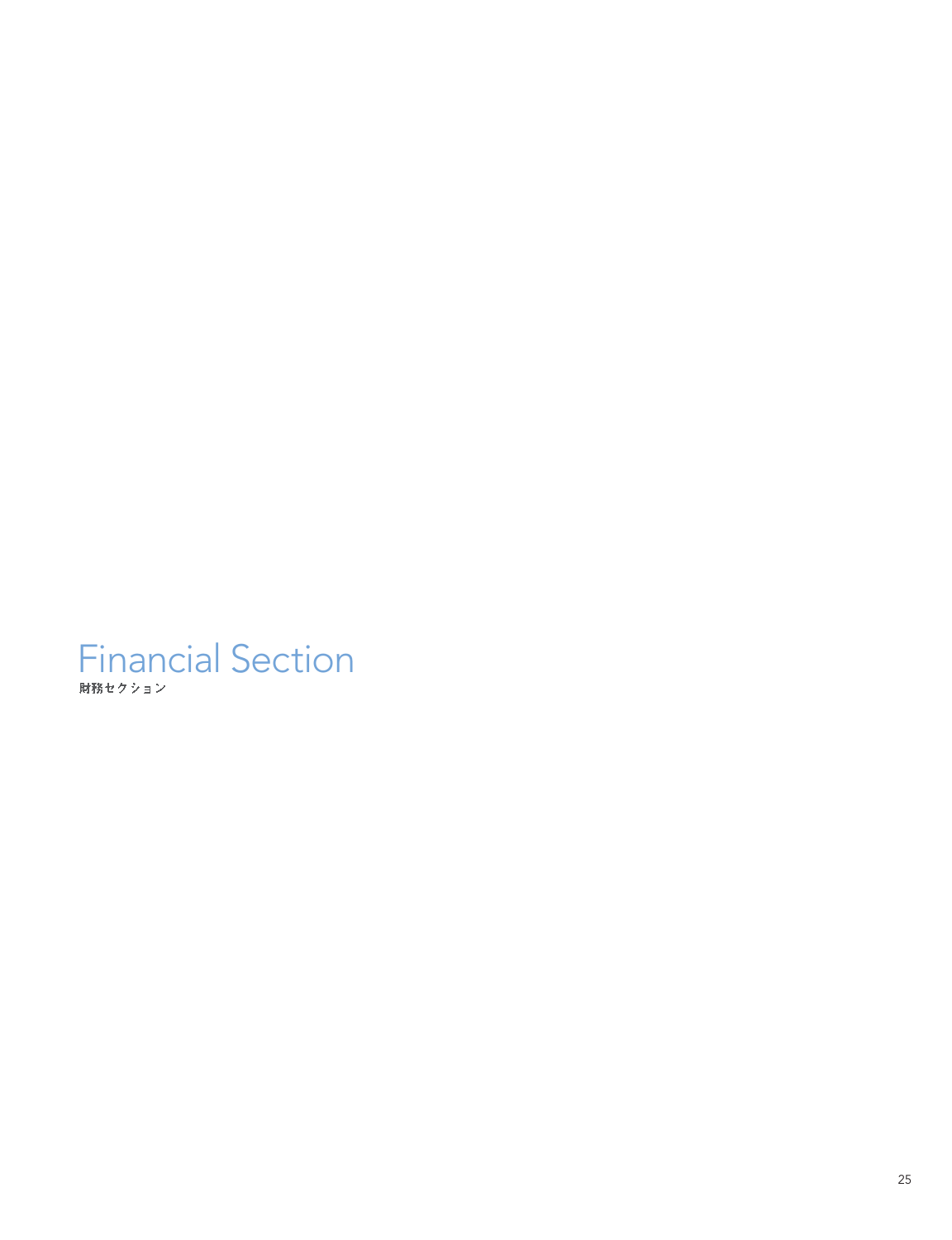### Financial Summary **財務サマリー**

|                                       |                  | Millions of Yen<br>百万円 |           |
|---------------------------------------|------------------|------------------------|-----------|
| Years Ended March 31 3月31日            |                  | 2008                   | 2007      |
| For the Year:                         | 連結会計年度:          |                        |           |
| Net sales                             | 売上高              | ¥226,073               | ¥175,151  |
| Operating income                      | 営業利益             | 11,209                 | 7,908     |
| Income (Loss) before income taxes and |                  |                        |           |
| minority interests                    | 税金等調整前当期純利益 (損失) | (4, 535)               | 4,784     |
| Net income (loss)                     | 当期純利益 (損失)       | (10,040)               | 1,528     |
| Operating cash flows                  | 営業活動によるキャッシュ・フロー | 8,911                  | 11,256    |
| Investing cash flows                  | 投資活動によるキャッシュ・フロー | (2, 280)               | (27, 341) |
| Financing cash flows                  | 財務活動によるキャッシュ・フロー | (8, 434)               | 12,916    |
| Free cash flows                       | フリーキャッシュ・フロー     | 6,631                  | (16,085)  |
| At Year-End:                          | 連結会計年度末:         |                        |           |
| Total assets                          | 総資産              | 103,432                | 126,021   |
| Total net assets                      | 純資産              | 25,613                 | 32,338    |
| Per Share (Yen and U.S. Dollars):     | 1株当たり指標 (円、ドル):  |                        |           |
| Basic net income (loss)               | 当期純利益 (損失)       | $*(26, 224.65)$        | ¥4,331.76 |
| Diluted net income                    | 潜在株式調整後当期純利益     |                        |           |
| Cash dividends applicable to the year | 配当金              | 1,500.00               | 1,500.00  |
| Net assets                            | 純資産              | 58,674.84              | 86,128.32 |
| Financial Indicators:                 | 財務指標:            |                        |           |
| Return on assets (%)                  | <b>ROA (%)</b>   | $(8.8\%)$              | 1.4%      |
| Return on equity (%)                  | ROE (%)          | (34.6%)                | 5.1%      |
| Equity ratio (%)                      | 自己資本比率 (%)       | 22.5%                  | 24.1%     |

Notes: 1. U.S. dollar amounts have been translated from yen, for convenience only, at the rate of ¥100.19 to U.S.\$1, the rate of exchange on March 31, 2008.

2. From the fiscal year to March 2003, calculation of net income per share and fully diluted net income per share was based on "Accounting Standards for Net Income per Share" (Corporate Accounting Standards No. 2) and "Net Income per Share Accounting Standards Guideline" (Corporate Accounting Standards Applications Guideline No. 4).

3. During the fiscal year ended March 2004, a 1:2 stock split was effected on May 20, 2003. Consequently, net income per share for the fiscal year to March 2004 is calculated assuming the stock split occurred at the beginning of the fiscal year.

4. From the fiscal year to March 2007, SHiDAX Corporation has applied the "Accounting Standard for the Presentation of Net Assets in the Balance Sheets" (Corporate Accounting Standard No. 5) and "Implementation Guidance on Accounting Standards for the Presentation of Net Assets in Balance Sheets" (Corporate Accounting Standard No. 8).

### Cautionary Statements with Respect to Forward-Looking Statements

Statements in this annual report regarding the SHiDAX Group's future performance, plans, and targets are based on management's assumptions and beliefs in light of the information currently available to it. These forward-looking statements involve known and unknown risks, uncertainties, and other factors that may cause the SHiDAX Group's actual results and achievements to differ materially from the expectations expressed herein. Such factors include, but are not limited to, fluctuating market trends and economic conditions.









Basic Net Income (Loss) per Share 1株当たり当期純利益(損失)

(Yen)

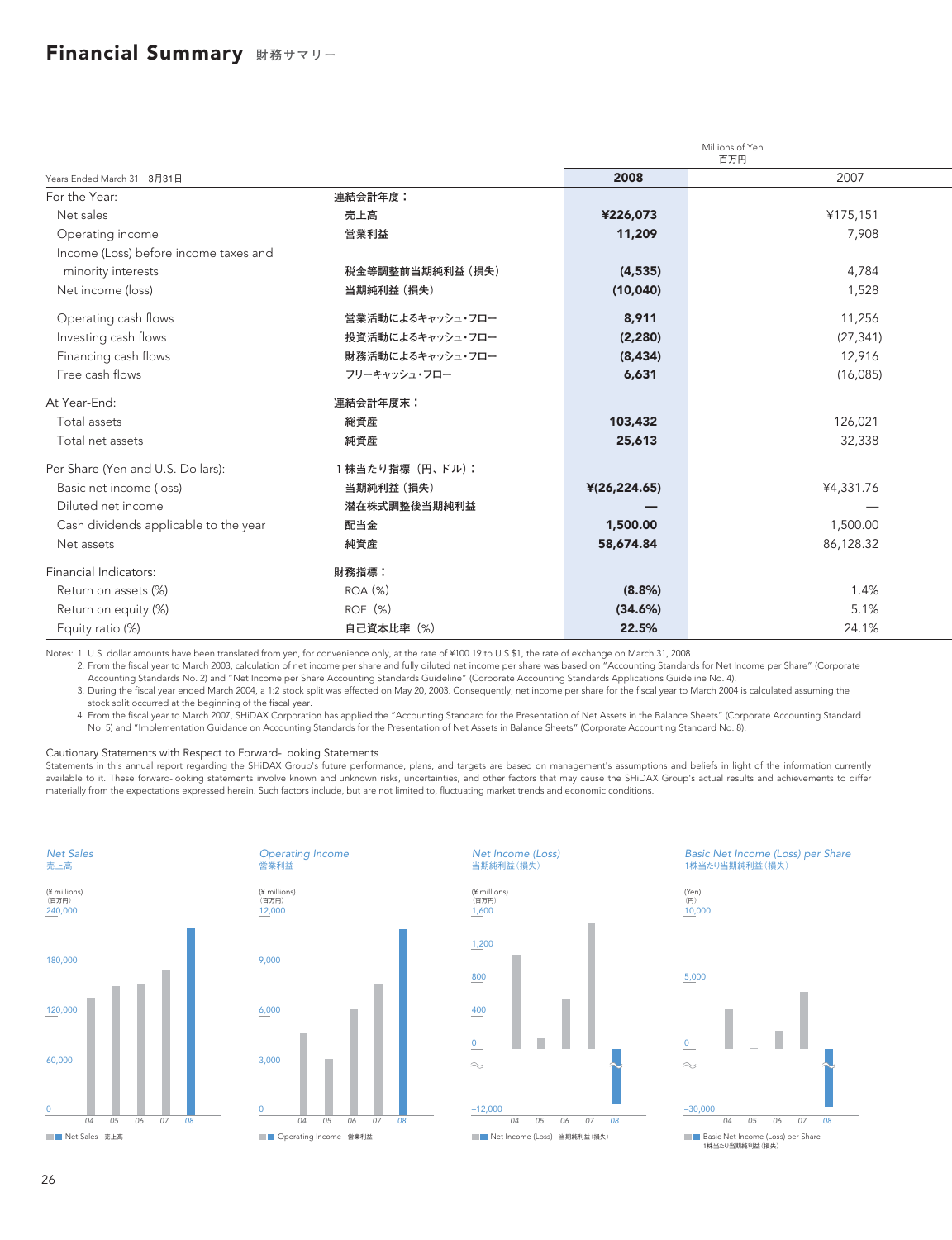| Thousands of<br>Millions of Yen<br>U.S. Dollars (Note 1)<br>百万円<br>千米ドル(注記1) |  |  |
|------------------------------------------------------------------------------|--|--|
| 2003<br>2006<br>2005<br>2004<br>2008                                         |  |  |
|                                                                              |  |  |
| ¥155,264<br>¥157,950<br>¥140,909<br>¥122,563<br>\$2,256,443                  |  |  |
| 6,912<br>111,879<br>6,360<br>3,364<br>4,934                                  |  |  |
|                                                                              |  |  |
| 3,283<br>2,151<br>4,889<br>4,602<br>(45, 265)                                |  |  |
| 608<br>128<br>1,137<br>2,109<br>(100, 206)                                   |  |  |
| 8,637<br>1,773<br>88,938<br>4,412<br>6,183                                   |  |  |
| 5,034<br>(9,657)<br>(5,622)<br>6,764<br>(22, 753)                            |  |  |
| 2,916<br>(6,970)<br>(8,612)<br>7,242<br>(84, 176)                            |  |  |
| 561<br>8,537<br>13,671<br>(5, 245)<br>66,185                                 |  |  |
|                                                                              |  |  |
| 85,131<br>91,878<br>87,692<br>97,557<br>1,032,359                            |  |  |
| 29,719<br>29,424<br>26,935<br>28,211<br>255,647                              |  |  |
|                                                                              |  |  |
| 73.55<br>¥1,427.33<br>¥3,098.00<br>¥11,304.39<br>\$(261.79)<br>¥             |  |  |
| 70.03                                                                        |  |  |
| 1,500.00<br>1,500.00<br>1,500.00<br>3,000.00<br>14.97                        |  |  |
| 82,912.34<br>84,486.57<br>164,508.81<br>585.64<br>82,654.36                  |  |  |
|                                                                              |  |  |
| 0.7%<br>0.1%<br>1.2%<br>2.3%                                                 |  |  |
| 2.1%<br>0.5%<br>4.1%<br>7.6%                                                 |  |  |
| 34.5%<br>28.9%<br>32.0%<br>30.7%                                             |  |  |

(注)1. 米ドル表記は、便宜上、2008年3月31日現在の概算為替レート1米ドル=100.19円で換算しています。

2. 2003年3月期から、1株当たり純資産額、1株当たり当期純利益金額および潜在株式調整後1株当たり当期純利益金額の算定に当たっては、「1株当たり当期純利益に関する会計基準」(企 業会計基準第2号)および「1株当たり当期純利益に関する会計基準の適用指針」(企業会計基準適用指針第4号)を適用しています。

3. 2004年3月期において、2003年5月20日付で株式1株につき2株の株式分割を行いました。なお、2004年3月期の1株当たり当期純利益金額および1株当たり純資産額は期首に分割が行われた ものとして計算しています。

4. 2007年3月期から「貸借対照表の純資産の部の表示に関する会計基準」(企業会計基準第5号)及び「貸借対照表の純資産の部の表示に関する会計基準等の運用指針」(企業会計基準適用指針 第8号)を適用しております。

### **見通し、計画値に関する注意事項**

このアニュアルレポートに記載されている、シダックスグループの業績の見通し、計画値等、将来に関する情報は、現段階における各種情報に基づいて当社の経営陣が判断したものであり、潜在的なリスクや不 確定性が含まれており、確約するものではありません。したがって、実際は、市場動向、経済情勢などの変動により、かかる情報と大きく異なる可能性があることを、あらかじめご承知おき下さい。





Return on Equity 自己資本利益率



Total Net Assets & Equity Ratio 純資産/自己資本比率

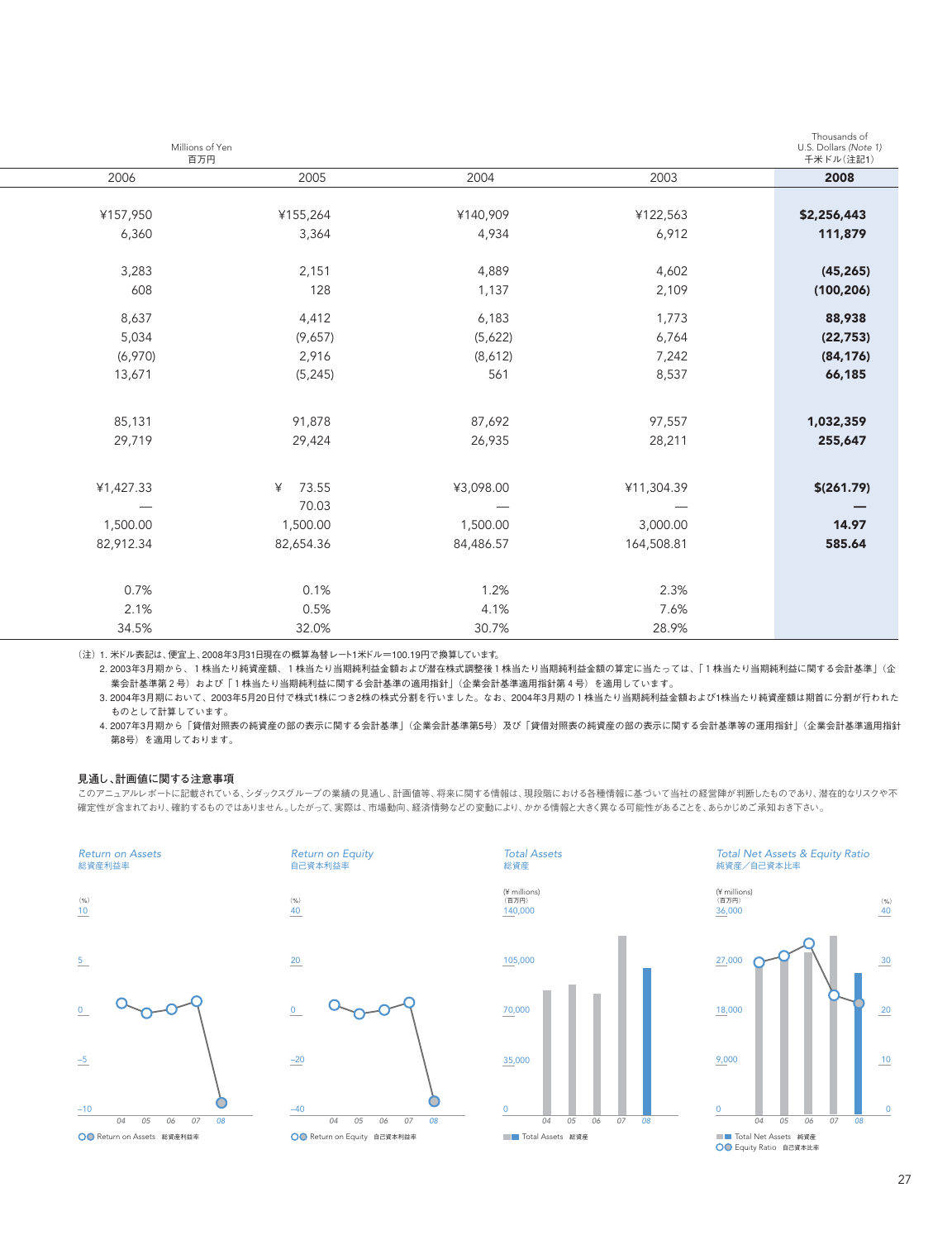### Financial Review **財務レビュー**

### Performance

During the fiscal year ended March 31, 2008, the Japanese economy was characterized by firm revenues and profits, particularly among large companies. However, sharply higher prices on crude oil, food supplies and other raw materials resulted in price hikes on living essentials. As a result, consumption propensity declined, and personal consumption slowed. In addition, the Japanese economy was affected by such uncertainties as the U.S. subprime loan issue and rapid fluctuations in exchange rates and share prices.

Under these market conditions, the SHiDAX Group continued to pursue its expansion as a provider of comprehensive services centered on food, with the competitive advantage of operating as a vertically and horizontally integrated group.

To ensure stability and reduce interest-bearing debt, we raised ¥3,702 million through a public offering of 40,000 shares of common stock and through a third-party allocation of 4,617 shares. All funds raised through this capital increase were applied to the reduction of debt.

The addition of Total Outsourcing Businesses, the contribution in Specialty Restaurant Businesses of U.S. operations during the full fiscal year, the optimization of selling, general and administrative expenses in Contracted Food Services and Medical Food Services and the strengthening of internal structures—such as heightened efficiency of foodstuff procurement—led to historically high levels of net sales and operating income.

During the fiscal year under review, net sales rose 29.1%, to ¥226,073 million, and operating income surged 41.7%, to ¥11,209 million. However, the Group posted a net loss of ¥10,040 million, stemming from a drop in the market price of shares in newly consolidated subsidiary DAISHINTO Inc., which resulted in ¥13,889 million in amortization of goodwill (posted as an other expenses).

### Financial Position

During the fiscal year under review, the SHiDAX Group strove to maintain its financial stability and reduce its financial risk by paying back interest-bearing debt. As a result, total assets on March 31, 2008, amounted to ¥103,432 million, down ¥22,589 million, or 17.9%, from one year earlier.

Total current assets fell ¥2,955 million, or 7.5%, to ¥36,233 million. This decrease was principally due to a ¥2,111 million decrease in cash and cash equivalents and time deposits, owing to the Group's efforts to maintain financial stability and reduce financial risk by paying back interest-bearing debt. This move reduced assets and liabilities.

Total fixed assets amounted to ¥67,199 million, down ¥19,634 million, or 22.6%, from one year earlier. The emergence of goodwill amortization resulting from a decline in the share price of Group

subsidiaries caused goodwill to decline ¥13,709 million, and net property and equipment fell ¥4,424 million.

Total current liabilities decreased ¥11,727 million, or 23.1%, to ¥39,109 million. This fall reflected a ¥7,508 million decline in the total of short-term debt and the current portion of long-term debt, ¥2,171 million drop in Accounts and notes payable, and ¥601 million less in other accrued expenses.

Total long-term liabilities came to ¥38,710 million, down ¥4,137 million, or 9.7%. The primary reasons for the decline were a ¥4,145 million decrease in long-term debt, less the current portion. As a result, total liabilities were ¥77,819 million, down ¥15,864 million, or 16.9%, from the end of the preceding fiscal year.

Net assets on March 31, 2008, were ¥25,613 million, ¥6,725 million, or 20.8%, less than one year ago. Although a public offering and a third-party allocation of new shares resulted in a capital surplus of ¥1,851 million, retained earnings fell ¥10,569 million.

### Cash Flows

Consolidated cash and cash equivalents at the end of the fiscal year amounted to ¥14,187 million, down ¥1,863 million, or 11.6%, from the end of the previous fiscal year.

Net cash provided by operating activities was ¥8,911 million. This amount was ¥2,345 million less than the ¥11,256 million provided by these activities in the preceding term. Major factors included a ¥9,319 million decrease in income before income taxes and minority interests, ¥3,298 million drop in accounts and notes payable, ¥1,426 million less in accured expenses and ¥2,677 million increase in income taxes paid. On the other hand, the amortization of goodwill provided ¥15,323 million.

Net cash used in investing activities was ¥2,280 million, ¥25,061 million less than the ¥27,341 million used in these activities during the previous fiscal year. Mainly responsible for this change was the absence of the previous fiscal year's ¥25,204 million in payment for the purchase of subsidiaries stock, as well as ¥597 million in payments for business transfer.

Net cash used in financing activities was ¥8,434 million, a ¥21,350 million difference from the ¥12,916 million provided by these activities during the previous fiscal year. The principal reason was fund-raising costs for a public offering and the issuance of new shares for a third-party capital increase, while the Company repaid debt and redeemed corporate bonds.

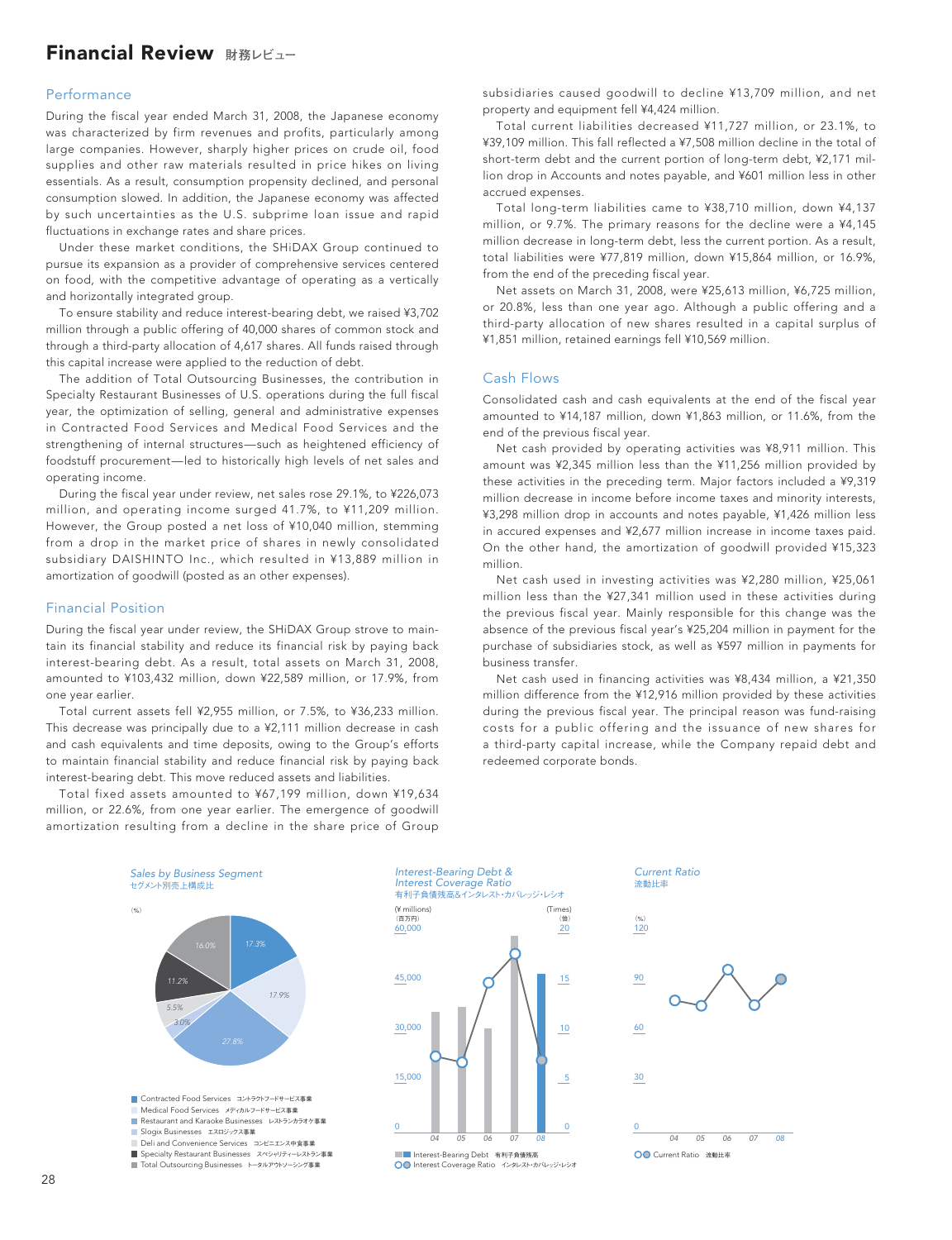#### 経営成績

当連結会計年度におけるわが国経済は、大手企業を中心とする収益が 堅調に推移したものの、原油や食糧などの資源価格高騰、生活必需品の 値上がりに伴う消費者心理の悪化による個人消費の鈍化懸念、米国サブ プライム住宅ローン問題を発端とした為替レートや株価の急激な変動な ど不安要素を残しています。

このような市場環境のもと、当社グループの事業優位である水平・垂 直統合型グループ構造のもと「食」を中心とした総合サービスの提供拡大 に努めました。

財政面においては、財務内容の安定と有利子負債の圧縮を目的として、 公募による普通株式40,000株及び第三者割当による普通株式4,617株の新 株発行増資を行い3,702百万円の資金を調達しました。この増資による資 金は全額を借入金の返済に充当しています。

トータルアウトソーシング事業が新たに加わったこと、米国における スペシャリティーレストラン事業の業績が通期において貢献したこと、 コントラクトフードサービス事業、メディカルフードサービス事業にお ける販売管理費の適正化や食材調達の効率化など内部構造の強化が順調 に推移したことが、過去最高の売上高と営業利益に貢献しました。

以上の結果、当連結会計年度の売上高は226,073百万円(前年同期比 29.1%増)、営業利益は11,209百万円(前年同期比41.7%増)となりま した。当期純損失につきましては、連結子会社である大新東株式会社の 株式時価下落に伴うのれん償却額として13,889百万円を特別損失に計上 したことなどにより10,040百万円となりました。

### 財政状態

当社グループは当連結会計年度において、グループの財務内容の安定 のために金利リスク縮小のための有利子負債の返済に努めました。その 結果、総資産は、前連結会計年度末に比べ22,589百万円減少し103,432百 万円(前年同期比17.9%減)となりました。

流動資産においては、2,955百万円減少し36,233百万円(前年同期比 7.5%減)となりました。これは主に、財務内容の安定と金利リスク縮小 を目的に有利子負債の返済に努め、資産・負債を圧縮した結果、現金及 び預金が2,111百万円減少したことなどによります。

固定資産においては、19,634百万円減少し67,199百万円(前年同期比 22.6%減)となりました。これは主に、子会社株式の時価下落に伴うの れん償却額の発生等により、のれんが13,709百万円減少及び有形固定資 産が4,424百万円減少したことなどによります。

流動負債においては、11,727百万円減少し39,109百万円(前年同期比 23.1%減)となりました。これは主に、短期借入金及び一年内返済予定 の長期借入金が合計で7,508百万円減少、支払手形、買掛金及び未払金が 2,171百万円減少、未払費用が601百万円減少したことなどによります。

固定負債においては、4,137百万円減少し38,710百万円(前年同期比 9.7%減)となりました。これは主に、長期借入金が4,145百万円減少し たことによります。

これらの結果、負債は前連結会計年度末に比べ15,864百万円減少し 77,819百万円(前年同期比16.9%減)となりました。

当連結会計年度末における純資産は、前連結会計年度末に比べ6,725百 万円減少し25,613百万円(前年同期比20.8%減)となりました。これは主 に、公募及び第三者割当による新株発行増資により資本金及び資本剰余 金がそれぞれ1,851百万円増加した一方、利益剰余金が10,569百万円減少 したことなどによります。

### キャッシュ・フロー

当連結会計年度における現金及び現金同等物(以下「資金」という。) は、前連結会計年度に比べ1,863百万円減少し14,187百万円(前年同期比 11.6%減)となりました。

営業活動によるキャッシュ・フローは、当連結会計年度における営業 活動の結果、8,911百万円の資金増加となりました。前連結会計年度は 11,256百万円の資金増加であり、前連結会計年度と比較し2,345百万円減 少しております。これは主に、税金等調整前当期純利益が9,319百万円減 少、買掛金及び未払金が3,298百万円減少、未払費用が1,426百万円減少、 法人税等の支払が2,677百万円増加した一方、のれん償却額が15,323百万 円発生したことなどによります。

投資活動によるキャッシュ・フローは、当連結会計年度において2,280 百万円の資金減少となりました。前連結会計年度は27,341百万円の資金 減少であり、前連結会計年度と比較し25,061百万円増加しております。 これは主に、前連結会計年度において、連結範囲の変更を伴う子会社株 式の取得による支出が25,204百万円、営業譲受けによる支出が597百万 円発生したためです。

財務活動によるキャッシュ・フローは、当連結会計年度において、 8,434百万円の資金減少となりました。前連結会計年度は12,916百万円の 資金増加であり、前連結会計年度と比較し21,350百万円減少しておりま す。これは主に、公募及び第三者割当による新株発行増資により資金調 達を行った一方、借入金及び社債の返済に資金を充当したためです。



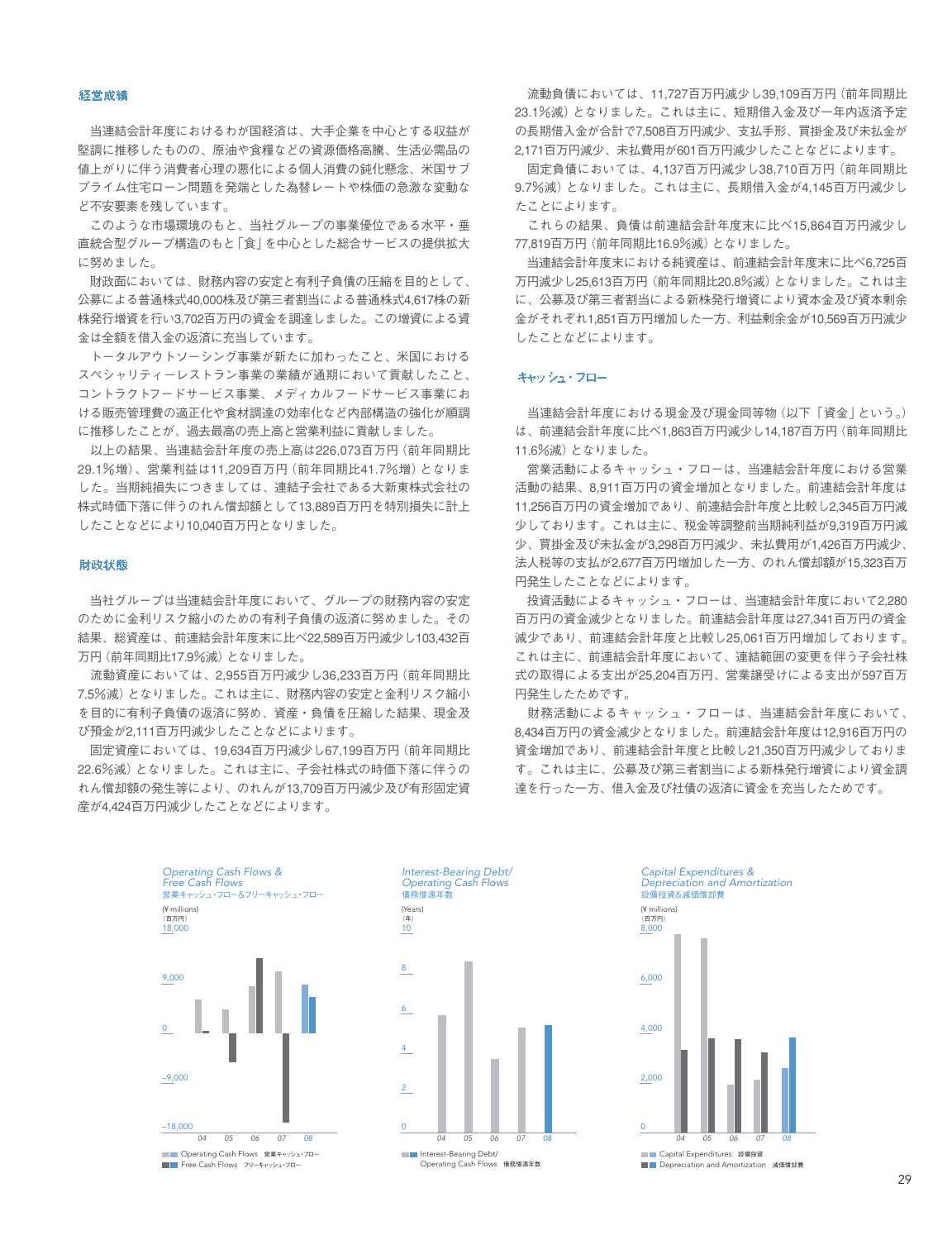### Contracted Food Services **コントラクトフードサービス事業**

Contracted Food Services Market 事業所・学校給食市場の推移



コントラクトフードサービス事業の受託施設数推移  $(9/2)$ 2,000 100 ᡐ Ō Ó Ō  $\bigcap$ 1,500 75

Trend in Number of Contracted Food Services Contracts



Cost of Sales and Cost of Sales Ratio in Contracted Food Services コントラクトフードサービス事業の原価・原価率推移

(¥ millions) (百万円)



Labor Cost in Contracted Food Services コントラクトフードサービス事業の労務費推移 20,000 (¥ millions) (%) (百万円)



出典:(財)外食産業総合調査研究センター

### Medical Food Services **メディカルフードサービス事業**



1,200 (¥ billions) (十億円)



Trend in Number of Medical Food Services Contracts メディカルフードサービス事業の受託施設数推移



Cost of Sales and Cost of Sales Ratio in Medical Food Services メディカルフードサービス事業の原価・原価率推移



Labor Cost in Medical Food Services メディカルフードサービス事業の労務費推移





Source: Food Service Industry Survey Research Center. 出典:(財)外食産業総合調査研究センター

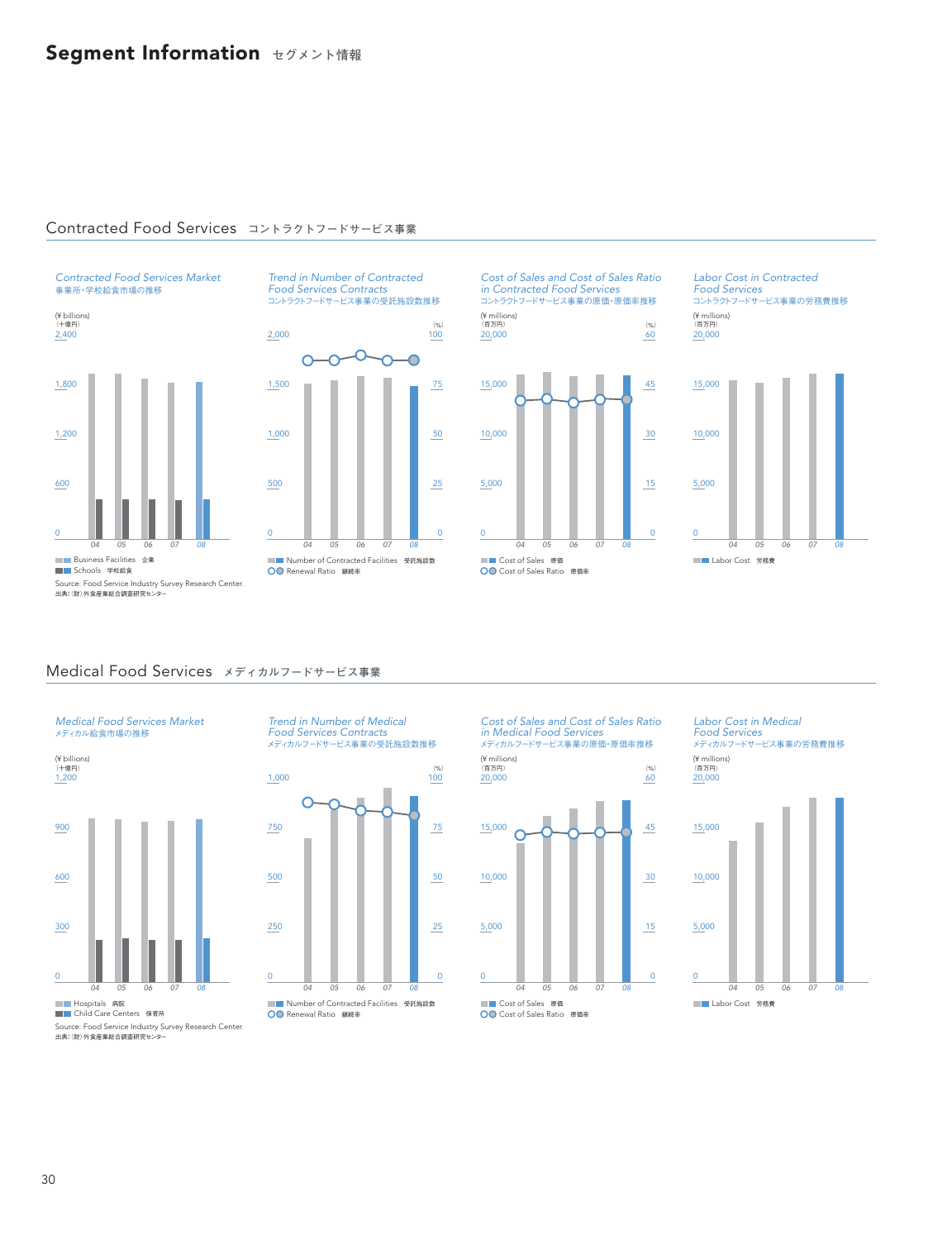





Gross Number of Customers & Ratio of Drinking and Eating Sales レストランカラオケ事業の総来客数と飲食収入比率  $4,800$  60 (Tens of thousands of people) (万人) (円) (%)







Number of Contracted and Consolidated Distribution Ratio (Medical Food Services) 店舗数と一元物流導入率(メディカルフードサービス事業)

 $(%)$ <br> $60$ 

 $1,200$ 



### Slogix Businesses **エスロジックス事業** Deli and Convenience Services **コンビニエンス中食事業**

Trend in Number of Deli and Convenience Services

コンビニエンス中食事業の受託施設数推移

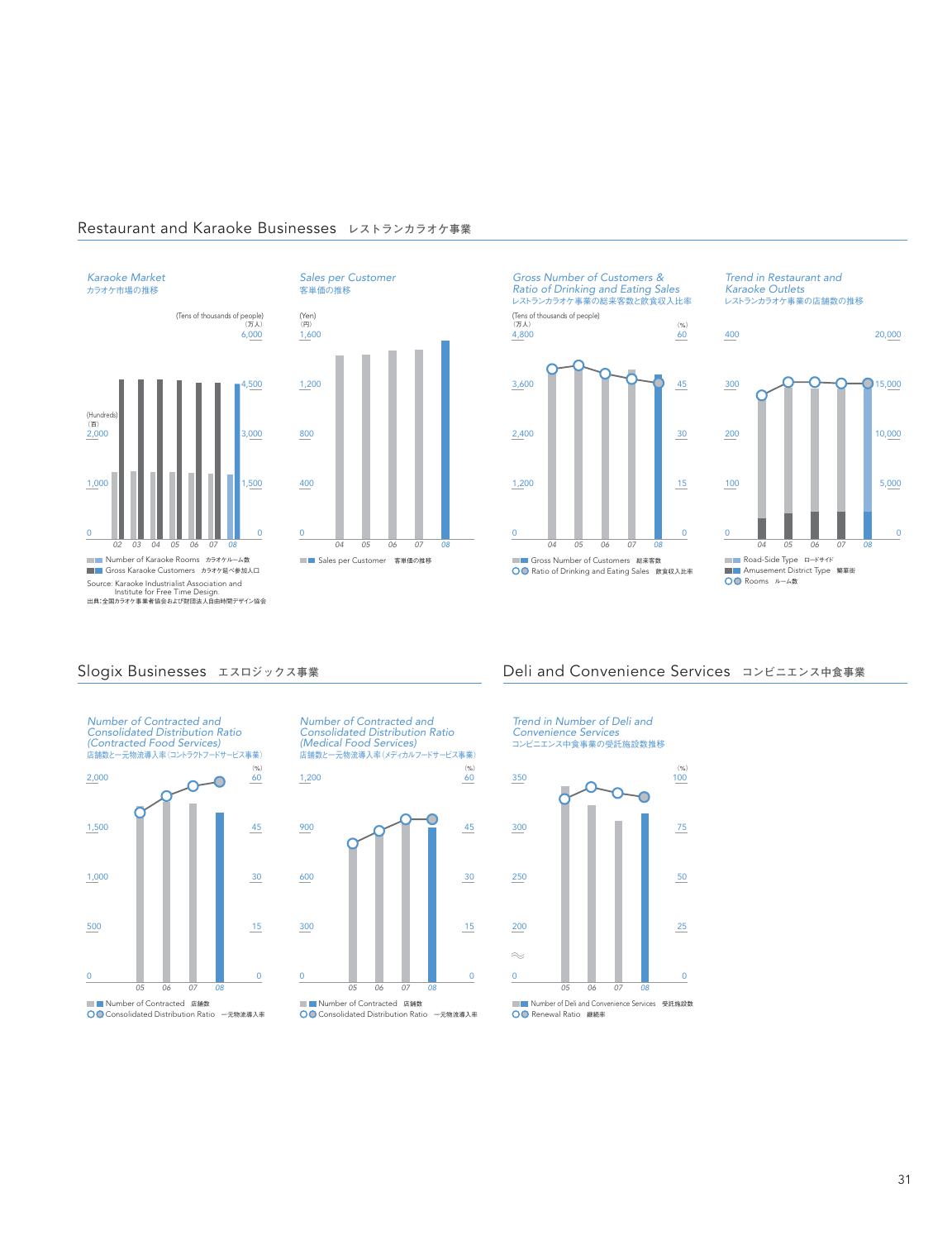### 1. Factors Affecting Business Performance

### *Competition with Other Companies in the Same Industry*

Other companies in the Group's industry face severe competition. In Contracted Food Services and Medical Food Services, prices for outsourcing contracts have continued to decline over the past several years due to competition for orders among major companies in the segment. In the Restaurant and Karaoke Businesses, business is easily affected by the number of customers and the average expenditure per customer, given the per hour services format of the business and the diversified customer needs of each age group. In the Specialty Restaurant Businesses, customer tastes are diversifying in the restaurant market in general, even as they demand more highly specialized and diversified services. In the Deli and Convenience Services home meal replacement segment, saturation of the convenience store sector has resulted in an active advance by convenience stores into in-house outlets, and the Group already has established many outlets. As a result, the Group's business performance could be adversely affected by unforeseen restraints on its business plans.

### *Personnel Procurement and Education*

All of the Group's businesses are related to the services industry, and it employs approximately 30,000 full- and part-time employees. As a result, the Group must secure and train capable individuals for upper management, administrative, and on-site positions. In particular, the Group needs persons with such specialist qualifications as national registered dietician, which designated staff members are legally required to hold. The Group's business performance could be materially affected by lack of sufficient personnel, which would cause difficulties in new business development, and a decline in customer service levels.

### *Foodstuff Procurement*

The Group's Slogix Businesses provide unified foodstuff distribution operations mainly for the Contracted Food Services, Medical Food Services, Restaurant and Karaoke Businesses, and Specialty Restaurant Businesses. The Group is building a distribution system that provides dependable and safe foodstuffs while considering global environmental issues, and the Group implements plans for stable foodstuff prices and supply. However, sudden changes in the supply-demand balance, quality, or prices due to unforeseen changes in the procured foodstuffs market or foreign exchange market as well as natural disasters could have a material impact on the Group's business performance.

### *Rising Energy Prices*

The Group's Total Outsourcing Businesses attempt to shift the amount of increases in purchasing costs for gasoline, kerosene or similar products due to the appreciation of crude oil prices or other factors to customers as much as possible. However, in the event that they are unable to do so, this could have a material impact on the Group's business performance.

### *Food Poisoning*

The Group is involved in the provision of food services. An outbreak of food poisoning caused by the Group's sanitation management could result in a temporary business suspension or claim for damages, both of which could have a material impact on the Group's overall business performance.

### *Liability for Damages*

In its Total Outsourcing Businesses, the Group provides vehicle operations on a contract basis. There is a possibility that the Group will incur liabilities for damages or oversight in the event of an accident.

### *Exchange Rate Fluctuations*

The Group is developing its Specialty Restaurant Businesses in the United States. So there is a possibility that the Group's business performance will be affected by fluctuations in exchange rates.

### *Capital and Business Alliances*

With the aim of expanding its businesses and growth, the Group invests in other companies and forms business alliances where large synergies with the Group's businesses are expected. In the implementation of these policies, unforeseen factors beyond management's control, such as changes in the operating environment or legal regulations, may have a material impact on the Group's business performance.

### *Impairment Accounting*

The Group reported consolidated fixed asset impairment losses of ¥1,370 million for the fiscal year under review, due to the adoption of new accounting standards. In the future, fluctuations in the Group's revenues could result in impairment losses and have an impact on the Group's business performance.

The Group has recorded goodwill as a result of its capital and business alliances. Should the contribution to earnings from these businesses not be in line with plans, earnings will deteriorate and the Group will be forced to record the unamortized portion of goodwill as an impairment loss. If the Group takes this course, its business performance could be materially affected.

### *Interest-Bearing Debt Dependency*

The Group incurs interest-bearing debts when procuring capital from financial institutions for new store openings, mainly in its Restaurant and Karaoke Businesses. Consolidated interest-bearing debt at March 31, 2008, was ¥47,843 million, a dependency ratio of 46.3%. The majority of the Group's capital procurement is long-term debt at fixed rates of interest, so interest rate fluctuations have little impact in the short term. However, the Group plans to procure capital to cover new store development expenses mainly through interest-bearing debt, so there is a possibility that interest rate movements, financial conditions and other factors could have a material impact on the Group's business performance or development.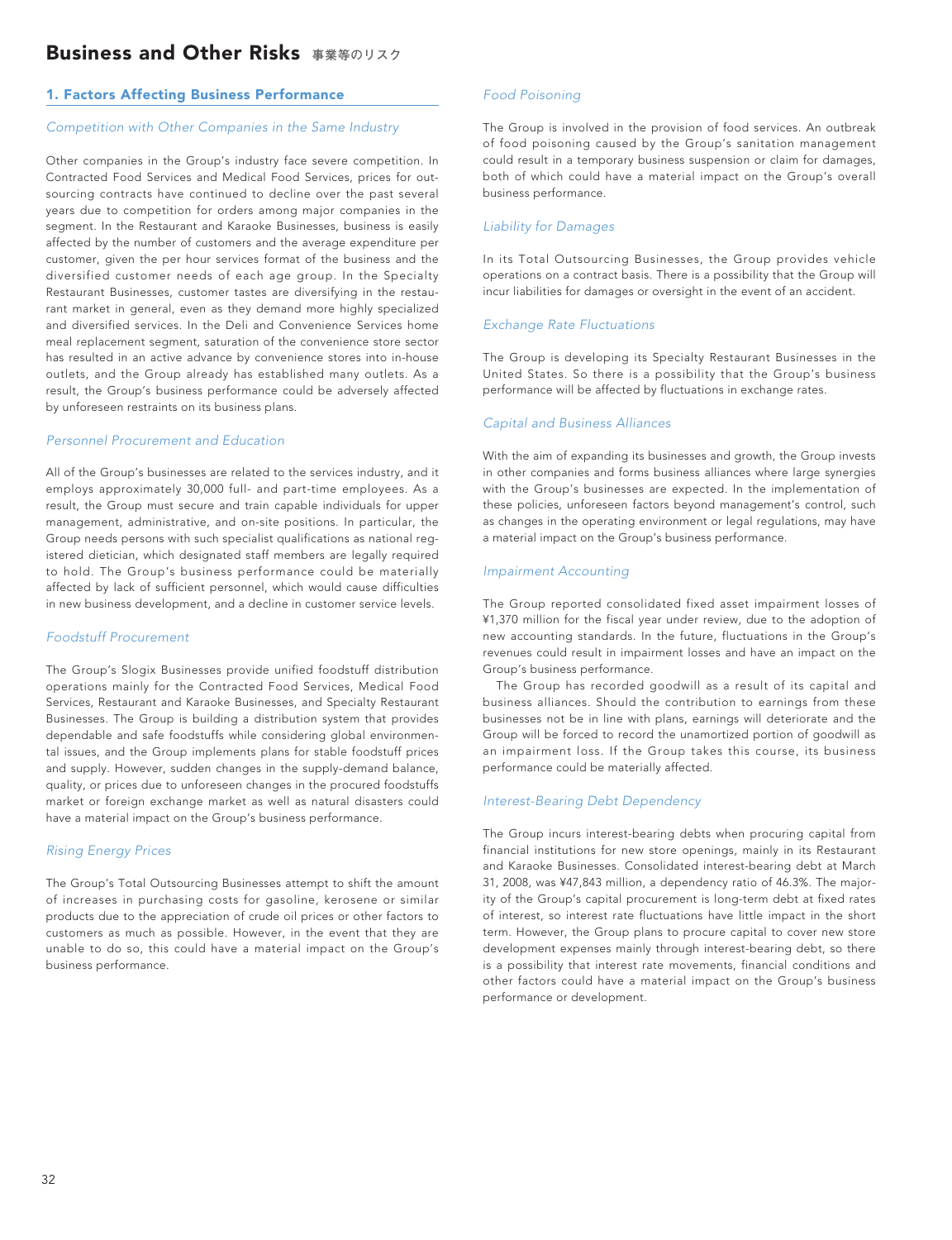### 1. 業績の変動要因について

### **同業他社との競合について**

当社グループが属する業界は同業他社との競争が一層激しくなってお ります。コントラクトフードサービス事業及びメディカルフードサービ ス事業では、大手同業他社とこの数年間は激しい受注合戦が繰り広げら れ受託価格の低下傾向が続いております。レストランカラオケ事業では、 時間消費型サービス業態の拡大及びお客様の世代毎のニーズが多様化し ていることにより、お客様数とお客様単価が影響を受けやすくなってお ります。スペシャリティーレストラン事業においては、外食市場全般で お客様の志向が多様化し、サービスの専門性を高めるとともに多様なサ ービスs対応も求められております。コンビニエンス中食事業では、コ ンビニエンス業界の飽和感により、当社グループが多く出店する病院施 設内に大手コンビニエンスチェーンが積極的に出店を進めております。 各事業の事業計画において想定しない阻害要因が発生した場合には、当 社グループの業績に影響を及ぼす可能性があります。

### **人材の確保と育成について**

当社グループの全ての事業がサービス産業に属しており、正社員に加 えて臨時従業員を含めると約3万人の雇用者が従事しております。した がって、経営層・管理職・現場従事者、特に法律上設置義務がある管理 栄養士等の専門有資格者に至るまで優秀な人材の確保とその育成が不可 欠であります。人材の確保と育成が十分に為されず新規営業開発の進捗 やお客様へのサービスレベルの低下を招く場合には、当社グループの業 績に影響を及ぼす可能性があります。

### **食材調達について**

当社グループのエスロジックス事業については、コントラクトフード サービス事業、メディカルフードサービス事業、レストランカラオケ事 業、スペシャリティーレストラン事業等への食材一元物流事業を行って おります。当該事業では、食材の安心・安全を追求し、地球環境へ配慮 した物流体制を構築し、そのうえで食材価格や物量の安定調達を計画実 行しておりますが、調達食材が市況・為替相場・自然災害等で需給バラ ンスが崩れ品質や価格が変化した場合には、当社グループの業績に影響 を及ぼす可能性があります。

#### **燃料費の高騰について**

当社グループのトータルアウトソーシング事業については、原油価格 の高騰等によりガソリン、軽油等の仕入原価が増加した場合、基本的に は費用増の相当分をお客様に転嫁させて頂くよう努めておりますが、そ れができない場合には当社グループの業績に影響を及ぼす可能性があり ます。

### **食中毒について**

当社グループは、食材・食事の提供サービスを行っております。当社 グループの衛生管理等に起因する食中毒が発生した場合には、一定期間 の営業停止や損害賠償責任の発生など当社グループの業績に影響を及ぼ す可能性があります。

### **損害賠償について**

当社グループはトータルアウトソーシング事業において、自家用自動 車管理業務を受託しておりますが、交通事故等に起因して損害賠償責任 や監督責任が問われる可能性があります。

#### **為替変動のリスクについて**

当社グループはスペシャリティーレストラン事業において、米国で事業 を展開していることから為替変動による影響を受ける可能性があります。

### **資本・事業提携等について**

当社グループの事業領域の拡大及び成長発展を目的として、資本提携 や当社グループの各事業とのシナジー効果が見込める事業提携等を実施 することがあります。これらの施策を実行するにあたり、経済環境や法 規制等の変化、経営のコントロールを超える予期し得ない要因が発生し た場合には、当社グループの業績に影響を及ぼす可能性があります。

### **減損会計の影響について**

当社グループが所有する固定資産につきまして、当連結会計年度にお いて1,370百万円の減損損失を計上いたしました。今後、当社グループの 収益の変動等によっては減損損失を計上し、業績に影響を及ぼす可能性 があります。

また、当社グループでは資本・事業提携等の実施に伴い、子会社の超 過収益力の対価であるのれんが生じており、収益への貢献が計画どおり に進まなかった場合、当該事業に係る収益の悪化や、ひいてはのれんの 未償却残高を減損損失として計上せざるを得ない事態が発生するなど、 当社グループの業績に影響を及ぼす可能性があります。

### **有利子負債の依存度について**

当社グループは、主にレストランカラオケ事業及びスペシャリティー レストラン事業の出店費用を金融機関より調達しております。平成20年 3月31日現在連結有利子負債残高は47,843百万円であり、有利子負債依 存度は46.3%であります。現在は、当該資金を主として固定金利に基づ く長期借入金により調達しているため、短期的には金利変動の影響を受 けにくくなっておりますが、今後も出店費用を主に有利子負債で調達す る計画であり、当社の業績及び事業展開は金利動向及び金融情勢等の影 響を受ける可能性があります。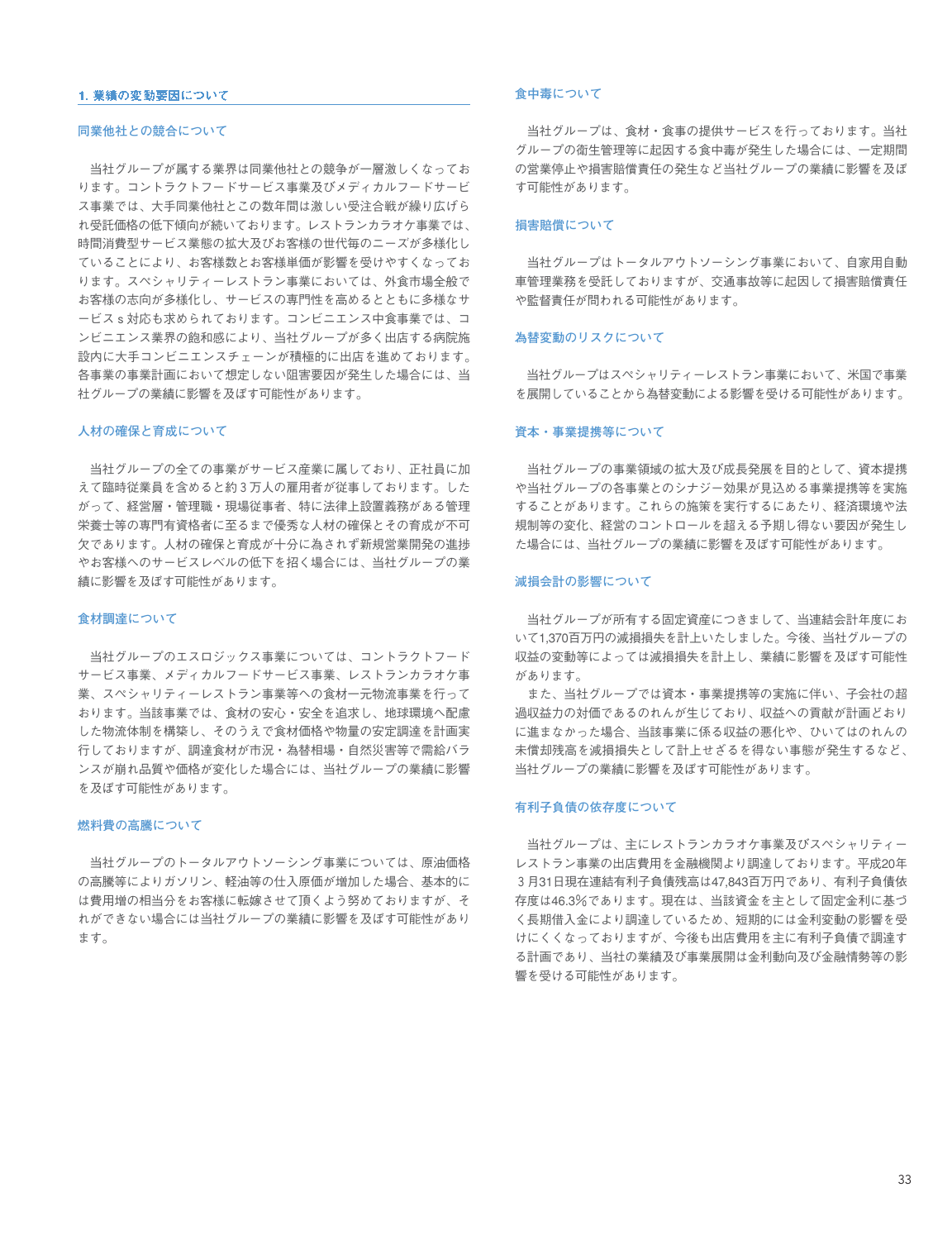### *Deferred Tax Assets*

The Group considers the deferred tax assets recorded mainly by DAISHINTO Inc. at the end of the fiscal year under review to be fully recoverable through the future earnings (taxable income) of that subsidiary. However, business performance, progress toward achieving the business plan or other factors could have a material impact on the Group's business performance.

### 2. Legal Restrictions and Voluntary Restraints

*The SHiDAX Group is subject to the following major legal restrictions and voluntary restraints. Should these restrictions be revised or changed, it could have a material impact on the Group's business performance.*

### *Major Legal Restrictions*

The major legal restrictions to which the Group is subject include the Food Sanitation Law, the Food Recycling Law, the Building Standards Law, the Fire Defense Law, and the Copyright Law, as well as ordinances governing outdoor advertising.

### *Trends in Medical Welfare Administration*

The financial condition of hospitals and welfare facilities that are the Group's customers, as well as trends in medical welfare administration, have a significant impact on the Group's Medical Food Services business. Should there be revisions to the Medical Insurance System or Nursing Insurance Law, the impact these amendments will have on hospitals, welfare facilities, and others could have a material effect on the Group's business performance.

### *Expansion of the Scope of Social Insurance*

The Ministry of Health, Labour and Welfare is considering expanding the scope of the social insurance system to cover employees who work shorter hours. Should the system be revised and enacted, the Group's insurance expense burden will increase, which could have a material impact on its business performance.

### *Personal Information Protection Law*

The Group's SITEX Corp. subsidiary primarily manages personal information on members in the Restaurant and Karaoke Businesses. To abide by the Private Information Protection Law and provide appropriate information management, the Group has created a privacy protection policy and an information management manual. The Group is also working to educate companies with which it does business as well as its directors and employees to take every step necessary to prevent leaks of personal information. Leaking personal information through negligence in the Group's information management could expose the Group to liabilities for damages or other claims that could have a material financial impact on the Group's business performance.

### *Voluntary Restraints and Ordinances*

The SHiDAX Group's Restaurant and Karaoke Businesses operate on a nationwide scale, and as a member of karaoke box operator cooperation councils in various Japanese prefectures, the Group conforms with the voluntary restraints imposed by member organizations. Recently, social interests in Tokyo and other municipalities have become more vocal in their calls to revise ordinances that regulate the operating hours of these businesses. If ordinances are revised or if regulations or voluntary restraints become more stringent, the Group's operations could be constrained.

### 3. Significant Transactions between SHiDAX Corporation and Its Directors or Shareholders Holding more than Half the Outstanding Voting Rights

### *Real Estate Transactions*

The SHiDAX Group rents its headquarters offices, and the Group's consolidated subsidiary SHiDAX Community Corporation rents its hotel facilities and winery facilities from Shida Holdings Co., Ltd., of which the Group's Chairman of the Board, Tsutomu Shida, serves as the representative director. Security deposits and rent on these properties are determined by an appraisal report prepared by a licensed real estate appraiser.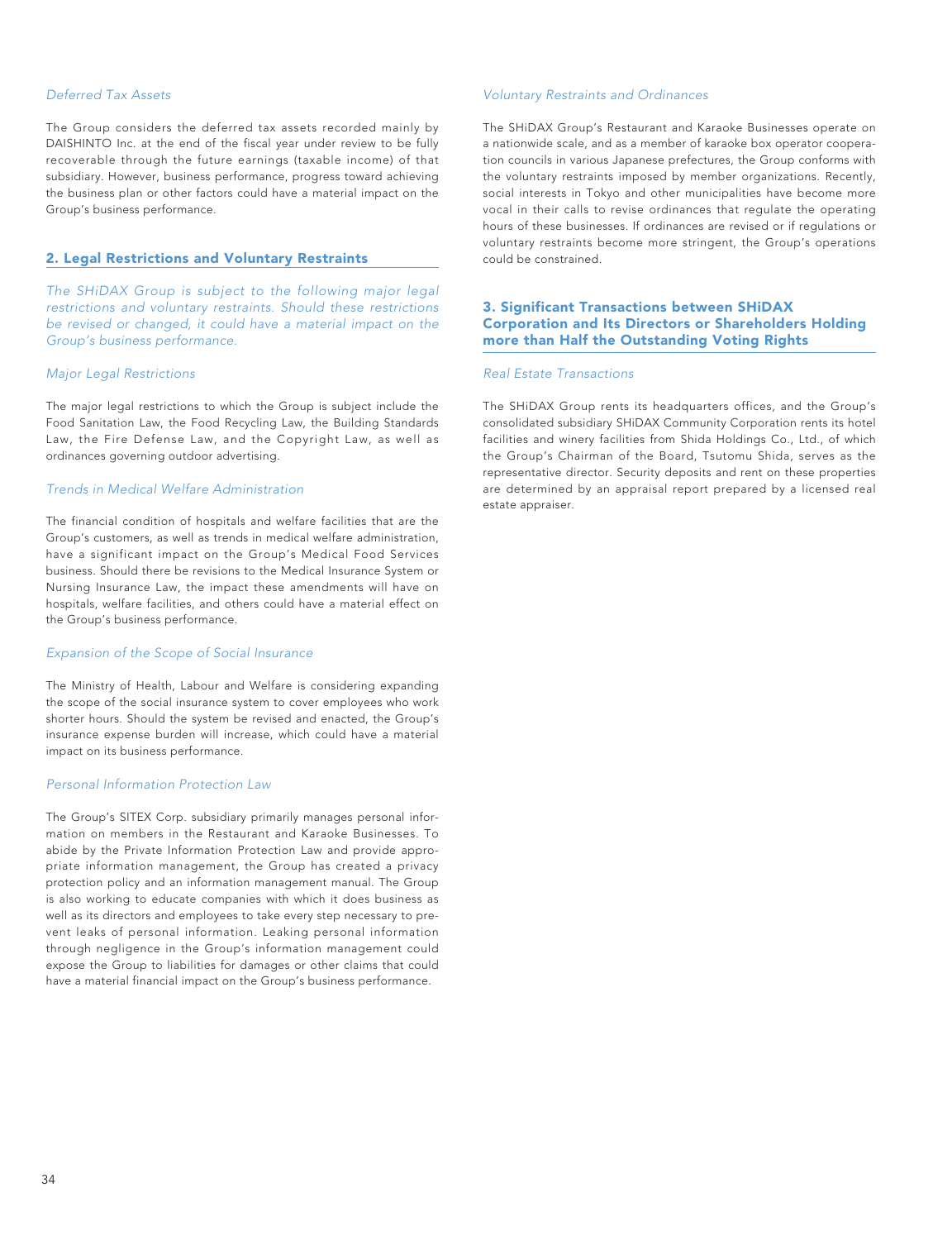### **繰延税金資産について**

主に大新東株式会社が当連結会計年度において計上している繰延税金 資産については、同社における今後の利益(課税所得)をもって全額回 収可能と考えておりますが、業績や事業計画の達成状況等により当社グ ループの業績に影響を及ぼす可能性があります。

#### 2. 法的规制及び自主规制について

**当社グループが規制を受けている主な法的規制及び自主規制は、以 下のとおりであり、当該規制等が改正又は変更された場合には、当社 グループの業績に影響を及ぼす可能性があります。**

### **主な法的規制について**

当社グループは、主に食品衛生法、食品リサイクル法、建築基準法、 消防法、著作権法等及び屋外広告物条例等の規制を受けております。

#### **医療・福祉行政の動向について**

当社グループのメディカルフードサービス事業においては、お客様で ある病院・福祉施設等の経営状況は、医療・福祉行政の動向に大きな影 響を受けます。医療保険制度や介護保険法等の改正が行われた場合、病 院・福祉施設等に与える影響の程度により、当社グループの業績に影響 を及ぼす可能性があります。

### **社会保険の適用拡大について**

厚生労働省は、短時間労働者に対する社会保険の適用を拡大する方向 で検討しております。当該制度が改正・施行された場合、当社グループ の保険料負担が増加し、当社グループの業績に影響を及ぼす可能性があ ります。

### **個人情報保護法について**

当社グループの連結子会社であるエス・アイテックス株式会社は、主 にレストランカラオケ事業における個人の会員情報を管理しておりま す。個人情報保護法を遵守し、適切に管理するために、当社グループの プライバシーポリシー及び管理マニュアルを定め、関連する取引先企業 及び当社グループの役員、従業員に対して教育を行う等、会員情報の漏 洩防止に関してできる限りの手立てをとっております。しかしながら、 当社グループの管理責任の不備により個人情報が漏洩した場合には、損 害賠償責任の発生等により、当社グループの業績に影響を及ぼす可能性 があります。

### **自主規制及び条例について**

当社グループのレストランカラオケ事業は全国展開しておりますが、 各都道府県のカラオケボックス事業者協力会に加盟し、同協力会が制定 する自主規制を遵守しております。最近の社会的要請から東京都等自治 体において営業時間等を規制する条例の改正をめぐる動きが活発化して おり、今後条例の改正・制定や自主規制の強化が行なわれた場合には、 当社グループの事業が制約を受け、新たな対応を迫られる可能性があり ます。

### 3. 会社と役員又は議決権の過半数を実質的に所有している株主との間 の重要な取引関係等に係るもの

### **不動産の賃貸借取引について**

当社代表取締役会長の志太勤が代表取締役を兼任している志太ホール ディングス株式会社より、当社は本社事務所を、当社の連結子会社であ りますシダックス・コミュニティー株式会社は、ホテル設備及びワイナ リー設備を賃借しております。賃借することにより発生する敷金及び賃 借料は、不動産鑑定士による鑑定評価書に基づき決定しております。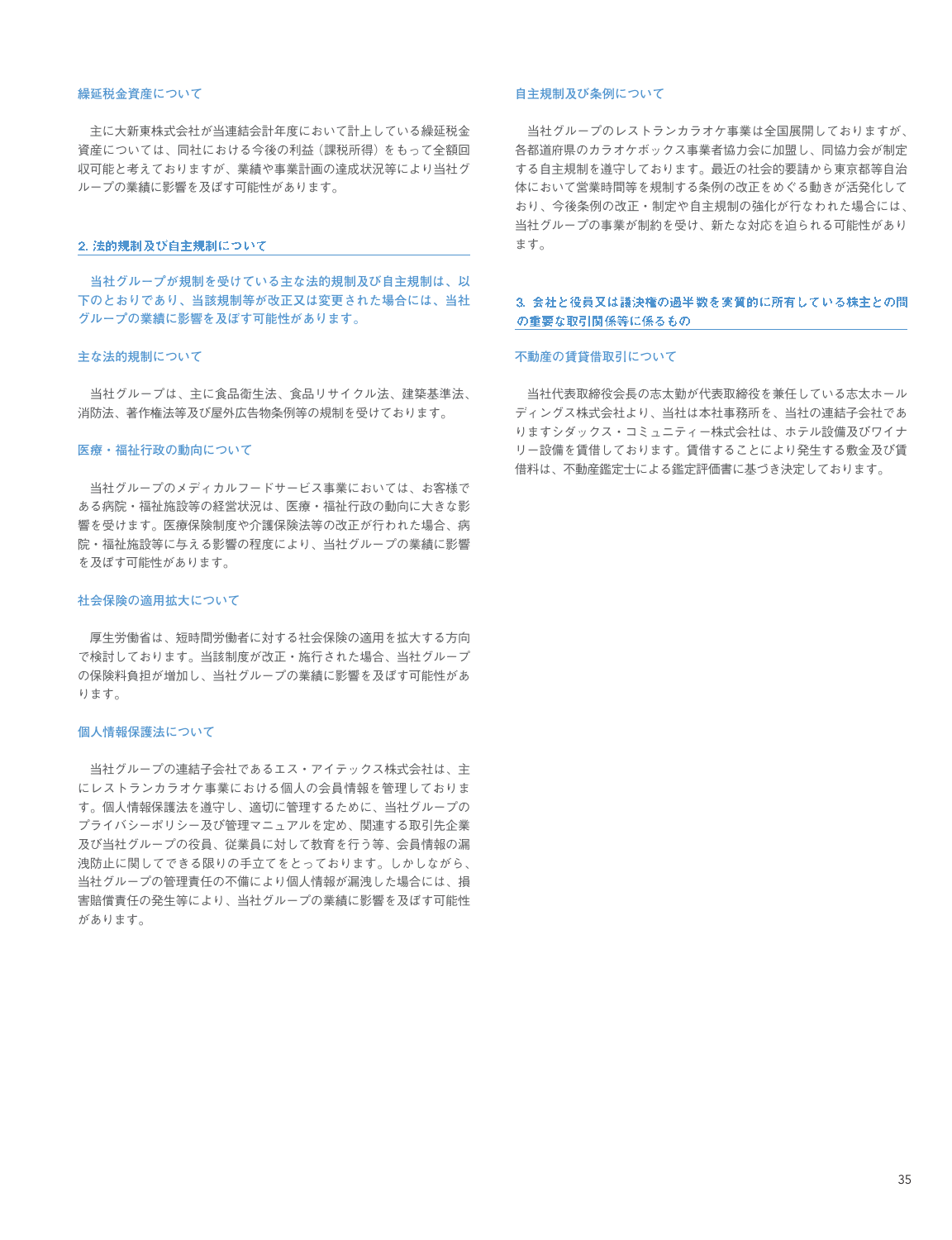### Consolidated Balance Sheets

*March 31, 2008 and 2007*

| iviaich JT, 2000 and 2007                      |          | Millions of Yen | Thousands of<br>U.S. Dollars<br>(Note 1) |  |
|------------------------------------------------|----------|-----------------|------------------------------------------|--|
| <b>ASSETS</b>                                  | 2008     | 2007            | 2008                                     |  |
| <b>CURRENT ASSETS:</b>                         |          |                 |                                          |  |
| Cash and cash equivalents                      | ¥ 14,187 | ¥ 16,050        | \$141,600                                |  |
| Time deposits (Note 15)                        | 463      | 711             | 4,620                                    |  |
| Accounts and notes receivable:                 |          |                 |                                          |  |
| Trade                                          | 13,974   | 14,065          | 139,479                                  |  |
| Unconsolidated subsidiaries and affiliates     | 78       | 34              | 773                                      |  |
| Other                                          | 391      | 1,296           | 3907                                     |  |
| Allowance for doubtful accounts                | (137)    | (119)           | (1, 366)                                 |  |
| Inventories (Note 3)                           | 2,223    | 2,134           | 22,185                                   |  |
| Deferred tax assets (Note 14)                  | 2,785    | 2,845           | 27,802                                   |  |
| Prepaid expenses and other current assets      | 2,269    | 2,172           | 22,645                                   |  |
| Total current assets                           | 36,233   | 39,188          | 361,645                                  |  |
|                                                |          |                 |                                          |  |
| <b>PROPERTY AND EQUIPMENT</b> (Notes 5 and 7): |          |                 |                                          |  |
| Land                                           | 2,346    | 3,421           | 23,416                                   |  |
| <b>Buildings and structures</b>                | 44,374   | 45,395          | 442,898                                  |  |
| Furniture and equipment                        | 7,454    | 7,121           | 74,400                                   |  |
| Total                                          | 54,174   | 55,937          | 540,714                                  |  |
| Accumulated depreciation                       | (22,093) | (19, 432)       | (220, 510)                               |  |
| Net property and equipment                     | 32,081   | 36,505          | 320,204                                  |  |
|                                                |          |                 |                                          |  |
| <b>INVESTMENTS AND OTHER ASSETS:</b>           |          |                 |                                          |  |
| Investment securities (Notes 6 and 15)         | 593      | 774             | 5,916                                    |  |
| Investments in and advances to unconsolidated  |          |                 |                                          |  |
| subsidiaries and affiliated companies          | 118      | 138             | 1,182                                    |  |
| Goodwill (Note 4)                              | 6,486    | 20,195          | 64,735                                   |  |
| Software-net                                   | 1,155    | 627             | 11,527                                   |  |
| Security deposits (Note 18)                    | 11,788   | 11,551          | 117,656                                  |  |
| Construction assistance fund receivables       | 2,438    | 2,502           | 24,337                                   |  |
| Deferred tax assets (Note 14)                  | 8,013    | 10,040          | 79,979                                   |  |
| Other assets                                   | 6,736    | 7,375           | 67,233                                   |  |
| Allowance for doubtful accounts                | (2, 209) | (2,874)         | (22, 055)                                |  |
| Total investments and other assets             | 35,118   | 50,328          | 350,510                                  |  |
| <b>TOTAL</b>                                   |          |                 | \$1,032,359                              |  |
|                                                | ¥103,432 | ¥126,021        |                                          |  |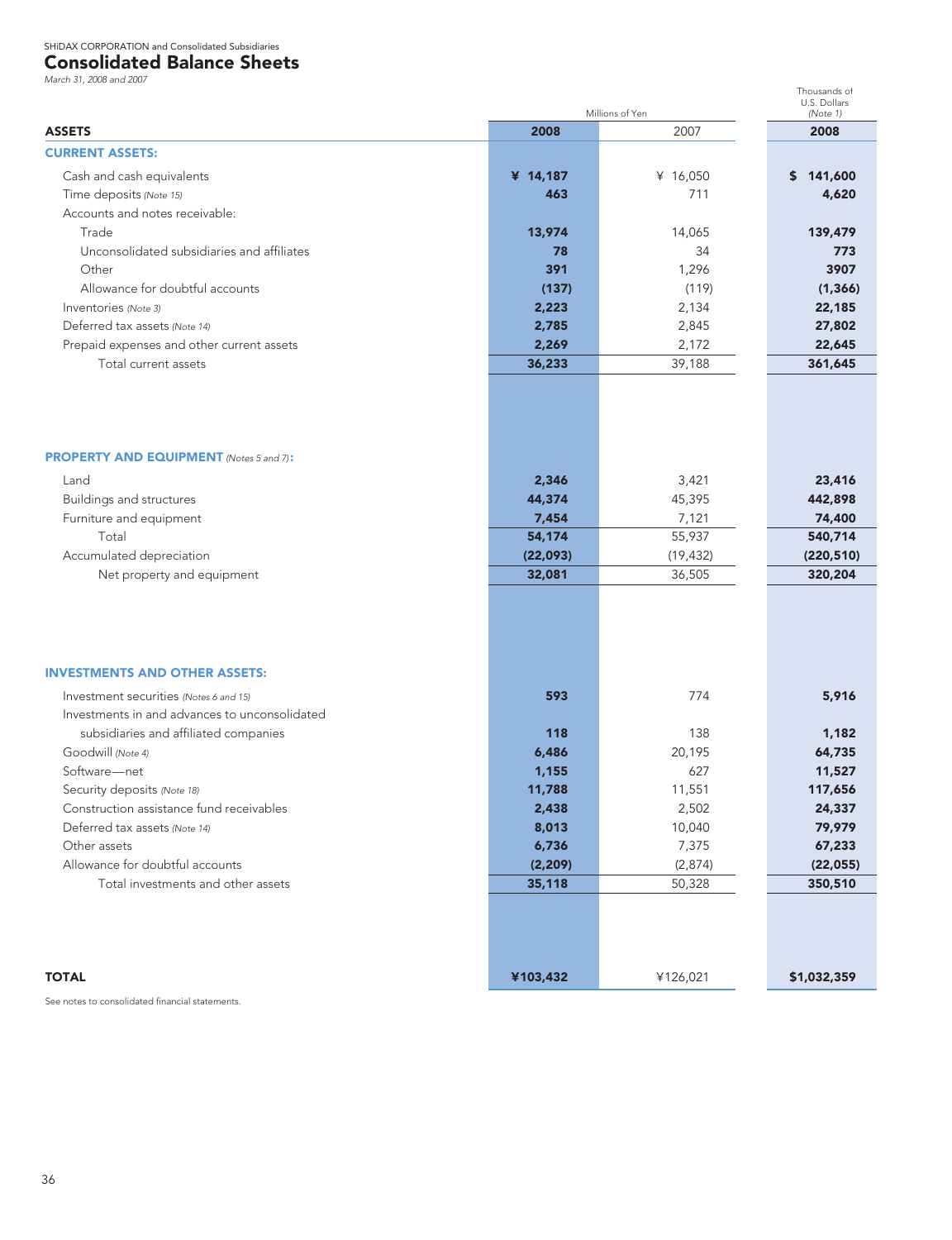|                                                           | Millions of Yen | Thousands of<br>U.S. Dollars<br>(Note 1) |             |  |  |
|-----------------------------------------------------------|-----------------|------------------------------------------|-------------|--|--|
| <b>LIABILITIES AND NET ASSETS</b>                         | 2008            | 2007                                     | 2008        |  |  |
| <b>CURRENT LIABILITIES:</b>                               |                 |                                          |             |  |  |
| Short-term borrowings (Note 7)                            | ¥<br>371        | ¥ $3,623$                                | 3,701<br>S  |  |  |
| Current portion of long-term debt (Note 7)                | 11,316          | 15,572                                   | 112,944     |  |  |
| Accounts and notes payable:                               |                 |                                          |             |  |  |
| Trade                                                     | 8,952           | 10,326                                   | 89,351      |  |  |
| Unconsolidated subsidiaries and affiliates                | 388             | 346                                      | 3,876       |  |  |
| Other                                                     | 4,269           | 5,108                                    | 42,610      |  |  |
| Accrued income taxes (Note 14)                            | 2,279           | 2,767                                    | 22,748      |  |  |
| Accrued bonuses                                           | 2,608           | 2,841                                    | 26,027      |  |  |
| Other accrued expenses                                    | 6,416           | 7,017                                    | 64,035      |  |  |
| Other current liabilities                                 | 2,510           | 3,236                                    | 25,056      |  |  |
| Total current liabilities                                 | 39,109          | 50,836                                   | 390,348     |  |  |
|                                                           |                 |                                          |             |  |  |
| <b>LONG-TERM LIABILITIES:</b>                             |                 |                                          |             |  |  |
| Long-term debt, less current portion (Note 7)             | 36,156          | 40,301                                   | 360,880     |  |  |
| Retirement allowances for directors                       |                 |                                          |             |  |  |
| and corporate auditors (Note 9)                           | 570             | 566                                      | 5,686       |  |  |
| Retirement allowances for employees                       |                 | 398                                      |             |  |  |
| Deferred tax liabilities (Note 14)                        | 104             | 497                                      | 1,037       |  |  |
| Other long-term liabilities                               | 1,880           | 1,085                                    | 18,761      |  |  |
| Total long-term liabilities                               | 38,710          | 42,847                                   | 386,364     |  |  |
|                                                           |                 |                                          |             |  |  |
| <b>CONTINGENT LIABILITIES (Note 10)</b>                   |                 |                                          |             |  |  |
|                                                           |                 |                                          |             |  |  |
| NET ASSETS (Notes 11 and 20):                             |                 |                                          |             |  |  |
| Shareholders' equity:                                     |                 |                                          |             |  |  |
| Common stock-authorized, 1,400,000 shares;                |                 |                                          |             |  |  |
| issued, 401,831 shares in 2008 and 357,214 shares in 2007 | 10,782          | 8,930                                    | 107,612     |  |  |
| Capital surplus                                           | 9,963           | 8,112                                    | 99,441      |  |  |
| Retained earnings                                         | 2,778           | 13,347                                   | 27,733      |  |  |
| Treasury stock-at cost, 4,562 shares in 2008 and          |                 |                                          |             |  |  |
| 4,552 shares in 2007                                      | (350)           | (349)                                    | (3, 497)    |  |  |
| Total shareholders' equity                                | 23,173          | 30,040                                   | 231,289     |  |  |
|                                                           |                 |                                          |             |  |  |
| Valuation, translation adjustments and others:            |                 |                                          |             |  |  |
| Unrealized gain on available-for-sale securities          | 88              | 154                                      | 879         |  |  |
| Foreign currency translation adjustments                  | 49              | 180                                      | 487         |  |  |
| Total valuation, translation adjustments and others       | 137             | 334                                      | 1,366       |  |  |
|                                                           |                 |                                          |             |  |  |
| Minority interests                                        | 2,303           | 1,964                                    | 22,992      |  |  |
| Total net assets                                          | 25,613          | 32,338                                   | 255,647     |  |  |
|                                                           |                 |                                          |             |  |  |
| <b>TOTAL</b>                                              | ¥103,432        | ¥126,021                                 | \$1,032,359 |  |  |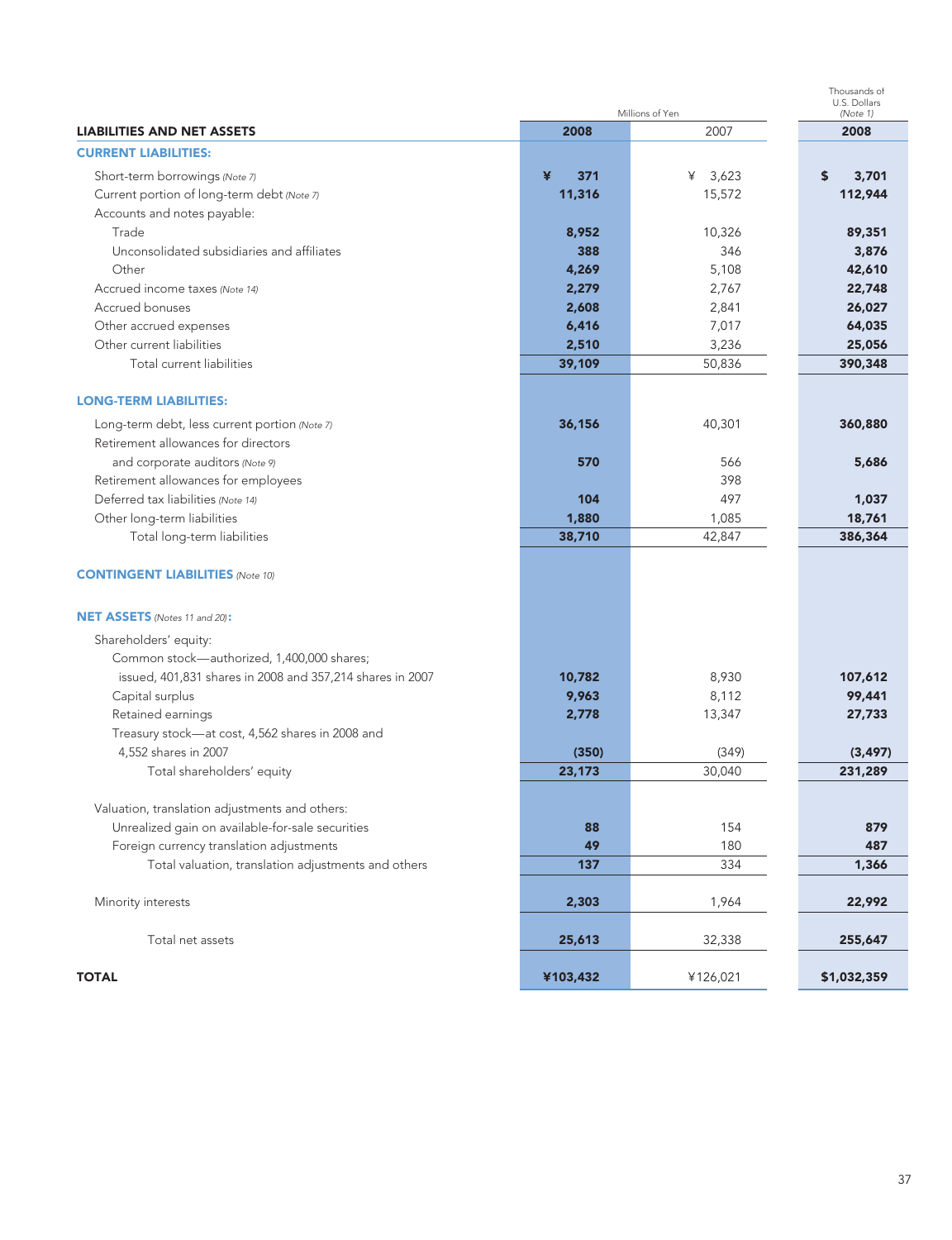### Consolidated Statements of Income

*Years Ended March 31, 2008 and 2007*

|                                                                 | Millions of Yen | Thousands of<br>U.S. Dollars<br>(Note 1) |                          |
|-----------------------------------------------------------------|-----------------|------------------------------------------|--------------------------|
|                                                                 | 2008            | 2007                                     | 2008                     |
| <b>NET SALES</b>                                                | ¥226,073        | ¥175,151                                 | \$2,256,443              |
| <b>COST OF SALES</b>                                            | 192,235         | 151,057                                  | 1,918,701                |
| Gross profit                                                    | 33,838          | 24,094                                   | 337,742                  |
| SELLING, GENERAL AND ADMINISTRATIVE EXPENSES (Notes 16 and 18)  | 22,629          | 16,186                                   | 225,863                  |
| Operating income                                                | 11,209          | 7,908                                    | 111,879                  |
| <b>OTHER INCOME (EXPENSES):</b>                                 |                 |                                          |                          |
| Dividend and interest income                                    | 25              | 11                                       | 250                      |
| Gain on sales of karaoke machines                               | 453             | 594                                      | 4,523                    |
| Interest expense                                                | (1, 206)        | (617)                                    | (12, 045)                |
| Loss from discontinued store operations                         | (20)            | (183)                                    | (196)                    |
| Amortization of negative goodwill                               | 159             | 159                                      | 1,587                    |
| Loss on liquidation of security deposits                        |                 | (300)                                    |                          |
| Impairment of long-lived assets (Note 5)                        | (1, 370)        | (2,733)                                  | (13,676)                 |
| Amortization of goodwill                                        | (13, 889)       |                                          | (138, 630)               |
| Other-net                                                       | 104             | (55)                                     | 1,043                    |
| Other expenses-net                                              | (15, 744)       | (3, 124)                                 | (157, 144)               |
| <b>INCOME (LOSS) BEFORE INCOME TAXES AND MINORITY INTERESTS</b> | (4, 535)        | 4,784                                    | (45, 265)                |
| <b>INCOME TAXES</b> (Note 14):                                  |                 |                                          |                          |
| Current                                                         | 3,910           | 3,825                                    | 39,025                   |
| Deferred                                                        | 672             | (491)                                    | 6,706                    |
| Total income taxes                                              | 4,582           | 3,334                                    | 45,731                   |
| <b>MINORITY INTERESTS IN NET INCOME (LOSS)</b>                  | 923             | (78)                                     | 9,210                    |
| <b>NET INCOME (LOSS)</b>                                        | ¥ (10,040)      | 1,528<br>¥                               | \$(100, 206)             |
|                                                                 |                 | Yen                                      | U.S. Dollars<br>(Note 1) |
|                                                                 | 2008            | 2007                                     | 2008                     |
| <b>PER SHARE OF COMMON STOCK (Note 2.g):</b>                    |                 |                                          |                          |
| Basic net income (loss)                                         | ¥(26,224.65)    | ¥4,331.76                                | \$(261.79)               |
| Cash dividends applicable to the year                           | 1,500.00        | 1,500.00                                 | 14.97                    |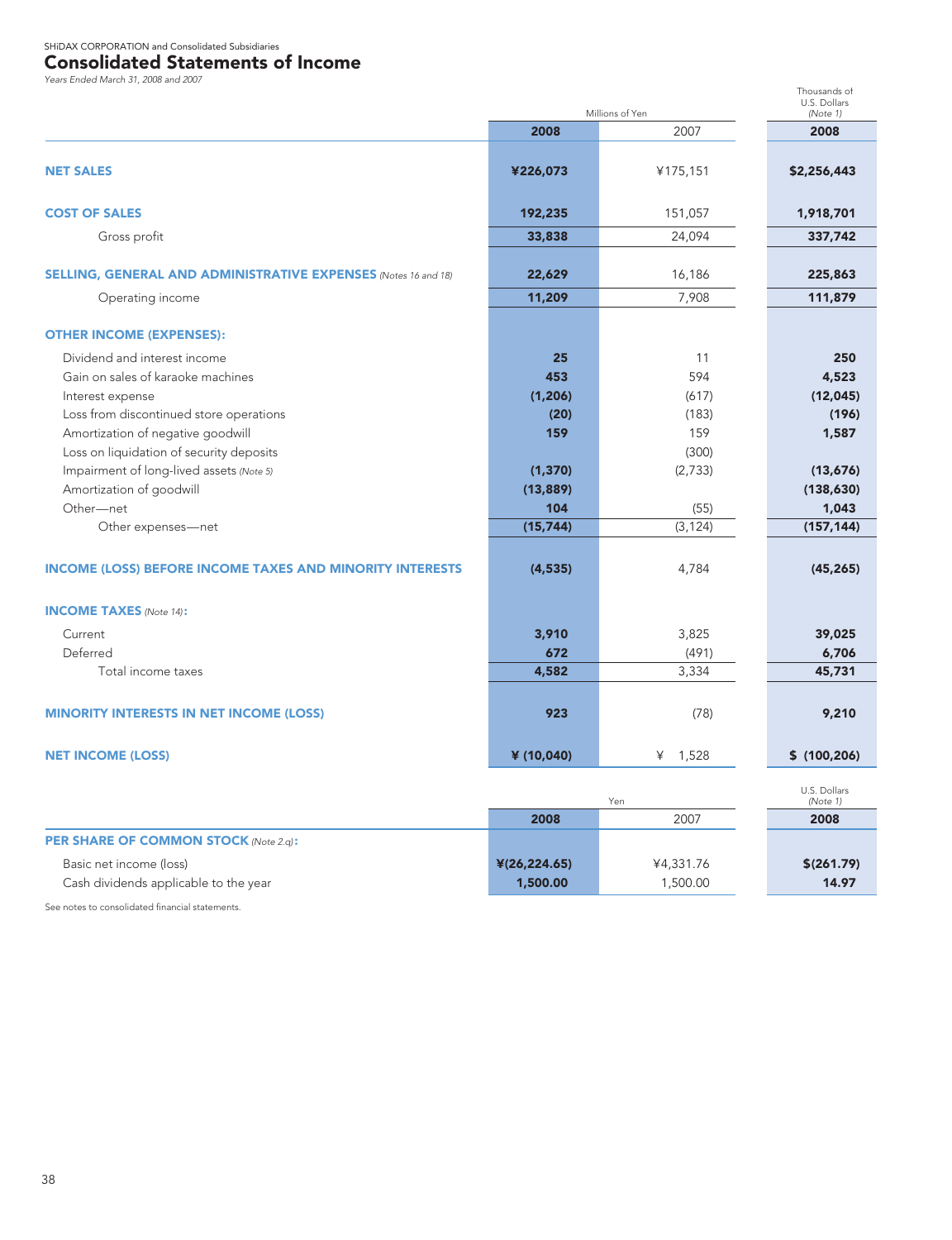# Consolidated Statements of Changes in Net Assets *Years Ended March 31, 2008 and 2007*

| rears Ended March 31, 2000 and 2007                                                                                                            |                                                       |                     |                    |                                |                              | Millions of Yen                    |                                                                   |                         |                                                                                  |                       |                                   |
|------------------------------------------------------------------------------------------------------------------------------------------------|-------------------------------------------------------|---------------------|--------------------|--------------------------------|------------------------------|------------------------------------|-------------------------------------------------------------------|-------------------------|----------------------------------------------------------------------------------|-----------------------|-----------------------------------|
|                                                                                                                                                | Outstanding<br>Number of Shares<br>of Common<br>Stock | Common<br>Stock     | Capital<br>Surplus | Retained<br>Earnings           | Treasury<br>Stock<br>at Cost | Total<br>Shareholders'<br>Equity   | Unrealized<br>Gain (Loss) on<br>Available-for-<br>sale Securities | Currency<br>Translation | Foreign Total Valuation,<br>Translation<br>Adjustments<br>Adjustments and Others | Minority<br>Interests | Total<br><b>Net Assets</b>        |
| <b>BALANCE, MARCH 31, 2006</b>                                                                                                                 | 352,677                                               | ¥ 8,930             | ¥8,112             | ¥12,455                        | ¥(347)                       | ¥29,150                            | ¥196                                                              | ¥                       | ¥196                                                                             | ¥ 373                 | ¥29,719                           |
| Sales of treasury stock (Note 11)                                                                                                              | 26                                                    |                     | (0)                |                                | 3                            | 3                                  |                                                                   |                         |                                                                                  |                       | 3                                 |
| Net income                                                                                                                                     |                                                       |                     |                    | 1,528                          |                              | 1,528                              |                                                                   |                         |                                                                                  |                       | 1,528                             |
| Cash dividends, ¥1,500 per share                                                                                                               |                                                       |                     |                    | (529)                          |                              | (529)                              |                                                                   |                         |                                                                                  |                       | (529)                             |
| Bonuses to directors and corporate<br>auditors                                                                                                 |                                                       |                     |                    | (107)                          |                              | (107)                              |                                                                   |                         |                                                                                  |                       | (107)                             |
| Purchase of treasury stock (Note 11)                                                                                                           | (42)                                                  |                     |                    |                                | (5)                          | (5)                                |                                                                   |                         |                                                                                  |                       | (5)                               |
| Net changes during the year<br>excluding shareholders' equity                                                                                  |                                                       |                     |                    |                                |                              |                                    | (42)                                                              | 180                     | 138                                                                              | 1,591                 | 1,729                             |
| <b>BALANCE, MARCH 31, 2007</b>                                                                                                                 |                                                       | 352,661 \, \, 8,930 | ¥8,112             | ¥ 13,347                       | ¥(349)                       | ¥ 30,040                           | ¥154                                                              | ¥180                    | ¥334                                                                             | ¥1.964                | ¥32,338                           |
| Issuance of new stock<br>Net income<br>Cash dividends, ¥1,500 per share<br>Purchase of treasury stock (Note 11)<br>Net changes during the year | 44,617<br>(10)                                        | 1,852               | 1,851              | (10,040)<br>(529)              | (1)                          | 3,703<br>(10, 040)<br>(529)<br>(1) |                                                                   |                         |                                                                                  |                       | 3,703<br>(10,040)<br>(529)<br>(1) |
| excluding shareholders' equity                                                                                                                 |                                                       |                     |                    |                                |                              |                                    | (66)                                                              | (131)                   | (197)                                                                            | 339                   | 142                               |
|                                                                                                                                                |                                                       |                     |                    |                                |                              |                                    |                                                                   |                         |                                                                                  |                       |                                   |
| <b>BALANCE, MARCH 31, 2008</b>                                                                                                                 |                                                       |                     |                    | 397,268 ¥10,782 ¥9,963 ¥ 2,778 |                              | $*(350)$ ¥ 23,173                  | ¥ 88                                                              | 49<br>¥                 | ¥ 137                                                                            |                       | ¥2,303 ¥ 25,613                   |

|                                                                                                                  |                 |                    |                                                                                             |                              | Thousands of U.S. Dollars (Note 1)       |                                                                   |                                    |                                                                          |                       |                                          |
|------------------------------------------------------------------------------------------------------------------|-----------------|--------------------|---------------------------------------------------------------------------------------------|------------------------------|------------------------------------------|-------------------------------------------------------------------|------------------------------------|--------------------------------------------------------------------------|-----------------------|------------------------------------------|
|                                                                                                                  | Common<br>Stock | Capital<br>Surplus | Retained<br>Earnings                                                                        | Treasury<br>Stock<br>at Cost | Total<br>Shareholders'<br>Equity         | Unrealized<br>Gain (Loss) on<br>Available-for-<br>sale Securities | Foreign<br>Currency<br>Translation | Total Valuation,<br>Translation<br>Adjustments<br>Adjustments and Others | Minority<br>Interests | Total<br>Net Assets                      |
| <b>BALANCE, MARCH 31, 2007</b>                                                                                   |                 |                    | \$89.135 \$80.964 \$133.219                                                                 |                              | $$(3,487)$ \$ 299,831                    | \$1,541                                                           | \$1,795 \$3,336                    |                                                                          |                       | \$19,600 \$322.767                       |
| Issuance of new stock<br>Net income<br>Cash dividends, \$14.97 per share<br>Purchase of treasury stock (Note 11) | 18,477          | 18,477             | (100, 206)<br>(5,280)                                                                       | (10)                         | 36,954<br>(100, 206)<br>(5, 280)<br>(10) |                                                                   |                                    |                                                                          |                       | 36,954<br>(100, 206)<br>(5, 280)<br>(10) |
| Net changes during the year<br>excluding shareholders' equity                                                    |                 |                    |                                                                                             |                              |                                          |                                                                   |                                    | $(662)$ $(1,308)$ $(1,970)$                                              | 3,392                 | 1,422                                    |
| <b>BALANCE, MARCH 31, 2008</b>                                                                                   |                 |                    | \$107,612 \$99,441 \$ 27,733 \$(3,497) \$ 231,289 \$ 879 \$ 487 \$1,366 \$22,992 \$ 255,647 |                              |                                          |                                                                   |                                    |                                                                          |                       |                                          |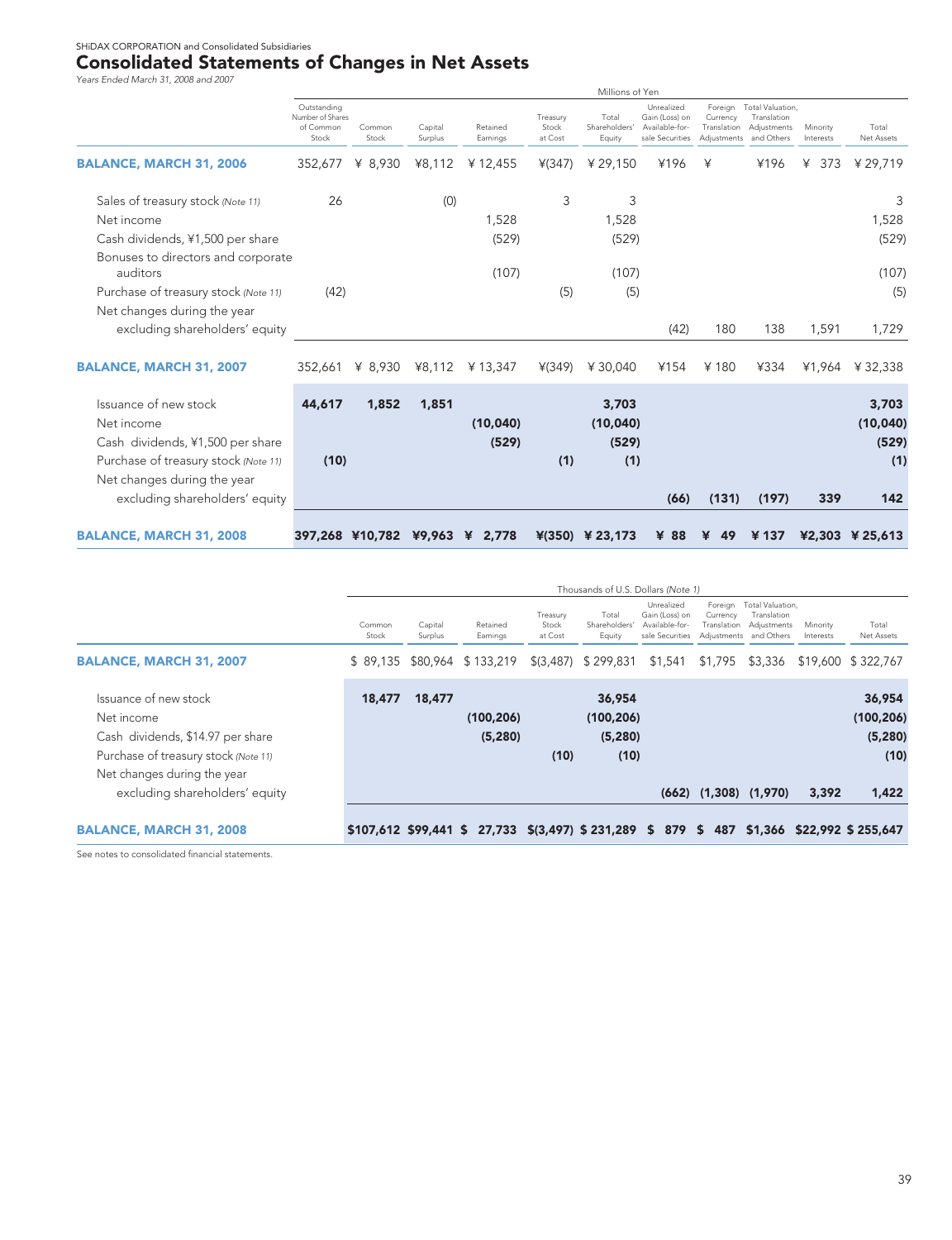## Consolidated Statements of Cash Flows

*Years Ended March 31, 2008 and 2007*

|                                                                          |             | Millions of Yen | Thousands of<br>U.S. Dollars<br>(Note 1) |
|--------------------------------------------------------------------------|-------------|-----------------|------------------------------------------|
|                                                                          | 2008        | 2007            | 2008                                     |
| <b>OPERATING ACTIVITIES:</b>                                             |             |                 |                                          |
| (Loss) Income before income taxes and minority interests                 | ¥ $(4,535)$ | ¥ 4,784         | \$ (45, 265)                             |
| Adjustments for:                                                         |             |                 |                                          |
| Income taxes paid                                                        | (4,832)     | (2, 155)        | (48, 226)                                |
| Depreciation and amortization                                            | 3,849       | 3,253           | 38,415                                   |
| Impairment of long-lived assets                                          | 1,370       | 2,733           | 13,676                                   |
| Amortization of goodwill                                                 | 15,323      | 194             | 152,937                                  |
| (Reversal of) Provision for accrued bonuses                              | (212)       | 152             | (2, 114)                                 |
| (Reversal of) liability for employees' retirement benefits               | (394)       | (61)            | (3,934)                                  |
| Provision for retirement allowances for directors and corporate auditors | 4           | 33              | 42                                       |
| (Reversal of) Provision for allowance for doubtful accounts              | (647)       | 10              | (6, 454)                                 |
| Loss on liquidation of security deposits                                 |             | 300             |                                          |
| Bonuses to directors and corporate auditors                              |             | (106)           |                                          |
| Changes in operating assets and liabilities:                             |             |                 |                                          |
| Decrease (Increase) in accounts and notes receivable                     | 1,033       | (1, 171)        | 10,314                                   |
| (Increase) in inventories                                                | (120)       | (27)            | (1, 197)                                 |
| (Decrease) Increase in accounts and notes payable                        | (1,719)     | 1,579           | (17, 163)                                |
| (Decrease) Increase in accrued expenses                                  | (584)       | 842             | (5,830)                                  |
| (Decrease) Increase in accrued consumption tax                           | (532)       | 38              | (5, 315)                                 |
| Condemnation proceeds by outlets assets                                  |             | 177             |                                          |
| Other-net                                                                | 907         | 681             | 9,052                                    |
| Net cash provided by operating activities                                | 8,911       | 11,256          | 88,938                                   |
| <b>INVESTING ACTIVITIES:</b>                                             |             |                 |                                          |
| Purchase of property and equipment and other                             | (2,076)     | (2, 181)        | (20, 723)                                |
| Proceeds from sales of property and equipment                            | 268         | 104             | 2,672                                    |
| Purchase of investment securities                                        | (3)         | (4)             | (32)                                     |
| Proceeds from sales of investment securities                             | 39          | 123             | 393                                      |
| Purchase of subsidiaries stock                                           |             | (25, 204)       |                                          |
| Payments for business transfer                                           |             | (597)           |                                          |
| Investment in loans receivable                                           | (41)        | (113)           | (408)                                    |
| Collection of loans receivable                                           | 63          | 116             | 634                                      |
| Payments for security deposits and other                                 | (1,056)     | (1, 156)        | (10, 544)                                |
| Collection of security deposits and other                                | 285         | 314             | 2,848                                    |
| Proceeds from liquidation of security deposits and other                 |             | 1,698           |                                          |
| Other-net                                                                | 241         | (441)           | 2,407                                    |
| Net cash (used in) investing activities                                  | (2, 280)    | (27, 341)       | (22, 753)                                |
| <b>FINANCING ACTIVITIES:</b>                                             |             |                 |                                          |
| Net (decrease) increase in short-term borrowings                         | (2,970)     | 1,381           | (29, 643)                                |
| Proceeds from long-term debt                                             | 7,324       | 22,891          | 73,104                                   |
| Repayments of long-term debt                                             | (15, 302)   | (12, 778)       | (152, 736)                               |
| Proceeds from issuance of bonds                                          |             | 2,250           |                                          |
| Redemption of bonds                                                      | (525)       | (300)           | (5, 240)                                 |
| Proceeds from issuance of new stock                                      | 3,702       |                 | 36,954                                   |
| Dividends paid                                                           | (662)       | (529)           | (6,605)                                  |
| Other-net                                                                | (1)         | 1               | (10)                                     |
| Net cash (used in) provided by financing activities                      | (8, 434)    | 12,916          | (84, 176)                                |
| <b>FOREIGN CURRENCY TRANSLATION ADJUSTMENTS ON</b>                       |             |                 |                                          |
| <b>CASH AND CASH EQUIVALENTS</b>                                         | (60)        | 15              | (601)                                    |
| (DECREASE) IN CASH AND CASH EQUIVALENTS                                  | (1,863)     | (3, 154)        | (18, 592)                                |
| <b>CASH AND CASH EQUIVALENTS, BEGINNING OF YEAR</b>                      | 16,050      | 19,204          | 160,192                                  |
| <b>CASH AND CASH EQUIVALENTS, END OF YEAR</b>                            | ¥ 14,187    | ¥16,050         | \$141,600                                |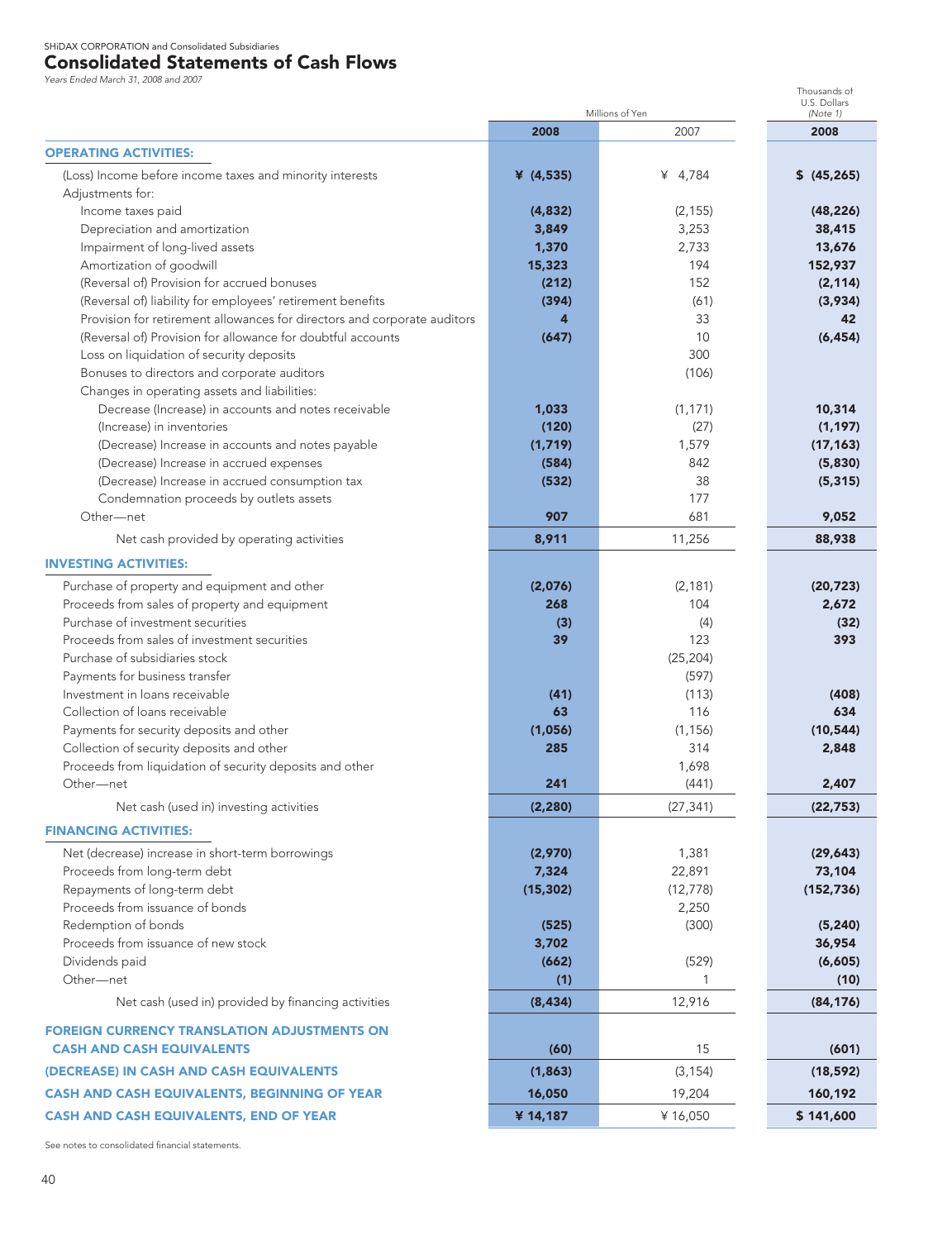### Notes to Consolidated Financial Statements

*Years Ended March 31, 2008 and 2007*

### 1. BASIS OF PRESENTING CONSOLIDATED FINANCIAL **STATEMENTS**

The accompanying consolidated financial statements have been prepared in accordance with the provisions set forth in the Japanese Financial Instruments and Exchange Law and its related accounting regulations, and in conformity with accounting principles generally accepted in Japan, which are different in certain respects as to application and disclosure requirements of International Financial Reporting Standards.

Certain disclosures contained herein are not required as part of the basic financial statements in Japan but are presented herein as additional information. In preparing these consolidated financial statements, certain reclassifications and rearrangements have been made to the consolidated financial statements issued domestically in order to present them in a form which is more familiar to readers outside Japan. In addition, certain reclassifications have been made in the 2007 financial statements to conform to the classifications used in 2008.

The consolidated financial statements are stated in Japanese yen, the currency of the country in which SHiDAX CORPORATION (the "Company") is incorporated and operates. The translations of Japanese yen amounts into U.S. dollar amounts are included solely for the convenience of readers outside Japan and have been made at the rate of ¥100.19 to U.S.\$1, the rate of exchange at March 31, 2008. Such translations should not be construed as representations that the Japanese yen amounts could be converted into U.S. dollars at that or any other rate.

### 2. SUMMARY OF SIGNIFICANT ACCOUNTING POLICIES

*a. Consolidation*—The consolidated financial statements as of March 31, 2008 include the accounts of the Company, SHiDAX FOOD SERVICE CORPORATION ("SFSC"), SHiDAX COMMUNITY CORPORATION ("SCC"), SLOGIX CORPORATION, SHiDAX i CORPORATION ("SDXi"), DAISHINTO Inc. ("DST"), Patina Restaurant Group, LLC ("PRG"), and 27 other significant subsidiaries (together, the "Group").

Two other LLCs that were newly established by PRG are included in the scope of consolidation.

Under the control or influence concept, those companies in which the Company, directly or indirectly, is able to exercise control over operations are fully consolidated, and those companies over which the Group has the ability to exercise significant influence are accounted for by the equity method.

An affiliated company, SHISCA CORPORATION ("SISC") is accounted for by the equity method, the other immaterial unconsolidated subsidiaries and affiliated companies are not accounted for by the equity method, but are stated at cost. If the equity method of accounting had been applied to the investments in these companies, the effect on the accompanying consolidated financial statements would not be material.

The consolidation goodwill is defined as the difference between the Company's investments in consolidated subsidiaries and the fair value of the net assets of them at the date of acquisition. The goodwill is amortized by the straight-line method for 5 to 20

years, or in case that the effect of the goodwill should be consumed up, would be reduced correspondently.

All significant intercompany balances and transactions have been eliminated in consolidation. All material intercompany unrealized profit included in assets resulting from transactions within the Group is eliminated.

**b. Cash Equivalents**—Cash equivalents are short-term investments that are readily convertible into cash and that are exposed to insignificant risk of changes in value. Cash equivalents include time deposits and special deposits, all of which mature or become due within three months of the date of acquisition.

*c. Inventories*—Merchandise for deli and convenience services is stated at cost determined by the retail method as generally applied for the retail industry in Japan. Other merchandise is stated at cost determined by the monthly average method. Raw materials and supplies are stated at the most recent purchase price which approximates cost determined by the first-in, first-out method. Construction in process is stated at cost determined by specific identification method.

*d. Property and Equipment*—Property and equipment are stated at cost. Depreciation is mainly computed by using the straight-line method over the estimated useful lives of the respective assets. But some of the consolidated subsidiaries are applied to the declining balance method. Their estimated useful lives range principally from 8 to 47 years for buildings and structures and from 2 to 20 years for furniture and equipment.

*e. Long-lived Assets*—In August 2002, the Business Accounting Council ("BAC") issued a Statement of Opinion, "Accounting for Impairment of Fixed Assets," and in October 2003 the Accounting Standards Board of Japan ("ASBJ") issued ASBJ Guidance No. 6, "Guidance for Accounting Standard for Impairment of Fixed Assets."

The Group reviews its long-lived assets for impairment whenever events or changes in circumstance indicate the carrying amount of an asset or asset group may not be recoverable. An impairment loss would be recognized if the carrying amount of an asset or asset group exceeds the sum of the undiscounted future cash flows expected to result from the continued use and eventual disposition of the asset or asset group.

The impairment loss would be measured as the amount by which the carrying amount of the asset exceeds its recoverable amount, which is the higher of the discounted cash flows from the continued use and eventual disposition of the asset or the net selling price at disposition.

*f. Investment Securities*—All investment securities are classified as available-for-sale securities. Marketable available-for-sale securities are reported at fair value, with unrealized gains and losses, net of applicable taxes, reported in a separate component of Net Assets. The cost of securities sold is determined by the average cost method.

Non-marketable available-for-sale securities are stated at cost determined by the average method. For other than temporary declines in fair value, investment securities are reduced to net realizable value by a charge to income.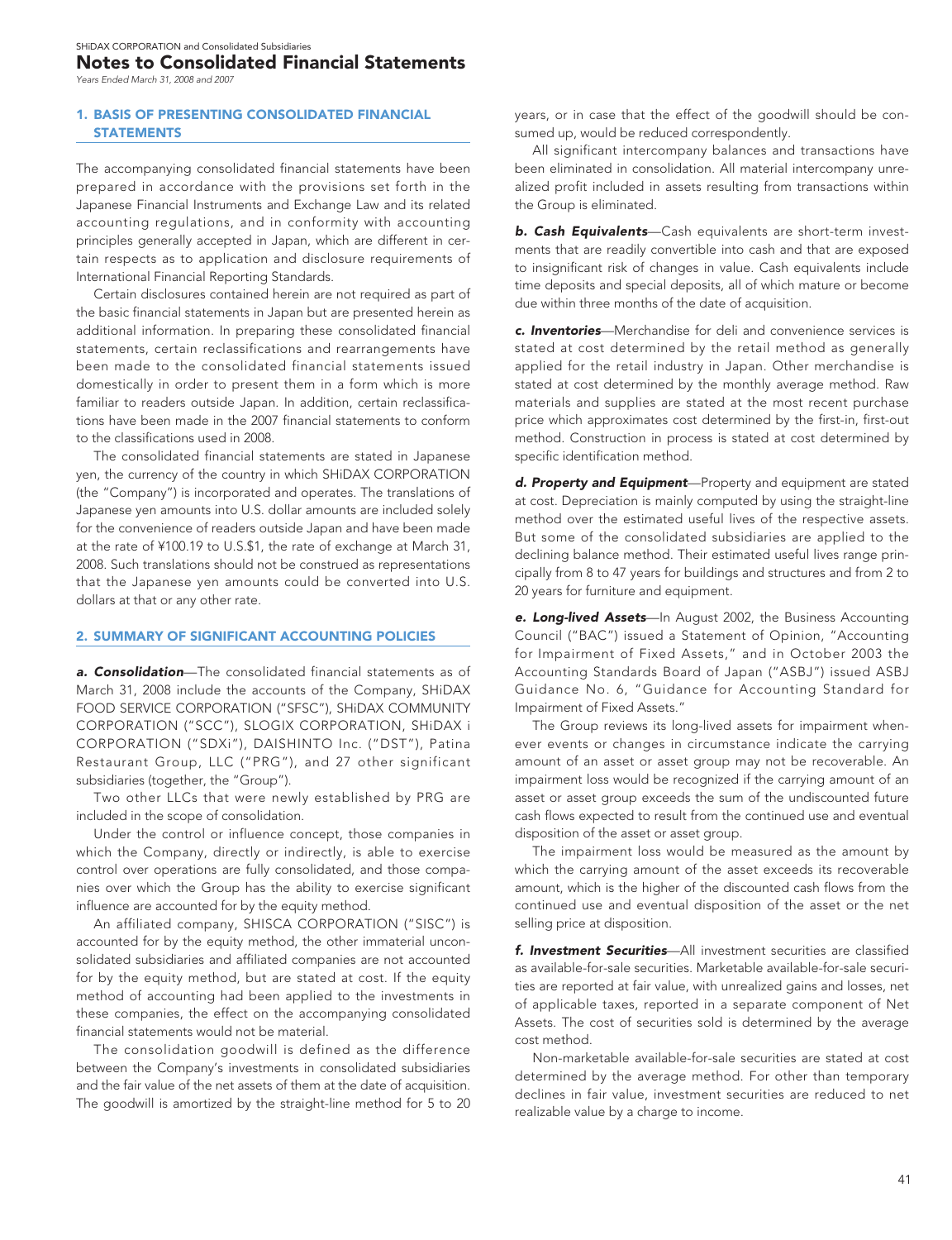*g. Software*—Software used for internal purposes is capitalized and stated at cost, less accumulated amortization. Amortization is computed by using the straight-line method over five years, the estimated useful life of software.

*h. Other Assets*—Intangible assets and long-term prepaid expenses are carried at cost less accumulated amortization, which is calculated by using the straight-line method.

*i. Allowance for Doubtful Accounts*—The allowance for doubtful accounts is stated in amounts considered to be appropriate based on the Group's past credit loss experience and an evaluation of potential losses in the receivables outstanding.

*j. New Share Issuance Costs*—New share issuance costs are charged to income when incurred.

*k. Employees' Retirement Benefits*—The Group has a defined contribution pension plan and a prepaid retirement benefit plan.

*l. Retirement Allowances for Directors and Corporate Auditors*—Retirement allowances for directors and corporate auditors are recorded to state the liability at the amount that would be required in accordance with the Group's internal policy if all directors and corporate auditors retired at each balance sheet date.

*m. Leases*—The Company and domestic subsidiary's leases are accounted for as operating leases. Under Japanese accounting standards for leases, finance leases that deem to transfer ownership of the leased property to the lessee are to be capitalized, while other finance leases are permitted to be accounted for as operating lease transactions if certain "as if capitalized" information is disclosed in the notes to the lessee's financial statements. In addition the consolidated subsidiaries of the Company in the United States are applied the "accounting for the leases" issued by FASB.

*n. Income Taxes*—The provision for income taxes is computed based on the pretax income included in the consolidated statements of income. The asset and liability approach is used to recognize deferred tax assets and liabilities for the expected future tax consequences of temporary differences between the carrying amounts and the tax bases of assets and liabilities. Deferred tax assets and liabilities are measured by applying currently enacted tax rates to the temporary differences.

The Group files a tax return under the consolidated corporatetax system from the fiscal year ended March 31, 2006, which allows companies to base tax payments on the combined profits or losses of the parent company and its wholly owned domestic subsidiaries.

*o. Accounting for Consumption Taxes*—The consumption taxes imposed on revenue from customers for the Group's services are withheld by the Group at the time funds are received and subsequently paid to the government. The consumption tax withheld upon recognition of revenue and the consumption tax paid by the Group on the purchase of products, merchandise and services from vendors are not included in the related accounts in the accompanying consolidated statements of income. The consumption tax paid is generally offset against the balance of consumption tax withheld, and net overpayment is included in current assets and net overwithholding is included in current liabilities.

*p. Derivatives and Hedging Activities*—The Group uses derivative financial instruments to manage their exposures to fluctuations in interest rates. Interest rate swaps are utilized by the Group to reduce interest rate risks. The Group does not enter into derivatives for trading or speculative purposes.

Derivative financial instruments are classified and accounted for as follows: (a) all derivatives are recognized as either assets or liabilities and measured at fair value, and gains or losses on derivative transactions are recognized in the consolidated statements of income and (b) for derivatives used for hedging purposes, if derivatives qualify for hedge accounting because of high correlation and effectiveness between the hedging instruments and the hedged items, gains or losses on derivatives are deferred until maturity of the hedged transactions.

Interest rate swaps are utilized to hedge interest rate exposures of long-term debt. These swaps which qualify for hedge accounting and meet specific matching criteria are not remeasured at market value but the differential paid or received under the swap agreements are recognized and included in interest expense or income.

*q. Per Share Information*—Basic net income per share is computed by dividing net income available to common shareholders by the weighted-average number of common shares outstanding for the period, retroactively adjusted for stock splits. The weightedaverage number of common shares used in the computation was 382,832 shares for 2008 and 352,658 shares for 2007.

Diluted net income per share reflects the potential dilution that could occur if securities were exercised or converted into common stock. Diluted net income per share of common stock assumes full conversion of the outstanding convertible notes and bonds at the beginning of the year (or at the time of issuance) with an applicable adjustment for related interest expense, net of tax, and full exercise of outstanding warrants.

Diluted net income per share is not disclosed, as, despite the existence of residual securities, a net loss per share was posted for the current fiscal year.

Cash dividends per share presented in the accompanying consolidated statements of income are dividends applicable to the respective years including dividends to be paid after the end of the year.

*r. Foreign Currency Translation*—The revenue and expense accounts of the overseas consolidated subsidiaries are translated into yen at the average rate of during the period. The balance sheet accounts, except for the components of net assets, are also translated into yen at the rate of exchange in effect at the balance sheet date. The components of net assets are translated at their historical exchange rates. The resulting exchange loss or gain is charged or credited as foreign currency translation adjustment or minority interest.

Monetary assets and liabilities of the Company denominated in foreign currencies are translated at the current exchange rates in effect at each balance sheet date. All revenues and expenses denominated in foreign currencies are translated at the rate of exchange prevailing when such transactions were made.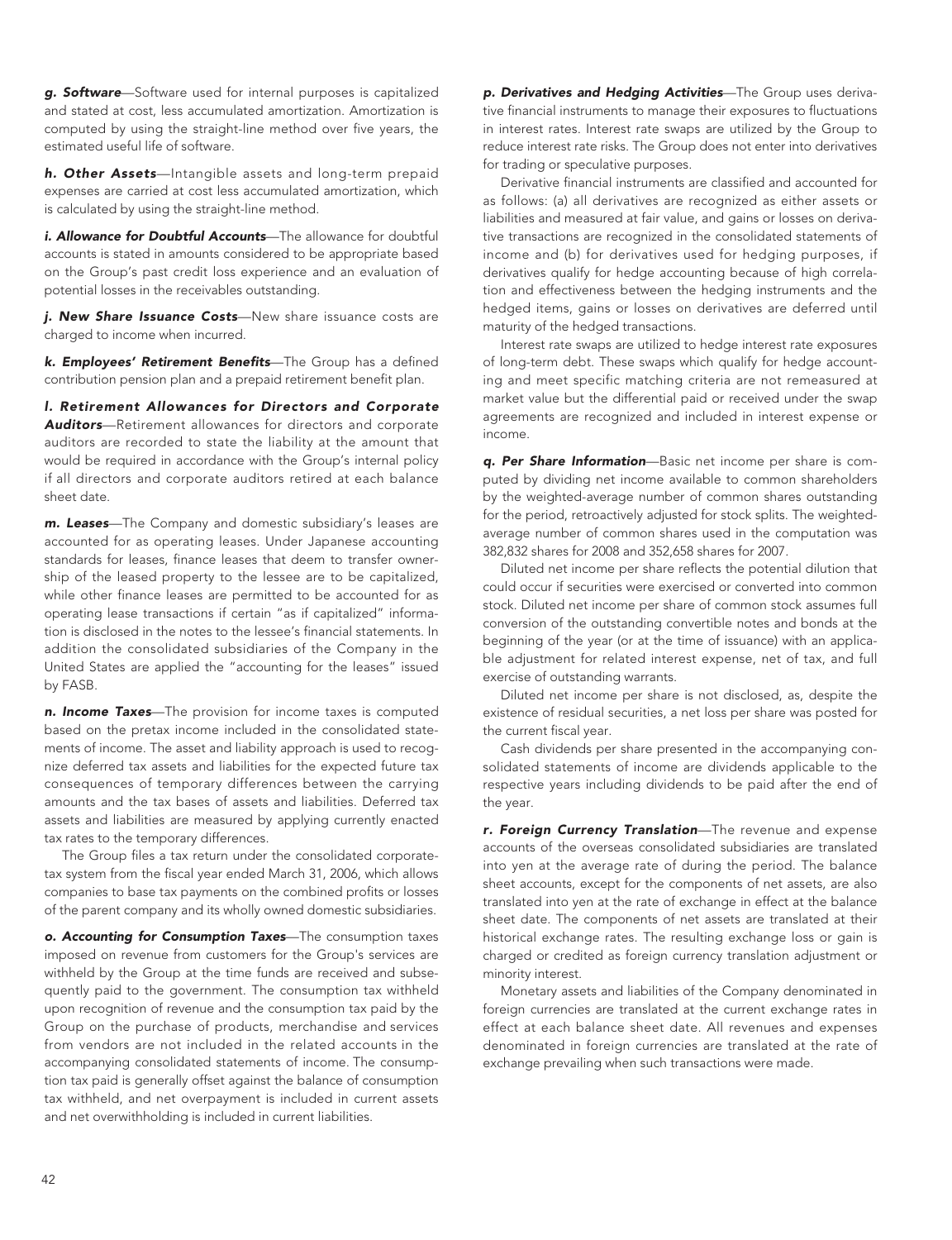Inventories as of March 31, 2008 and 2007 consisted of the following:

|                                        | Millions of Yen | Thousands of<br>U.S. Dollars |          |
|----------------------------------------|-----------------|------------------------------|----------|
|                                        | 2008            | 2007                         | 2008     |
| Merchandise                            | ¥ 957           | -824<br>¥                    | \$9,553  |
| Raw materials                          | 995             | 1,011                        | 9,930    |
| Supplies                               | 270             | 290                          | 2,695    |
| Payment for construction<br>in process | 1               | 9                            |          |
| Total                                  | ¥2,223          | ¥2,134                       | \$22,185 |

### 4. GOODWILL

Offsetting of Goodwill and negative goodwill as of March 31, 2008 and 2007 consisted of the following:

|                   |         | Millions of Yen |           |  |
|-------------------|---------|-----------------|-----------|--|
|                   | 2008    | 2007            | 2008      |  |
| Goodwill          | ¥ 8,264 | ¥22.133         | \$82,487  |  |
| Negative goodwill | (1,778) | (1.938)         | (17, 752) |  |
| Total             | ¥ 6,486 | ¥20.195         | \$64,735  |  |

### 5. LONG-LIVED ASSETS

The Group reviewed its long-lived assets for impairment as of the year ended March 31, 2008 and, as a result, recognized an impairment loss of ¥1,370 million (\$13,676 thousand) as other expense for certain sales outlets and kitchen facilities due to continuous operating losses. The carrying amount of the relevant assets was written down to the recoverable amount.

Following table summarized impairment losses for the year ended March 31, 2008.

| Differently constructed by property | Millions of Yen | Thousands of<br>U.S. Dollars |
|-------------------------------------|-----------------|------------------------------|
| Building and structures             | ¥1,106          | \$11,043                     |
| Furniture and equipment             | 122             | 1,216                        |
| Leased properties                   | 142             | 1,416                        |
| Software                            | 0               |                              |
| Total                               | ¥1,370          | \$13,676                     |

The long-lived assets are grouped based on the minimum units for which identifiable cash flows are largely independent of the cash flows of other assets and liabilities.

The recoverable amount is determined by comparing the net selling price with the value in use. The net selling price is the appraised value with rational adjustments, whereas value in use is the sum of the net projected future cash flows discounted at a rate of 5%.

### 6. INVESTMENT SECURITIES

Investment securities as of March 31, 2008 and 2007 consisted of the following:

|                                     | Millions of Yen |      | Thousands of<br>U.S. Dollars |
|-------------------------------------|-----------------|------|------------------------------|
|                                     | 2008            | 2007 | 2008                         |
| Non-current:                        |                 |      |                              |
| Marketable equity securities        | ¥266            | ¥367 | \$2,654                      |
| Non-marketable equity<br>securities | 199             | 226  | 1,984                        |
| Other                               | 128             | 181  | 1,278                        |
| Total                               | ¥593            | ¥774 | \$5,916                      |

The carrying amounts and aggregate fair values of investment securities at March 31, 2008 and 2007 were as follows:

|                                                 | Millions of Yen |                     |                      |               |
|-------------------------------------------------|-----------------|---------------------|----------------------|---------------|
| March 31, 2008                                  | Cost            | Unrealized<br>Gains | Unrealized<br>Losses | Fair<br>Value |
| Securities classified<br>as available-for-sale: |                 |                     |                      |               |
| Equity securities                               | ¥152            | ¥124                | ¥ 10                 | ¥266          |
| Other                                           | 103             | 29                  | 12                   | 120           |
| March 31, 2007                                  |                 |                     |                      |               |
| Securities classified<br>as available-for-sale: |                 |                     |                      |               |
| Equity securities                               | ¥159            | 4211                | ¥З                   | ¥367          |
| Other                                           | 103             | 68                  | ∩                    | 171           |

|                                                 | Thousands of U.S. Dollars |                     |                      |               |
|-------------------------------------------------|---------------------------|---------------------|----------------------|---------------|
| March 31, 2008                                  | Cost                      | Unrealized<br>Gains | Unrealized<br>Losses | Fair<br>Value |
| Securities classified<br>as available-for-sale: |                           |                     |                      |               |
| Equity securities                               | \$1,516                   | \$1,234             | \$96                 | \$2,654       |
| Other                                           | 1,031                     | 290                 | 126                  | 1,195         |

Available-for-sale securities whose fair value is not readily determinable as of March 31, 2008 and 2007 were as follows:

|                     | Carrying Amount |      |                              |
|---------------------|-----------------|------|------------------------------|
|                     | Millions of Yen |      | Thousands of<br>U.S. Dollars |
|                     | 2008            | 2007 | 2008                         |
| Available-for-sale: |                 |      |                              |
| Equity securities   | ¥199            | ¥226 | \$1,984                      |
| Other               | 8               | O    | 83                           |

For other than temporary declines where fair values of securities at the end of the fiscal year become less than 60% of their acquisition costs or fair values of securities decline by more than 30% of their acquisition costs in two consecutive years, investment securities are reduced to net realizable value by a charge to income. For the years ended March 31, 2008 and 2007 no impairment losses for non-current marketable equity securities were recognized.

Proceeds from sales of available-for-sale securities for the years ended March 31, 2008 and 2007 were ¥39 million (\$393 thousand) and ¥122 million, respectively. Gross realized gains and losses on these sales, computed on the moving average cost basis, were ¥39 million (\$390 thousand) and ¥1 million (\$10 thousand), respectively, for the year ended March 31, 2008 and ¥63 million and zero, respectively, for the year ended March 31, 2007.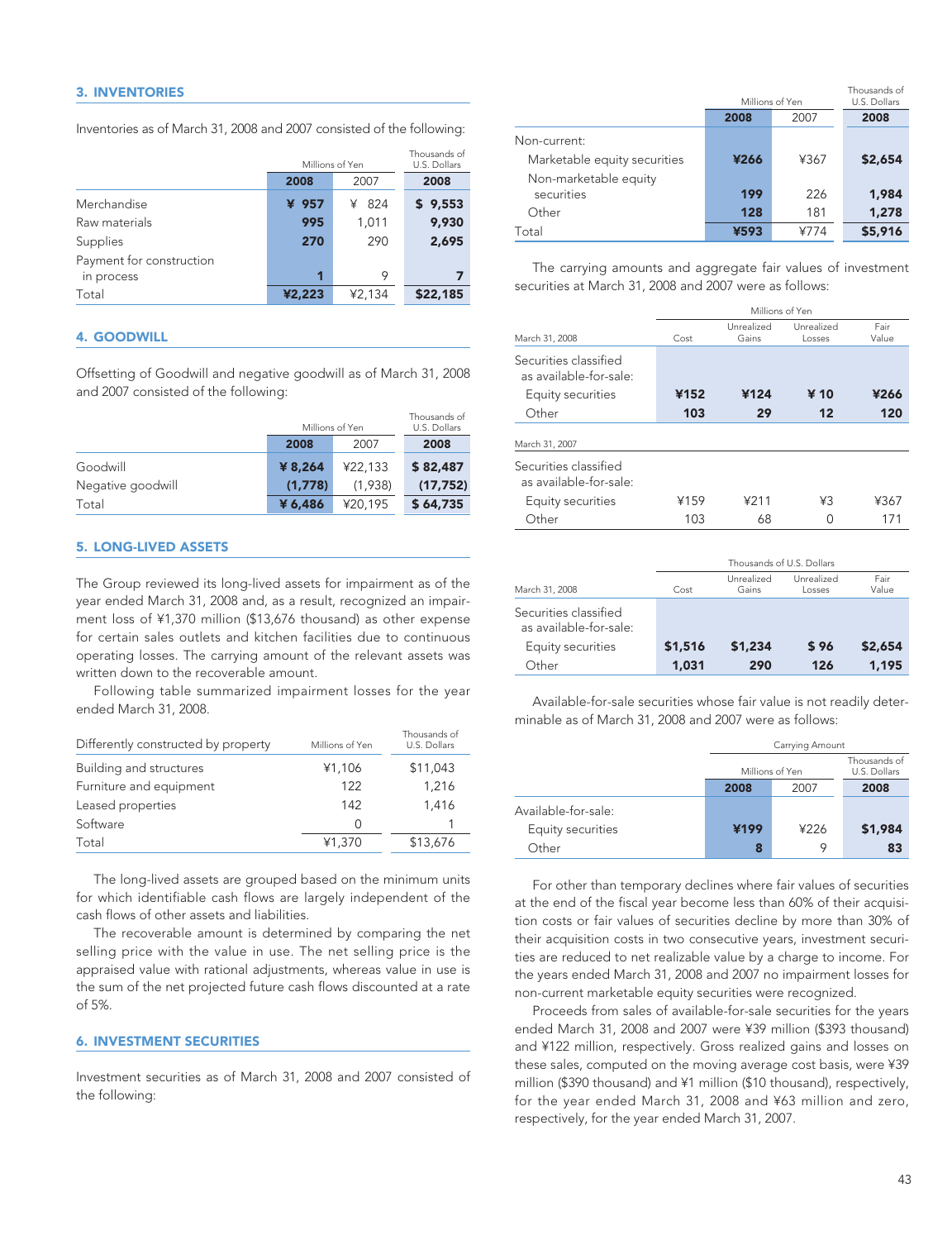### 7. SHORT-TERM BORROWINGS AND LONG-TERM DEBT

Short-term borrowings as of March 31, 2008 and 2007 consisted of the following:

|                            | Millions of Yen |        | Thousands of<br>U.S. Dollars |
|----------------------------|-----------------|--------|------------------------------|
|                            | 2008            | 2007   | 2008                         |
| Short-term borrowings:     |                 |        |                              |
| From banks, 1.224% in 2008 |                 |        |                              |
| (1.207% to 6.090% in 2007) | ¥264            | ¥3.518 | \$2,635                      |
| From other, 1.600%         | 107             | 105    | 1,066                        |
| Total                      | ¥371            | ¥3.623 | \$3,701                      |
|                            |                 |        |                              |

Long-term debt as of March 31, 2008 and 2007 consisted of the following:

|                                                                                                                        | Millions of Yen |           | Thousands of<br>U.S. Dollars |
|------------------------------------------------------------------------------------------------------------------------|-----------------|-----------|------------------------------|
|                                                                                                                        | 2008            | 2007      | 2008                         |
| Loans from financial institutions,<br>0.790% to 6.480% in 2008<br>(0.790% to 6.110% in 2007),<br>due serially to 2017: |                 |           |                              |
| Collateralized                                                                                                         | 8,386<br>¥      | ¥12,605   | S<br>83,701                  |
| Unsecured                                                                                                              | 37,161          | 40.818    | 370,910                      |
| Unsecured 1.09% to 1.59%<br>(1.09%) Japanese yen bonds                                                                 |                 |           |                              |
| due serially to 2012                                                                                                   | 1,925           | 2,450     | 19,213                       |
| Total                                                                                                                  | 47,472          | 55,873    | 473,824                      |
| Less current portion                                                                                                   | (11, 316)       | (15, 572) | (112, 944)                   |
| Long-term debt,<br>less current portion                                                                                | ¥36,156         | ¥40,301   | \$360,880                    |

Collateralized loans from banks of ¥2,614 million (\$26,090 thousand) as of March 31, 2008 were included in the current portion of long-term debt.

The carrying amounts of assets pledged as collateral for longterm debt of ¥8,386 million (\$83,700 thousand) at March 31, 2008 were as follows:

|                          | Millions of Yen | Thousands of<br>U.S. Dollars |
|--------------------------|-----------------|------------------------------|
| Land                     | ¥1.743          | \$17,401                     |
| Buildings and structures | 1.116           | 11,136                       |
| Others                   | 311             | 3,107                        |

Annual maturities of long-term debt as of March 31, 2008 for the next five years and thereafter were as follows:

| Year Ending March 31 | Millions of Yen | Thousands of<br>U.S. Dollars |
|----------------------|-----------------|------------------------------|
| 2009                 | ¥11,316         | \$112,944                    |
| 2010                 | 10,033          | 100,138                      |
| 2011                 | 2,351           | 23,467                       |
| 2012                 | 4.279           | 42,707                       |
| 2013                 | 5,751           | 57,400                       |
| 2014 and thereafter  | 13,742          | 137,168                      |
| Total                | ¥47.472         | \$473,824                    |

### 8. EMPLOYEES' RETIREMENT BENEFITS

Consolidated subsidiary DST participates in a multiemployer pension plan fund (Tokyo Automobile Service multiemployer pension plan Fund).

Donations treated as employee retirement benefits under this multiple employer-contribution plan comprise the following items:

| (1) Items for reserves of the overall system (as of March 31, 2007) |                  |
|---------------------------------------------------------------------|------------------|
| Fair value of plan assets                                           | ¥53,747 million  |
| Benefit obligations included in                                     |                  |
| pension financing calculations                                      | ¥61,826 million  |
| Difference                                                          | (¥8,079 million) |
| (2) Proportion in the overall system accounted for by the           |                  |
| Group's premium contributions                                       |                  |
| (April 1, 2006, to March 31, 2007)                                  | 30.1%            |
|                                                                     |                  |

(3) Explanation of supplement

The principal reason for the difference in (1) above is a ¥12,471 million (\$124,469 thousand) past service liability balance included in pension financing calculations. Basic interest is amortized uniformly over 20 years using the past service liability amortization method in this system, with no collection of extraordinary premiums.

Proportion in (2) above is disaccord with the actual proportion in the group.

The components of net periodic benefit costs for the years ended March 31, 2008 and 2007 were as follows:

|                                                                                    | Millions of Yen |      | Thousands of<br>U.S. Dollars |
|------------------------------------------------------------------------------------|-----------------|------|------------------------------|
|                                                                                    | 2008            | 2007 | 2008                         |
| Contribution to a Comprehensive-<br>establishment-model employees'<br>pension plan | ¥678            |      | \$6,764                      |
| Contributions to a defined<br>contribution pension plan                            | 280             | 72   | 2,795                        |
| Total                                                                              | ¥958            | ¥72  | \$9,559                      |

### (Additional information)

In May 15, 2007, ASBJ issued Accounting Standard No. 14 "(2) to Amendments to a Part of Accounting Standards for Employee Retirement Benefits" is applied from the current fiscal year.

### 9. RETIREMENT ALLOWANCES FOR DIRECTORS AND CORPORATE AUDITORS

Retirement allowances for directors and corporate auditors are paid subject to approval of the shareholders in accordance with the corporate law (the "Corporate Law"). The Group recorded a liability for its unfunded retirement allowance plan covering all of its directors and corporate auditors. The annual provision for retirement allowances for directors and corporate auditors for the years ended March 31, 2008 and 2007 was ¥52 million (\$524 thousand) and ¥42 million, respectively.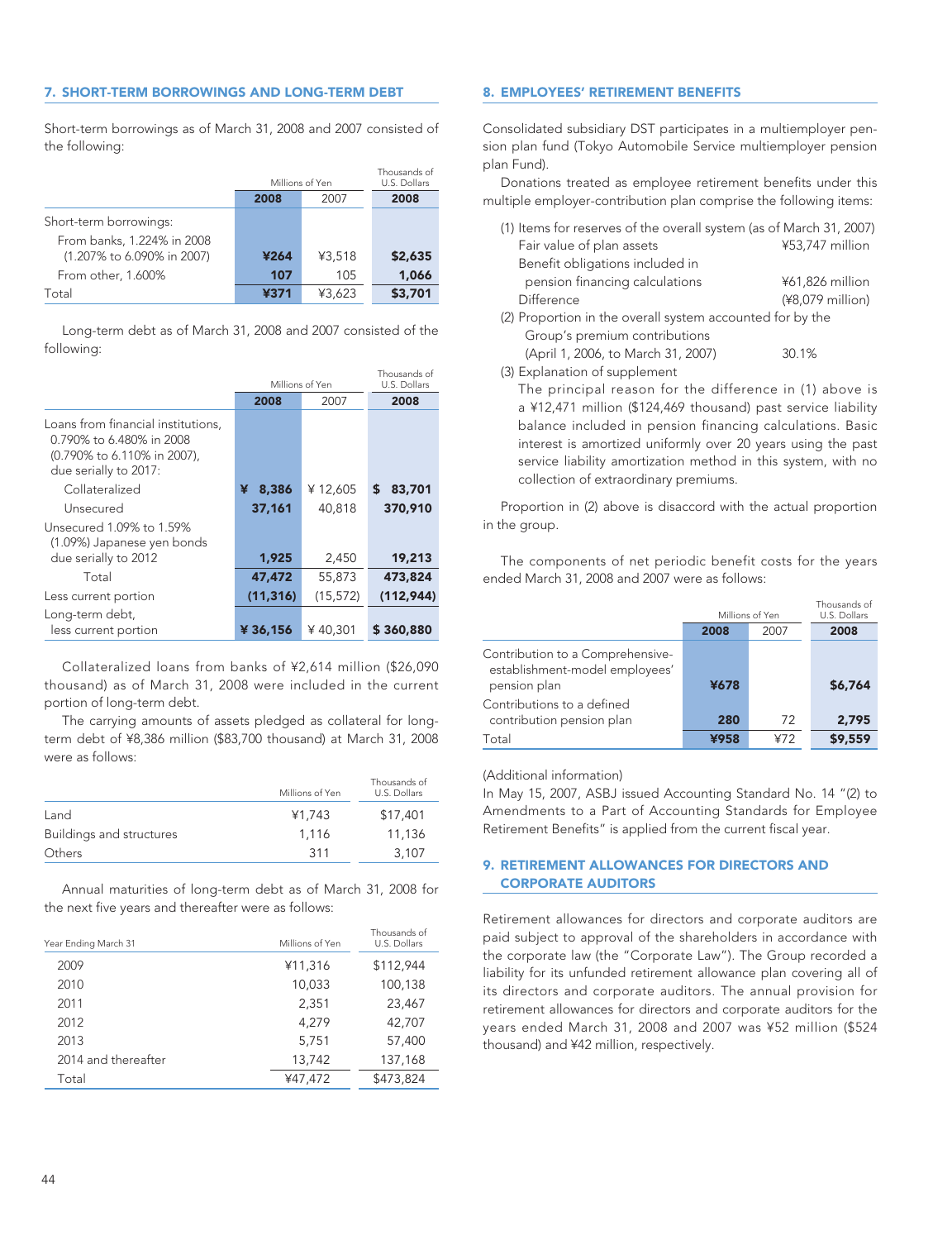### 10. CONTINGENT LIABILITIES

### *a. Liability for Compensation for Damages and Other Defined*

- (1) For the year ended March 31, 2004, SCC transferred a portion of reimbursement rights of security deposits for store buildings to Millennium Asset Funding Corp. (Tokyo Branch), Global Factoring Corp and Fuyo General Lease Co., Ltd. Upon the transfer contracts, SCC as a seller made representation and warranty to the buyers as of the contract dates and the receiving dates of the transfer prices regarding set of items related to the reimbursement rights transferred and accepted liability for compensation for damages and others defined. As of March 31, 2008, the maximum amount of compensation for damages and others defined on the contracts was ¥5,024 million (\$50,140 thousand).
- (2) The Company has had ¥401 million (\$4,005 thousand) in contingent liabilities to SISC's borrowings from a financial institution.

### *b. Residual Value Guarantees in a Sale and Leaseback Agreement*

As of March 1, 2006, SCC transferred a portion of the internal equipment in its outlets to SMBC Leasing Co., Ltd. (present name is Sumitomo Mitsui Finance & Leasing Co., Ltd.) and then entered into a sale and leaseback agreement with SMBC Leasing Co., Ltd. (present name is Sumitomo Mitsui Finance & Leasing Co., Ltd.). The agreement stipulates that when it expires, SCC may continue the agreement by paying an estimated disposal price of ¥2,751 million (\$27,458 thousand), determined at the time the agreement was concluded, as a minimum principal, or may terminate the agreement by having the property revert to the appraisal or disposal value at the time it is returned and then paying the difference between the value and the estimated disposal price. Under the agreement, SCC shall pay a guarantee of ¥45 million (\$388 thousand) each month and deposit a total of ¥2,751 million (\$27,458 thousand) during the lease agreement term to secure debt consisting of lease payments and a residual value guarantee of ¥2,751 million (\$27,458 thousand).

During the current fiscal year, a total of ¥2,751 million (\$27,458 thousand) residual value guarantees and deposit guarantees reduced the outstanding to¥2,737 million (\$27,321 thousand) because of a partial redemption. As a result, deposited guarantees outstanding as of March 31, 2008, totaled ¥1,141 million (\$11,384 thousand).

### 11. NET ASSETS

On May 1, 2006, the Corporate Law became effective, which reformed and replaced the Japanese Commercial Code (the "Former Code") with various revisions that would, for the most part, be applicable to events or transactions which occur on or after May 1, 2006 and for the fiscal years ending on or after May 1, 2006. The significant changes in the Corporate Law that affect financial and accounting matters are summarized below:

### *a. Dividends*

Under the Corporate Law, companies can pay dividends at any time during the fiscal year in addition to the year-end dividend upon resolution at the shareholders meeting. For companies that meet certain criteria such as: (1) having the Board of Directors, (2) having independent auditors, (3) having the Board of Corporate

Auditors, and (4) the term of service of the directors is prescribed as one year rather than two years of normal term by its articles of incorporation, the Board of Directors may declare dividends (except for dividends in kind) if the company has prescribed so in its articles of incorporation.

The Corporate Law permits companies to distribute dividendsin-kind (non-cash assets) to shareholders subject to a certain limitation and additional requirements.

Semiannual interim dividends may also be paid once a year upon resolution by the Board of Directors if the articles of incorporation of the Company so stipulate. Under the Former Code, certain limitations were imposed on the amount of capital surplus and retained earnings available for dividends. The Corporate Law also provides certain limitations on the amounts available for dividends or the purchase of treasury stock. The limitation is defined as the amount available for distribution to the shareholders, but the amount of net assets after dividends must be maintained at no less than ¥3 million.

In addition to the provision that requires an appropriation for a legal reserve in connection with the cash outlays, the Corporate Law also imposes certain limitations on the amount of capital surplus and retained earnings available for dividends.

### *b. Increases/Decreases and Transfer of Common Stock, Reserve and Surplus*

The Corporate Law requires that an amount equal to 10% of dividends must be appropriated as a legal reserve (a component of retained earnings) or as additional paid-in capital (a component of capital surplus) depending on the equity account charged upon the payment of such dividends until the total of aggregate amount of legal reserve and additional paid-in capital equals 25% of the common stock. Under the Former Code, the aggregate amount of additional paid-in capital and legal reserve that exceeds 25% of the common stock may be made available for dividends by resolution of the shareholders. Under the Corporate Law, the total amount of additional paid-in capital and legal reserve may be reversed without limitation of such threshold. The Corporate Law also provides that common stock, legal reserve, additional paidin capital, other capital surplus and retained earnings can be transferred among the accounts under certain conditions upon resolution of the shareholders.

### *c. Treasury Stock and Treasury Stock Acquisition Rights*

The Corporate Law also provides for companies to purchase treasury stock and dispose of such treasury stock by resolution of the Board of Directors. The amount of treasury stock purchased cannot exceed the amount available for distribution to the shareholders which is determined by specific formula.

Under the Corporate Law, stock acquisition rights, which were previously presented as a liability, are now presented as a separate component of shareholders' equity.

The Corporate Law also provides that companies can purchase both treasury stock acquisition rights and treasury stock. Such treasury stock acquisition rights are presented as a separate component of shareholders' equity or deducted directly from stock acquisition rights.

On December 9, 2005, the ASBJ published an accounting standard for presentation of net assets. Under this accounting standard, certain items which were previously presented as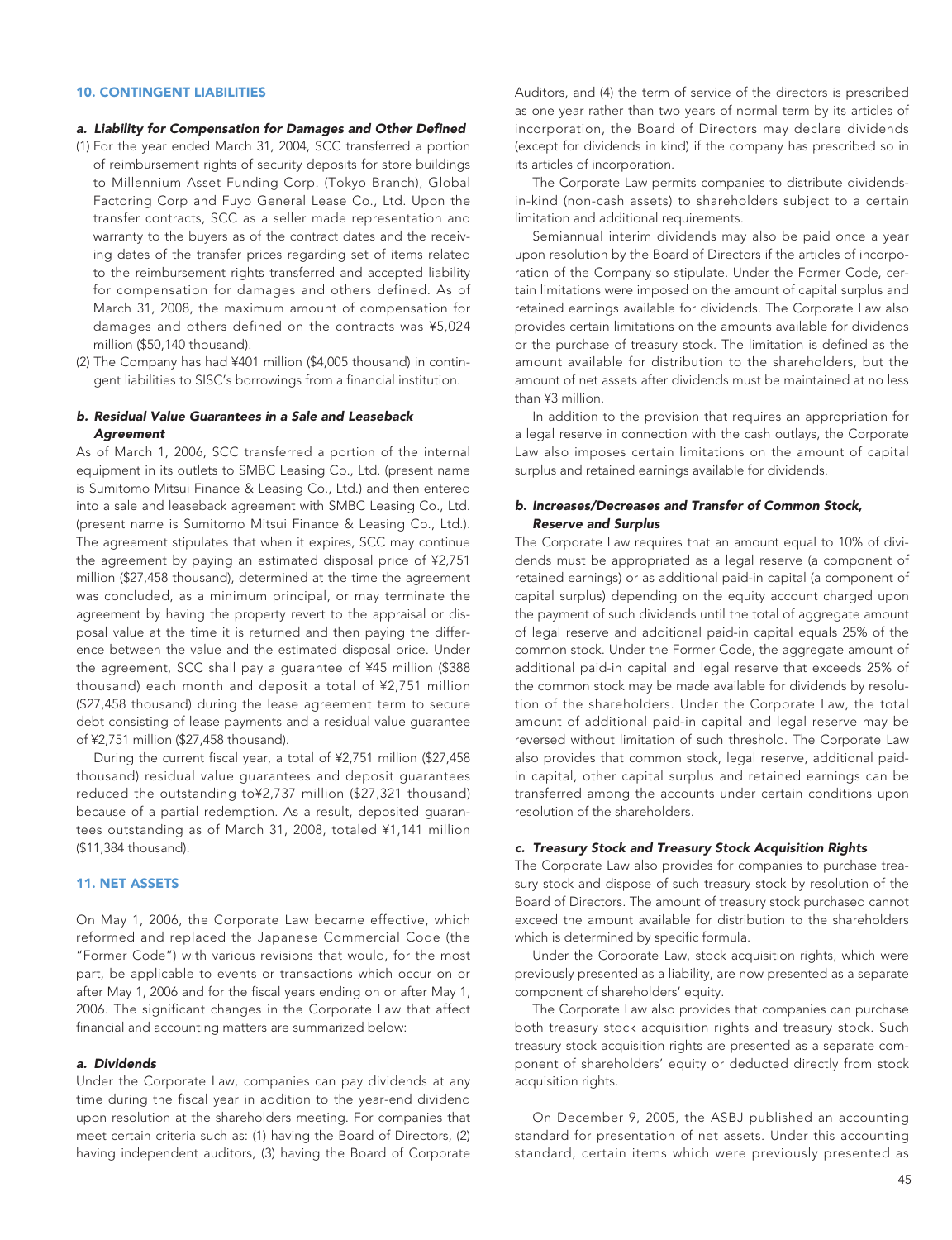liabilities are now presented as components of shareholders' equity. Such items include stock acquisition rights, minority interest, and any deferred gain or loss on derivatives accounted for under hedge accounting. This standard is effective for fiscal years ending on or after May 1, 2006.

For the years ended March 31, 2008 and 2007, the Group repurchased 10 shares and 41 shares of its common stock in the aggregate amounts of ¥1 million (\$10 thousand) and ¥5 million, respectively.

In addition, for the year ended March 31, 2007 the Group disposed of 26 shares of its common stock in the amount of ¥3 million. As a result, the Group recognized gain on disposal as capital surplus in the amount of ¥(0) million in 2007.

### 12. STOCK OPTION

On June 29, 2005, meeting of shareholders of DST approved a stock option plan for the 9 Directors, 3 Auditors, 294 Employees and 14 Employees of the DAISHINTO HUMAN SERVICES Inc. ("DSTHS") of its consolidated subsidiary that will enable them to purchase up to 3,000 thousand shares of its common stock in the period from July 1, 2007 to June 30, 2010. On April 18, 2006, the options were granted at an exercise price of ¥482 per share.

On May 28, 2006, extraordinary meeting of shareholders of DST approved a stock option plan for the 1,211 Sales workers and 520 Sales workers of the DSTHS of its consolidated subsidiary that will enable them to purchase up to 200 thousand shares of its common stock in the period from October 1, 2006 to March 31, 2007. On April 18, 2006, the options were granted at an exercise price of ¥1 per share. Appropriate stock option was purchased up to 166 thousand shares and canceled 34 thousand shares in the period at exercise of right as of March 31, 2007.

The stock option activity is as follows:

|                                   | On June 29, 2005, meeting of shareholders<br>of DST approved a stock option plan |
|-----------------------------------|----------------------------------------------------------------------------------|
| For the year ended March 31, 2008 | (shares)                                                                         |
| Non-vested                        |                                                                                  |
| March 31, 2007 – Outstanding      | 3,000,000                                                                        |
| Granted                           |                                                                                  |
| Canceled                          | 459,000                                                                          |
| Vested                            | 2.541.000                                                                        |
| March 31, 2008 - Outstanding      |                                                                                  |
| <b>Vested</b>                     |                                                                                  |
| March 31, 2007 - Outstanding      |                                                                                  |
| Vested                            | 2.541.000                                                                        |
| Exercised                         |                                                                                  |
| Canceled                          | 261,000                                                                          |
| March 31, 2008 - Outstanding      | 2,280,000                                                                        |
|                                   |                                                                                  |

### 13. LEASES

The Group leases certain equipment, furniture and fixtures, and computer software.

Total rental expenses including lease payments for the years ended March 31, 2008 and 2007 were ¥21,346 million (\$213,053 thousand) and ¥18,036 million, respectively.

For the year ended March 31, 2008, the Group recorded an impairment loss of ¥142 million (\$1,416 thousand) on certain leased property held under finance leases that do not transfer ownership and an allowance for impairment loss on leased property, which is included in other long-term liabilities.

Pro forma information of leased property such as acquisition cost, accumulated depreciation, accumulated impairment loss, obligations under finance leases, depreciation expense, interest expense and other information of finance leases that do not transfer ownership of the leased property to the lessee on an "as if capitalized" basis for the years ended March 31, 2008 and 2007 was as follows:

|                                |                                                              | Millions of Yen                                              | Thousands of<br>U.S. Dollars                                 |
|--------------------------------|--------------------------------------------------------------|--------------------------------------------------------------|--------------------------------------------------------------|
|                                | 2008                                                         | 2007                                                         | 2008                                                         |
|                                | <b>Furniture</b><br>Computer<br>and<br>Software<br>Equipment | <b>Furniture</b><br>Computer<br>and<br>Software<br>Equipment | <b>Furniture</b><br>Computer<br>and<br>Software<br>Equipment |
| Acquisition cost               | ¥23,632 ¥224                                                 |                                                              | ¥25,421 ¥222 <b>\$235,867 \$2,237</b>                        |
| Accumulated<br>depreciation    | 10,645<br>126                                                | 9.801<br>96                                                  | 106,252<br>1,258                                             |
| Accumulated<br>impairment loss | 565                                                          | 594                                                          | 5,636                                                        |
| Net leased<br>property         | ¥12,422 ¥ 98                                                 |                                                              | ¥15,026 ¥126 <b>\$123,979 \$ 979</b>                         |

Obligations under finance leases as of March 31, 2008 and 2007:

|                     | Millions of Yen |         | Thousands of<br>U.S. Dollars |
|---------------------|-----------------|---------|------------------------------|
|                     | 2008            | 2007    | 2008                         |
| Due within one year | ¥ 4,635         | ¥ 4,973 | \$46,265                     |
| Due after one year  | 8.776           | 10,810  | 87,588                       |
| Total               | ¥13,411         | ¥15,783 | \$133,853                    |

Allowance for impairment loss on leased property of ¥280 million (\$2,795 thousand) as of March 31, 2008 is deducted from the obligations under finance leases.

Depreciation expense, interest expense and other information under finance leases for the years ended March 31, 2008 and 2007:

|                                                                    | Millions of Yen |          | Thousands of<br>U.S. Dollars |
|--------------------------------------------------------------------|-----------------|----------|------------------------------|
|                                                                    | 2008            | 2007     | 2008                         |
| Depreciation expense                                               | ¥5,240          | ¥5,264   | \$52,304                     |
| Interest expense                                                   | 356             | 451      | 3,546                        |
| Total                                                              | ¥5,596          | ¥5,715   | \$55,850                     |
| Lease payments                                                     | ¥5,646          | ¥5,760   | \$56,355                     |
| Reversal of allowance<br>for impairment loss on<br>leased property | 194<br>¥        | 189<br>¥ | \$1,939                      |
| Impairment loss                                                    | 142<br>¥        | 306<br>¥ | 1,416                        |

Depreciation expense and interest expense, which are not reflected in the accompanying consolidated statements of income, are computed by the straight-line method and the interest method, respectively.

The future minimum lease payments under noncancelable operating leases as of March 31, 2008 were as follows:

|                     | Millions of Yen | Thousands of<br>U.S. Dollars |
|---------------------|-----------------|------------------------------|
| Due within one year | ¥156            | \$1,558                      |
| Due after one year  | 394             | 3.933                        |
| Total               | ¥550            | \$5,491                      |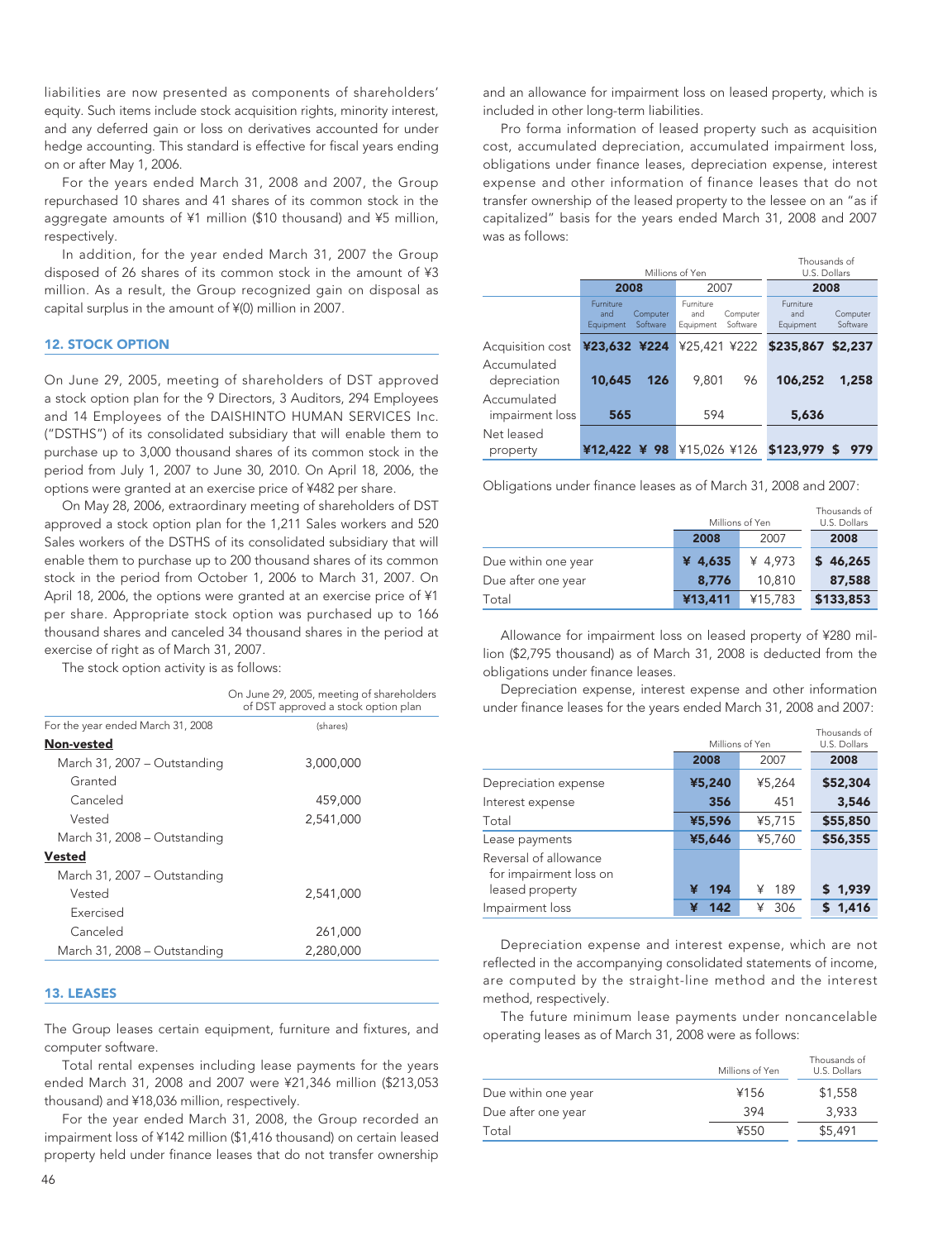The Group is subject to Japanese national and local income taxes which, in the aggregate, resulted in a normal effective statutory tax rate of 40.69% for the years ended March 31, 2008 and 2007.

The tax effects of significant temporary differences and loss carryforwards that resulted in deferred tax assets and liabilities at March 31, 2008 and 2007 were as follows:

|                                  |          | Millions of Yen | U.S. Dollars |  |  |
|----------------------------------|----------|-----------------|--------------|--|--|
|                                  | 2008     | 2007            | 2008         |  |  |
| Deferred tax assets:             |          |                 |              |  |  |
| Accrued bonuses                  | ¥<br>880 | 995<br>¥        | \$<br>8,780  |  |  |
| Valuation losses of              |          |                 |              |  |  |
| subsidiaries' stock              | 8,287    | 859             | 82,711       |  |  |
| Valuation losses of              |          |                 |              |  |  |
| investment securities            | 259      | 259             | 2,587        |  |  |
| Retirement allowances for        |          |                 |              |  |  |
| directors and corporate          |          |                 |              |  |  |
| auditors                         | 237      | 236             | 2,368        |  |  |
| Depreciation and amortization    | 1,546    | 2,133           | 15,426       |  |  |
| Impairment                       | 1,751    | 1,484           | 17,478       |  |  |
| Valuation losses of fixed assets | 486      | 500             | 4,846        |  |  |
| Valuation losses of investment   |          |                 |              |  |  |
| real estate                      | 1,263    | 1,275           | 12,605       |  |  |
| Enterprise tax                   | 214      | 249             | 2,140        |  |  |
| Allowance for doubtful           |          |                 |              |  |  |
| accounts                         | 1,580    | 1,611           | 15,775       |  |  |
| Tax loss carryforwards           | 9,009    | 10,251          | 89,920       |  |  |
| Other                            | 687      | 1,110           | 6,860        |  |  |
| Less valuation allowance         | (15,074) | (6, 799)        | (150, 454)   |  |  |
| Deferred tax assets              | 11,125   | 14,163          | 111,042      |  |  |
|                                  |          |                 |              |  |  |
| Deferred tax liabilities:        |          |                 |              |  |  |
| Reduction of subsidiaries' stock | (205)    | (1, 424)        | (2,048)      |  |  |
| Valuation gains of land          | (184)    | (232)           | (1,836)      |  |  |
| Other                            | (42)     | (118)           | (414)        |  |  |
| Deferred tax liabilities         | (431)    | (1,774)         | (4, 298)     |  |  |
| Net deferred tax assets          | ¥10.694  | ¥12,389         | \$106,744    |  |  |

Reconciliation between the normal effective statutory tax rate and the actual effective tax rate reflected in the accompanying consolidated statements of income for the year ended March 31, 2007 was as follows:

|                                        | 2007   |
|----------------------------------------|--------|
| Normal effective statutory tax rate    | 40.69% |
| Permanent differences                  | 1.10   |
| Inhabitants taxes-per capita           | 8.35   |
| Application of tax loss carry forwards | 5.39   |
| Tax on undistributed profits           | 7.76   |
| Amortization of goodwill               | 1.65   |
| Impairment                             | 3.13   |
| Tax rate difference with subsidiaries  | 1.42   |
| Other-net                              | 0.20   |
| Actual effective tax rate              | 69.69% |

Loss before income taxes and minority interests was recorded for the year ended March 31, 2008, so a reconciliation between the normal effective statutory tax rate and the actual effective tax rate

reflected in the accompanying consolidated statements of income has been omitted.

### 15. PLEDGED ASSETS

Thousands of

The asset pledged in collateralize for long-term debts for the years ended March 31, 2008 was ¥3,170 million (\$31,644 thousand) as mentioned in Note 7. Moreover, time deposit of ¥15 million (\$150 thousand) and investment securities of ¥3 million (\$30 thousand) were pledged as security deposits for dealing as of March 31, 2008. In addition, our consolidated subsidiary's stock of 19,688,200 shares was pledged for collateral.

### 16. SELLING, GENERAL AND ADMINISTRATIVE EXPENSES

Selling, general and administrative expenses for the years ended March 31, 2008 and 2007 consisted of the following:

|                                                                                |         | Millions of Yen | Thousands of<br>U.S. Dollars |
|--------------------------------------------------------------------------------|---------|-----------------|------------------------------|
|                                                                                | 2008    | 2007            | 2008                         |
| Payroll                                                                        | ¥ 7,295 | ¥ 5,586         | \$72,810                     |
| Provision for accrued bonuses                                                  | 472     | 489             | 4,715                        |
| Provision for accrued directors'<br>bonuses                                    | 63      | 10              | 632                          |
| Provision for retirement<br>allowances for directors and<br>corporate auditors | 53      | 42              | 524                          |
| Provision for allowance for<br>doubtful accounts                               | 24      | 70              | 242                          |
| Provision for reserve for point<br>card certificates                           | 205     | 185             | 2,044                        |
| Amortization of goodwill                                                       | 1,592   | 353             | 15,894                       |
| Other                                                                          | 12,925  | 9,451           | 129,002                      |
| Total                                                                          | ¥22,629 | ¥16,186         | \$225,863                    |

### 17. DERIVATIVES

The Group enters into derivatives, in the normal course of business, to reduce the exposure to fluctuations in interest rates. The primary classes of derivatives used by the Group are interest rate swaps.

The Group has purchased interest rate swaps to limit the unfavorable impact from increases in interest rates on floating-rate long-term debt. The interest rate swaps effectively limit the Group's interest expense on specified amounts of floating-rate long-term debt to a maximum rate.

It is the Group's policy to use derivatives only for the purpose of reducing interest rate risks associated with borrowings, and the Group does not hold or issue derivatives for trading purposes.

Derivatives are subject to market risk and credit risk. Market risk is the exposure created by potential fluctuations in market conditions, including interest or foreign exchange rates. Credit risk is the possibility that a loss may result from a counterparty's failure to perform according to the terms and conditions of the contract. Because the counterparties to those derivatives are limited to major international financial institutions, the Group does not anticipate any losses arising from credit risk. Also, all of the Group's derivative transactions are related to qualified hedges of interest rate risks associated with borrowings, and the Group only purchases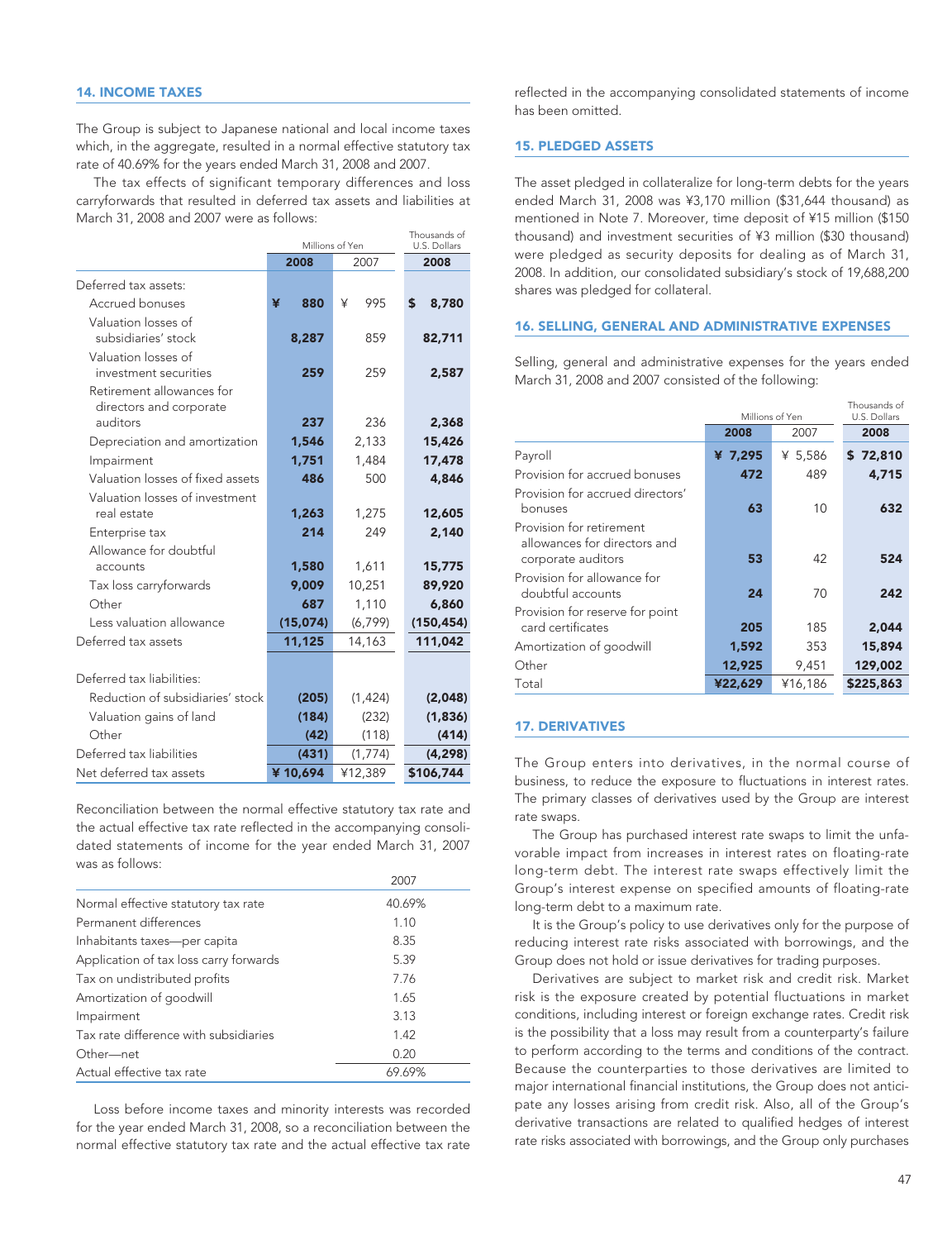those derivatives and pays interests on long-term debt at fixed rates. Therefore, the Group believes they bear no risk of incurring losses related to market risk.

Derivative transactions entered into by the Group have been made in accordance with management approval on request for managerial decision, and the execution and control of derivatives are performed by the Finance Department. Each derivative transaction is periodically reported to management, where evaluation and analysis of derivatives are made. In addition, the Group confirms with financial institutions notional amounts and other information for each derivative transaction at the fiscal year end.

Since all of the Group's derivative contracts qualified for hedge accounting for the years ended March 31, 2008 and 2007, these contracts were excluded from disclosure of market value information.

### 18. RELATED PARTY TRANSACTIONS

Transactions of the Group with the related parties for which the Company's directors are major shareholders for the years ended March 31, 2008 and 2007 were as follows:

|               | Millions of Yen |      | Thousands of<br>U.S. Dollars |
|---------------|-----------------|------|------------------------------|
|               | 2008            | 2007 | 2008                         |
| Rent expenses | ¥550            | ¥550 | \$5,487                      |

The balances due to or from these related parties at March 31, 2008 and 2007 were as follows:

|                   |        | Millions of Yen | Thousands of<br>U.S. Dollars |
|-------------------|--------|-----------------|------------------------------|
|                   | 2008   | 2007            | 2008                         |
| Security deposits | ¥1,100 | ¥1.100          | \$10,974                     |

### 19. SEGMENT INFORMATION

The Group operates in the following business segments:

- "Slogix Businesses" consists of sales of groceries and consumable supplies to office food service businesses, restaurant industry and design and sales of kitchen equipment.
- "Contracted Food Services" consists of providing food and management services for dining rooms of companies or schools.
- "Medical Food Services" consists of providing food service for hospitals.
- "Restaurant and Karaoke Businesses" principally consists of the management of large entertainment restaurants and online karaoke houses.
- "Specialty Restaurant Businesses" principally consists of the management of restaurants.
- "Deli and Convenience Services" consists of providing food prepared for takeout.
- "Total Outsourcing Businesses" principally consists of vehicle administration and social services.

"Others" principally consists of retail and restaurant businesses in tourist facilities and a lodging business in sports facilities.

Information about business segments, geographical segments and sales to foreign customers of the Group for the years ended March 31, 2008 and 2007 was as follows:

### *(1) Business Segments*

### *a. Sales and Operating Income*

|                         | Millions of Yen             |                                |                                    |                                                |                                              |                                            |                                           |               |                            |              |
|-------------------------|-----------------------------|--------------------------------|------------------------------------|------------------------------------------------|----------------------------------------------|--------------------------------------------|-------------------------------------------|---------------|----------------------------|--------------|
|                         |                             |                                |                                    |                                                | 2008                                         |                                            |                                           |               |                            |              |
|                         | Slogix<br><b>Businesses</b> | Contracted<br>Food<br>Services | Medical<br>Food<br><b>Services</b> | Restaurant<br>and Karaoke<br><b>Businesses</b> | Specialty<br>Restaurant<br><b>Businesses</b> | Deli and<br>Convenience<br><b>Services</b> | Total<br>Outsourcing<br><b>Businesses</b> | <b>Others</b> | Eliminations/<br>Corporate | Consolidated |
| Sales to customers      | ¥ 6,865                     | ¥39,073                        | ¥40,446                            | ¥62,934                                        | ¥25,358                                      | ¥12,482                                    | ¥36,201                                   | ¥2,714        |                            | ¥226,073     |
| Intersegment sales      | 52,294                      | 322                            | 15                                 | 84                                             | 88                                           |                                            | 615                                       | 1,100         | $*(54, 518)$               |              |
| Total sales             | 59,159                      | 39,395                         | 40,461                             | 63,018                                         | 25,446                                       | 12,482                                     | 36,816                                    | 3,814         | (54, 518)                  | 226,073      |
| Operating expenses      | 54,623                      | 37,396                         | 40,478                             | 55,893                                         | 25,799                                       | 12,575                                     | 34,064                                    | 4,293         | (50, 257)                  | 214,864      |
| Operating income (loss) | ¥ 4,536                     | ¥ 1,999                        | (17)<br>¥                          | 7,125<br>¥                                     | (353)<br>¥                                   | ¥<br>(93)                                  | ¥ $2,752$                                 | ¥ (479)       | ¥ $(4, 261)$               | ¥ 11,209     |

### *b. Total Assets, Depreciation, Impairment Loss and Capital Expenditures*

|                      |                             | Millions of Yen                       |                             |                                                |                                              |                                            |                                           |        |                            |              |  |
|----------------------|-----------------------------|---------------------------------------|-----------------------------|------------------------------------------------|----------------------------------------------|--------------------------------------------|-------------------------------------------|--------|----------------------------|--------------|--|
|                      |                             | 2008                                  |                             |                                                |                                              |                                            |                                           |        |                            |              |  |
|                      | Slogix<br><b>Businesses</b> | Contracted<br>Food<br><b>Services</b> | Medical<br>Food<br>Services | Restaurant<br>and Karaoke<br><b>Businesses</b> | Specialty<br>Restaurant<br><b>Businesses</b> | Deli and<br>Convenience<br><b>Services</b> | Total<br>Outsourcing<br><b>Businesses</b> | Others | Eliminations/<br>Corporate | Consolidated |  |
| Total assets         | ¥4,622                      | ¥4,252                                | ¥6,232                      | ¥40,758                                        | ¥16,470                                      | ¥1,721                                     | ¥20,256                                   | ¥4,212 | ¥4,909                     | ¥103,432     |  |
| Depreciation         |                             | 81                                    | 64                          | 2,302                                          | 1,406                                        | 17                                         | 14,956                                    | 81     | 423                        | 19,331       |  |
| Impairment loss      |                             |                                       |                             | 1,008                                          | 304                                          |                                            |                                           | 58     |                            | 1,370        |  |
| Capital expenditures | 5                           | 63                                    | 34                          | 783                                            | 536                                          | 25                                         | 47                                        | 222    | 407                        | 2,122        |  |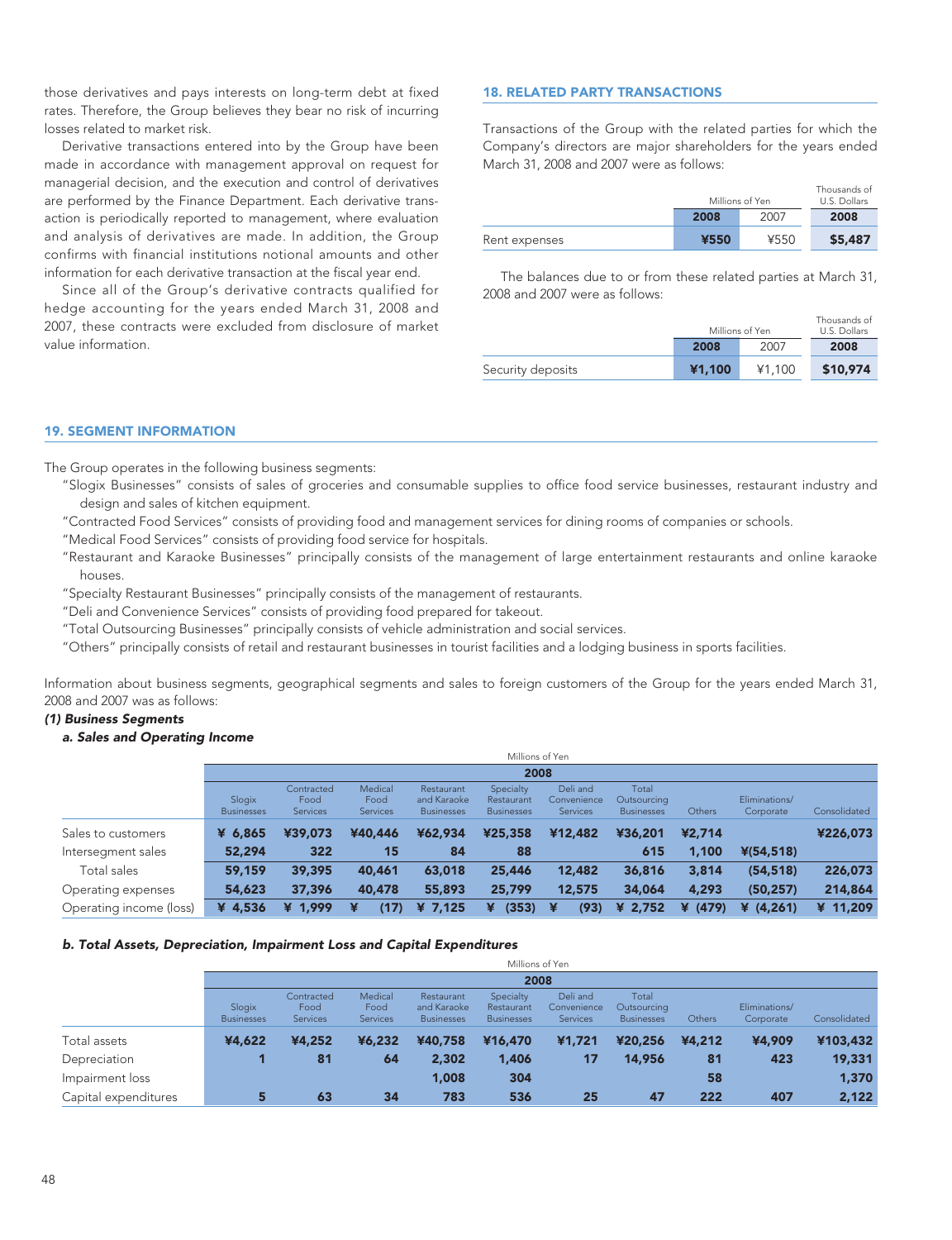### *a. Sales and Operating Income*

|                         |                             | Thousands of U.S. Dollars      |                                    |                                                |                                              |                                                            |                                           |        |                                             |              |
|-------------------------|-----------------------------|--------------------------------|------------------------------------|------------------------------------------------|----------------------------------------------|------------------------------------------------------------|-------------------------------------------|--------|---------------------------------------------|--------------|
|                         |                             |                                |                                    |                                                |                                              | 2008                                                       |                                           |        |                                             |              |
|                         | Slogix<br><b>Businesses</b> | Contracted<br>Food<br>Services | Medical<br>Food<br><b>Services</b> | Restaurant<br>and Karaoke<br><b>Businesses</b> | Specialty<br>Restaurant<br><b>Businesses</b> | Deli and<br>Convenience<br><b>Services</b>                 | Total<br>Outsourcing<br><b>Businesses</b> | Others | Eliminations/<br>Corporate                  | Consolidated |
| Sales to customers      | \$68,521                    | \$389,994                      |                                    |                                                |                                              | \$403.695 \$628.148 \$253.097 \$124.583 \$361.322 \$27.083 |                                           |        |                                             | \$2,256,443  |
| Intersegment sales      | 521,946                     | 3,220                          | 154                                | 839                                            | 876                                          |                                                            | 6,138                                     |        | 10,976 \$(544,149)                          |              |
| Total sales             | 590,467                     | 393,214                        | 403,849                            | 628,987                                        | 253,973                                      | 124,583                                                    | 367,460                                   | 38,059 | (544, 149)                                  | 2,256,443    |
| Operating expenses      | 545,190                     | 373,251                        | 404,009                            | 557,872                                        | 257,506                                      | 125,509                                                    | 339,997                                   | 42,850 | (501, 620)                                  | 2,144,564    |
| Operating income (loss) | \$45.277                    | \$19.963\$                     |                                    | $(160)$ \$ 71,115 \$                           | $(3,533)$ \$                                 |                                                            |                                           |        | $(926)$ \$ 27,463 \$ (4,791) \$ (42,529) \$ | 111,879      |

### *b. Total Assets, Depreciation, Impairment Loss and Capital Expenditures*

|                      |                             | Thousands of U.S. Dollars      |                             |                                                |                                              |                                            |                                           |        |                            |              |  |
|----------------------|-----------------------------|--------------------------------|-----------------------------|------------------------------------------------|----------------------------------------------|--------------------------------------------|-------------------------------------------|--------|----------------------------|--------------|--|
|                      |                             | 2008                           |                             |                                                |                                              |                                            |                                           |        |                            |              |  |
|                      | Slogix<br><b>Businesses</b> | Contracted<br>Food<br>Services | Medical<br>Food<br>Services | Restaurant<br>and Karaoke<br><b>Businesses</b> | Specialty<br>Restaurant<br><b>Businesses</b> | Deli and<br>Convenience<br><b>Services</b> | Total<br>Outsourcing<br><b>Businesses</b> | Others | Eliminations/<br>Corporate | Consolidated |  |
| Total assets         | \$46,135                    | \$42,439                       |                             | \$62,195 \$406,810 \$164,388                   |                                              |                                            | \$17,180 \$202,179 \$42,039               |        | \$48,994                   | \$1,032,359  |  |
| Depreciation         | 15                          | 803                            | 640                         | 22,971                                         | 14,031                                       | 169                                        | 149,273                                   | 812    | 4,225                      | 192,939      |  |
| Impairment loss      |                             |                                |                             | 10,066                                         | 3,036                                        |                                            |                                           | 574    |                            | 13,676       |  |
| Capital expenditures | 44                          | 631                            | 339                         | 7.817                                          | 5,349                                        | 246                                        | 471                                       | 2,219  | 4,065                      | 21,181       |  |

### *a. Sales and Operating Income*

|                         | Millions of Yen<br>2007     |                                |                             |                                                |                                              |                                     |                                           |           |                            |              |
|-------------------------|-----------------------------|--------------------------------|-----------------------------|------------------------------------------------|----------------------------------------------|-------------------------------------|-------------------------------------------|-----------|----------------------------|--------------|
|                         |                             |                                |                             |                                                |                                              |                                     |                                           |           |                            |              |
|                         | Slogix<br><b>Businesses</b> | Contracted<br>Food<br>Services | Medical<br>Food<br>Services | Restaurant<br>and Karaoke<br><b>Businesses</b> | Specialty<br>Restaurant<br><b>Businesses</b> | Deli and<br>Convenience<br>Services | Total<br>Outsourcing<br><b>Businesses</b> | Others    | Eliminations/<br>Corporate | Consolidated |
| Sales to customers      | ¥ 5,876                     | ¥39.321                        | ¥40.337                     | ¥61.791                                        | ¥14.054                                      | ¥12,366                             |                                           | ¥1,406    |                            | ¥175,151     |
| Intersegment sales      | 49,820                      | 148                            | 14                          | 99                                             | 51                                           |                                     |                                           | 791       | ¥(50,923)                  |              |
| Total sales             | 55,696                      | 39,469                         | 40,351                      | 61,890                                         | 14.105                                       | 12,366                              |                                           | 2.197     | (50, 923)                  | 175,151      |
| Operating expenses      | 51,884                      | 38,127                         | 41,098                      | 54,083                                         | 14,040                                       | 12,509                              |                                           | 2,551     | (47, 049)                  | 167,243      |
| Operating income (loss) | ¥ $3,812$                   | ¥ $1,342$                      | (747)<br>¥                  | ¥ 7,807                                        | 65                                           | (143)<br>¥                          |                                           | ¥ $(354)$ | ¥ $(3,874)$                | ¥ 7,908      |

### *b. Total Assets, Depreciation, Impairment Loss and Capital Expenditures*

|                      |                             | Millions of Yen                |                             |                                                |                                              |                                     |                                           |        |                            |              |
|----------------------|-----------------------------|--------------------------------|-----------------------------|------------------------------------------------|----------------------------------------------|-------------------------------------|-------------------------------------------|--------|----------------------------|--------------|
|                      |                             | 2007                           |                             |                                                |                                              |                                     |                                           |        |                            |              |
|                      | Slogix<br><b>Businesses</b> | Contracted<br>Food<br>Services | Medical<br>Food<br>Services | Restaurant<br>and Karaoke<br><b>Businesses</b> | Specialty<br>Restaurant<br><b>Businesses</b> | Deli and<br>Convenience<br>Services | Total<br>Outsourcing<br><b>Businesses</b> | Others | Eliminations/<br>Corporate | Consolidated |
| Total assets         | ¥12.061                     | ¥4.847                         | ¥6.283                      | ¥44,175                                        | ¥17.920                                      | ¥2,023                              | ¥37.170                                   | ¥752   | ¥790                       | ¥126,021     |
| Depreciation         |                             | 139                            | 65                          | 2,328                                          | 345                                          | 17                                  |                                           | 89     | 269                        | 3,254        |
| Impairment loss      |                             | 84                             |                             | 2.020                                          | 203                                          | 368                                 |                                           |        | 58                         | 2,733        |
| Capital expenditures |                             | 28                             | 48                          | .079                                           | 284                                          | 40                                  |                                           | 9      | 145                        | 1,633        |

### *(2) Geographical Segments*

|                         |          | Millions of Yen  |          |                            |              |  |  |
|-------------------------|----------|------------------|----------|----------------------------|--------------|--|--|
|                         | 2008     |                  |          |                            |              |  |  |
|                         | Japan    | North<br>America | Total    | Eliminations/<br>Corporate | Consolidated |  |  |
| Sales to customers      | ¥203,790 | ¥22,283          | ¥226,073 |                            | ¥226,073     |  |  |
| Intersegment sales      | 21       | 16               | 37       | $*(37)$                    |              |  |  |
| Total sales             | 203,811  | 22,299           | 226,110  | (37)                       | 226,073      |  |  |
| Operating expenses      | 192,499  | 22,402           | 214,901  | (37)                       | 214,864      |  |  |
| Operating income (loss) | ¥ 11,312 | (103)<br>¥       | ¥ 11,209 | $\angle$ (0)               | ¥ 11,209     |  |  |
| Total assets            | ¥ 88,459 | ¥14,973          | ¥103,432 |                            | ¥103,432     |  |  |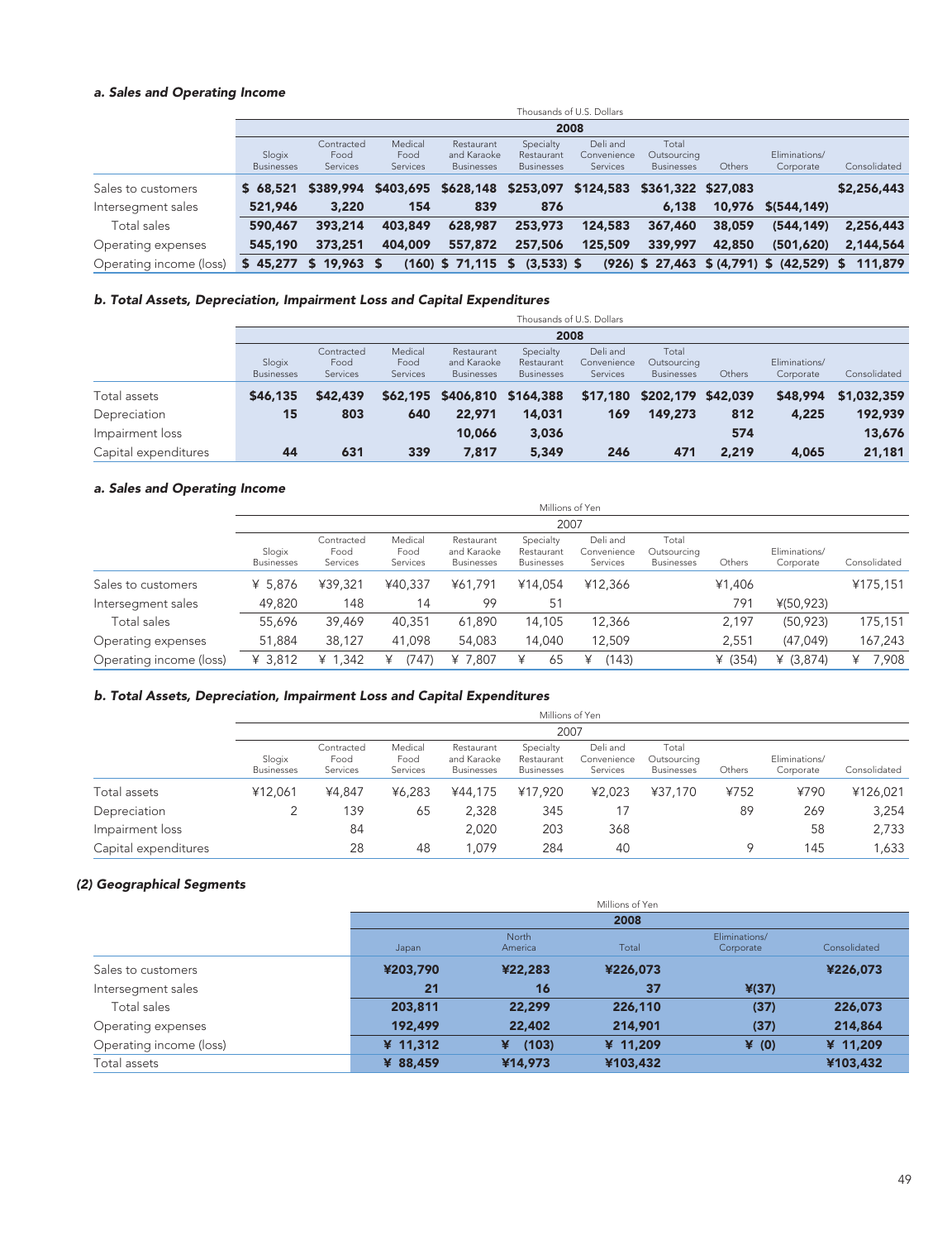|                         |               |                  | Thousands of U.S. Dollars |                            |              |
|-------------------------|---------------|------------------|---------------------------|----------------------------|--------------|
|                         |               |                  | 2008                      |                            |              |
|                         | Japan         | North<br>America | Total                     | Eliminations/<br>Corporate | Consolidated |
| Sales to customers      | \$2,034,037   | \$222,406        | \$2,256,443               |                            | \$2,256,443  |
| Intersegment sales      | 208           | 157              | 365                       | $$$ (365)                  |              |
| Total sales             | 2,034,245     | 222,563          | 2,256,808                 | (365)                      | 2,256,443    |
| Operating expenses      | 1,921,334     | 223,595          | 2,144,929                 | (365)                      | 2,144,564    |
| Operating income (loss) | 112,911<br>S. | \$(1,032)        | 111,879<br>S.             | (0)<br>\$                  | \$111.879    |
| Total assets            | 882,912<br>\$ | \$149,448        | \$1,032,359               |                            | \$1,032,359  |

|                         |            |                  | Millions of Yen |                            |              |  |  |
|-------------------------|------------|------------------|-----------------|----------------------------|--------------|--|--|
|                         |            | 2007             |                 |                            |              |  |  |
|                         | Japan      | North<br>America | Total           | Eliminations/<br>Corporate | Consolidated |  |  |
| Sales to customers      | ¥163,908   | ¥11,243          | ¥175,151        |                            | ¥175,151     |  |  |
| Intersegment sales      |            | 8                | 8               | $\angle(8)$                |              |  |  |
| Total sales             | 163,908    | 11,251           | 175,159         | (8)                        | 175,151      |  |  |
| Operating expenses      | 156,224    | 11,027           | 167,251         | (8)                        | 167,243      |  |  |
| Operating income (loss) | 7,684<br>¥ | 224<br>¥         | 7,908<br>¥      |                            | ¥ 7,908      |  |  |
| Total assets            | ¥109,813   | ¥16,216          | ¥126,029        | $\angle(8)$                | ¥126,021     |  |  |

### *(3) Sales to Foreign Customers*

Sales to Foreign customers is sold by the Company's consolidated foreign subsidiaries, and sold in the overseas countries or areas.

|                                | Millions of Yen  |         |                  |         | Thousands of U.S. Dollars |           |
|--------------------------------|------------------|---------|------------------|---------|---------------------------|-----------|
|                                |                  | 2008    | 2007             |         | 2008                      |           |
|                                | North<br>America | Total   | North<br>America | Total   | North<br>America          | Total     |
| Sales to foreign customers (A) | ¥22,283          | ¥22,283 | ¥11.243          | ¥11.243 | \$222,406                 | \$222,406 |
| Consolidated sales (B)         |                  | 226,073 |                  | 175,151 |                           | 2,256,443 |
| $Ratio = (A) / (B)$            |                  | 9.9%    |                  | 6.4%    |                           | 9.9%      |

### 20. SUBSEQUENT EVENTS

### *a. Appropriations of Other Capital Surplus*

The following appropriations of other capital surplus at March 31, 2008 were approved at the Company's board of directors meeting held on June 27, 2008.

### Amount:

|                                                           | Millions of Yen | Thousands of<br>U.S. Dollars |
|-----------------------------------------------------------|-----------------|------------------------------|
| Year-end cash dividends.<br>¥1,500.00 (\$14.97) per share | ¥596            | \$5,948                      |
| Effective payment date: June 30, 2008                     |                 |                              |

The cash dividends are paid to the Company's shareholders, registered as at March 31, 2008.

### *b. Reduction in Capital Reserves and Appropriation of Surplus*

The Meeting of Shareholders on June 27, 2008, duly approved a resolution for a reduction in capital reserves, which was approved at the Meeting of the Board of Directors on May 21, 2008. Although this resolution results in an increase in other capital surplus, the Meeting of the Board of Directors on June 27, 2008, resolved to reduce other capital surplus for appropriation of retained earnings.

The objectives of reducing capital reserves, based on Article 448-1 of the Corporate Law, are to implement a reduction of capital reserves (partial reversal of capital reserves) and the corresponding increase in other capital surplus (transfer to other capital surplus), in order to allow for dividend resources (amount available for dividends) and prepare for future flexible capital policies.

Accordingly, the amount of capital reserves was reduced by ¥5,000 million (\$49,905 thousand).

The schedule for reduction in capital reserves is as follows:

| (1) Date of resolution of the Board of Directors May 21, 2008 |              |
|---------------------------------------------------------------|--------------|
| (2) Date of peremptory notice for objections                  |              |
| by creditors                                                  | May 22, 2008 |

| <b>DY CIGATORS</b>                         | $1110y$ $22, 2000$ |
|--------------------------------------------|--------------------|
| (3) Final date for objections by creditors | June 22, 2008      |
| (4) Meeting of Shareholders                | June 27, 2008      |
| (5) Effective date                         | June 27, 2008      |

The objective of appropriating surplus, based on Article 459 of the Corporate Law and Article 41 of the Company's Articles of Incorporation, is to reduce the Company's other capital surplus ¥3,227 million (\$32,211 thousand) through appropriation of earnings as stipulated in Article 452 of the Corporate Law, and to transfer such other earnings retained to earned surplus carried forward in order to cancel loss carried forward.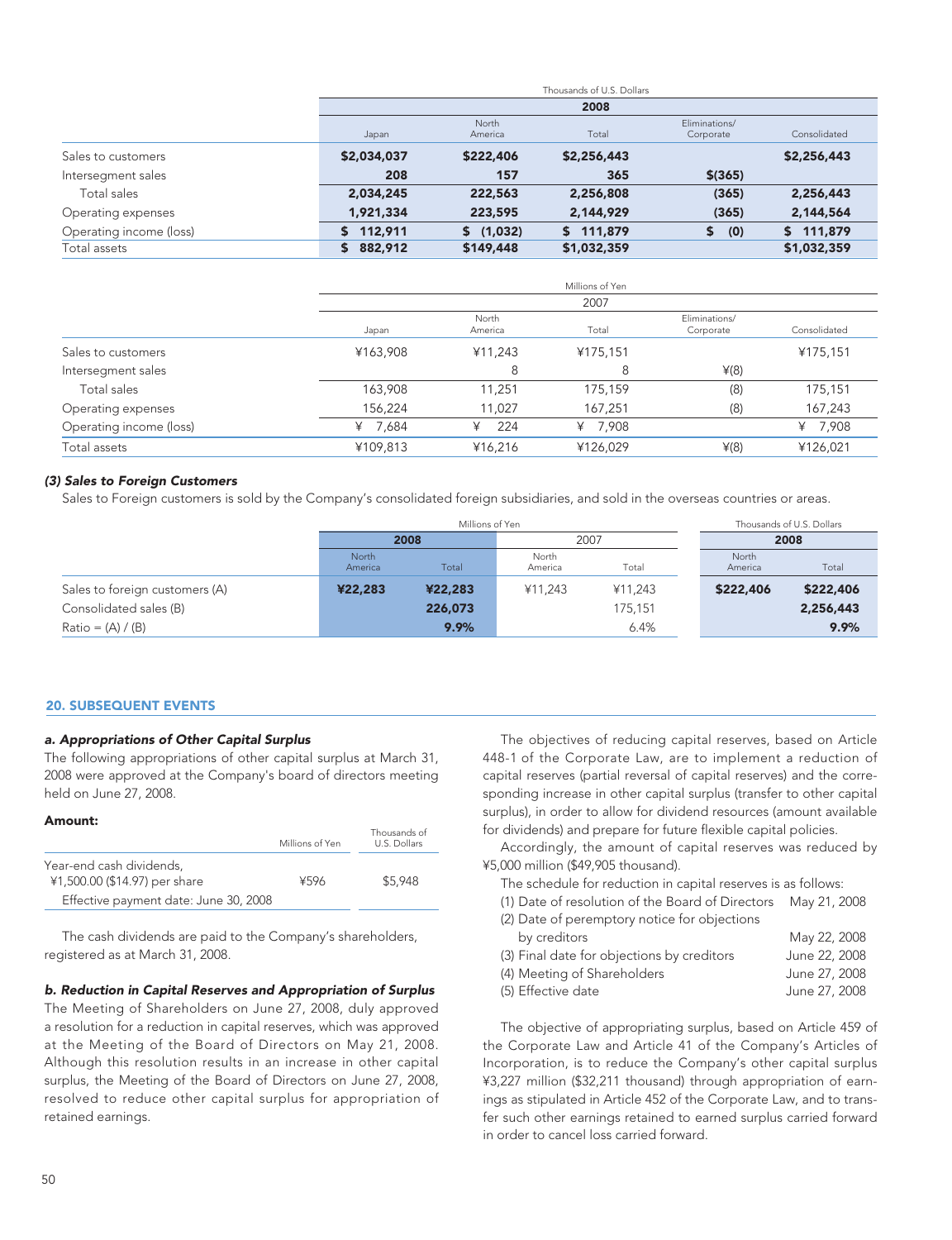### *c. DAISHINTO Inc. Take-over Bid*

The Meeting of the Board of Directors on May 30, 2008, approved a resolution to carry out a take-over bid with the aim of acquiring all common stock and stock acquisition rights issued by the Company's consolidated subsidiary, DST (Code: 9785 JASDAQ).

On January 29, 2007, the Company and DST signed a "Memorandum Relating to Capital and Business Alliance." The Company and DST agreed to a capital and business alliance under the condition that DST became a consolidated subsidiary of the Company and the Company acquired a majority of DST voting rights. To realize this capital and business alliance, while the Company carried out a take-over bid of common stock and stock acquisition rights issued by DST, DST also purchased treasury stocks from the market. Furthermore, on April 25, 2007, the Company and DST signed a "Business alliance Agreement," relating to the specific contents of the business alliance.

As a result, the Company and DST strived to promote synergistic effects regarding the following:

- (1) Provision of information and expertise regarding the strengths of both companies;
- (2) Shared customer base;
- (3) Mutual utilization of business facilities and employees;
- (4) Shared recruitment activities and human resource development programs; and
- (5) Mutual utilization of other functions.

However, from the standpoint of management resources distribution, the Company and DST are independently listed enterprises. Accordingly, and taking into consideration DST shareholders other than the Company, this innovative management resources distribution in which the Company and DST are combined, including with regard to abovementioned large-scale forward investment, is self-limiting. DST cannot be considered to have reached a state where it can absorb the Company's human and material resources at a pace attuned to market growth. Therefore, in light of rapid management environment changes, intrinsic inadequacies exist in the anticipated synergy between the Company and DST through the framework of the current capital and business alliance between the Company and DST. We thus recognize that radical improvements are required to DST's management structure in order to optimize future profit-earning opportunities.

In consideration of the above, we have deemed it vital that the Company and DST make efforts to strengthen and specialize DST's sales divisions, maximize synergistic effects with the Company and its existing nationwide sales network, and construct an enhanced flexible management system to consolidate an innovative business base. DST becoming a wholly owned subsidiary of the Company, and thus establishing stronger capital ties between the Company and DST, optimizes the merits of the integration of the Group and DST, which is the best policy to raise corporate value for DST and for the Group.

Specifically:

- (1) DST will be receptive to swifter, timely introduction of innovative and effective management resources from the Company, including through more active personnel exchanges.
- (2) Through capital and business integration with the Group, we can establish a communal system of accountability for results, which will radically accelerate DST's sales activities toward the Company's existing nationwide customer base,

thus raising the possibilities for short-term deployment of synergistic effects.

- (3) Simplification of DST's shareholder composition will facilitate forward-looking, flexible management judgments.
- (4) The administration of DST's general affairs, finance and accounting divisions can be integrated with the Company, affording vast cuts in expenses.

Furthermore, at the Meeting of DST's Board of Directors on May 30, 2008, the take-over bid, and subsequent inclusion of DST as a wholly owned subsidiary of the Company, was judged to contribute to raising DST's corporate value and was accompanied by an expression of consent. For DST's shareholders, management resources distribution in which the Company and DST are combined, including with regard to large-scale forward investment to raise corporate value over the long term, may put short-term pressure on profitability, lower share prices and have a negative impact on dividends. Accordingly, a resolution was also passed to encourage shareholders to subscribe to the take-over bid.

Following the consolidation of DST as a subsidiary of the Company, we will continue to respect DST's individuality and brand identity, and consequently to realize improved corporate value for the Group.

An outline of the take-over bid is given below:

- (Outline of DAISHINTO Inc.)
- (1) Company name: DAISHINTO Inc.
- (2) Main businesses: Private automobile management, social services, and construction and real estate
- (3) Date of establishment: February 16, 1962
- (4) Head office: Shiba 3-14-2, Minato-ku, Tokyo, 112-8528, Japan
- (5) Representative:
- Masayuki Tamayama, President and Representative Director (6) Paid-in capital: ¥100 million (as of March 31, 2008)
- (7) Major shareholders and Their Holdings:

| SHIDAX CORPORATION                         | 52.65% |
|--------------------------------------------|--------|
| <b>KALEIDO DST</b>                         | 29.81% |
| Mitsui Sumitomo Insurance Co., Ltd.        | 2.34%  |
| Goldman Sachs International                | 0.94%  |
| The Master Trust Bank of Japan, Ltd.       | 0.82%  |
| Yoshizo Asukabe                            | 0.70%  |
| SOMPO JAPAN INSURANCE INC.                 | 0.65%  |
| Sumitomo Mitsui Banking Corporation        | 0.57%  |
| The Bank of New York (Luxembourg)          | 0.56%  |
| (Standing proxy: Mizuho Corporate Bank,    |        |
| Kojimachi Securities Settlement Office)    |        |
| The Dai-Ichi Mutual Life Insurance Company | 0.46%  |

The term of the take-over bid is from June 2, 2008, through July 14, 2008. The price is ¥257 per share of common stock, and ¥1 per stock acquisition right.

The price of the take-over bid of ¥257 per share of common stock was determined with reference to a stock value calculation sheet provided by third-party appraisal institution, Daiwa Securities SMBC Co., Ltd. The stock value calculation for DST was conducted using both the Discounted Cash Flow ("DCF") method of Daiwa Securities SMBC Co., Ltd. and the market value method. According to the stock value calculation sheet, the value of DST stock was between ¥221 and ¥267 by the DCF method and between ¥125 and ¥143 by the market value method.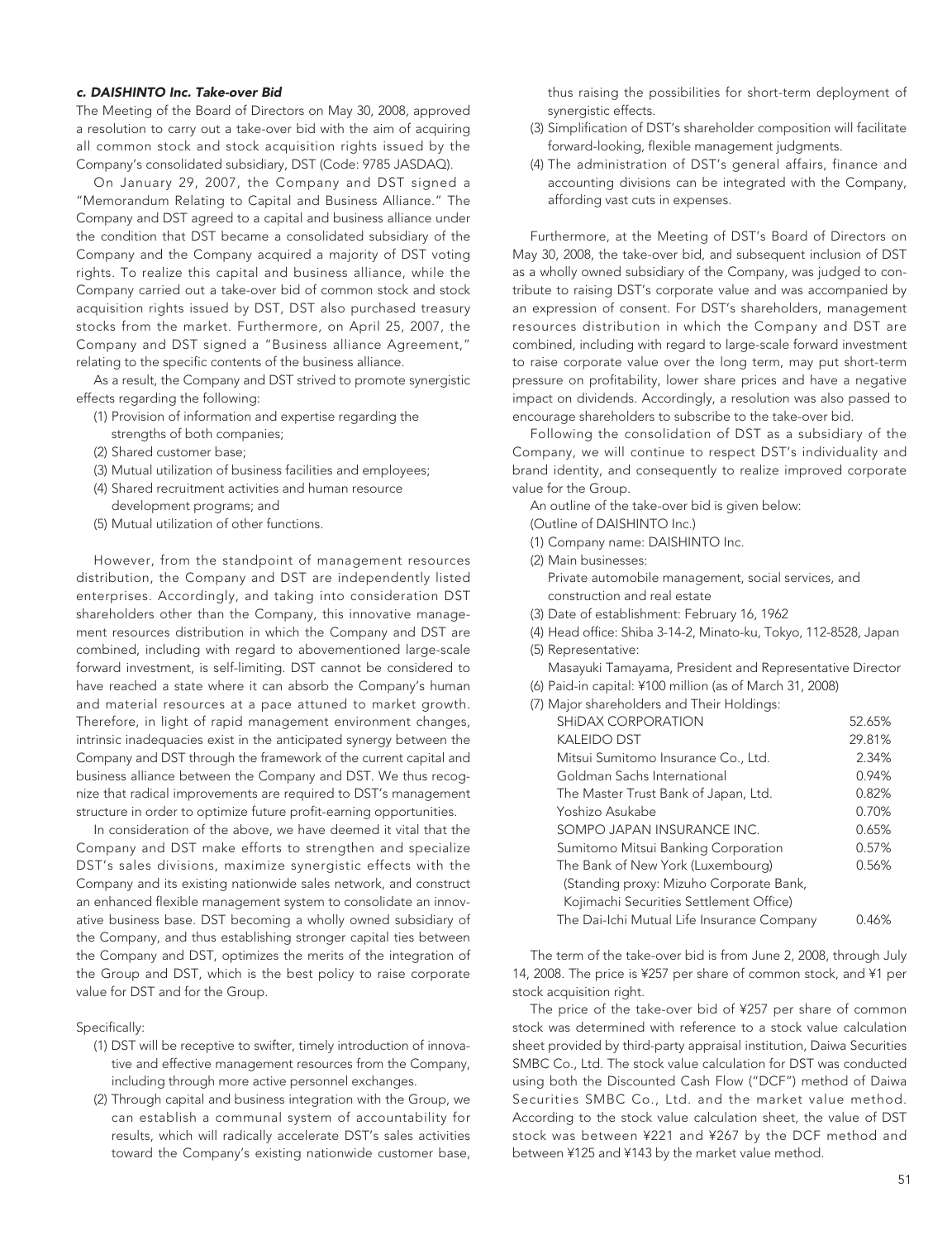The Company took into account the stock value range cited on the stock value calculation sheet, with reference to the above calculation results, and investigated a range of values per share from the lowest calculation result of ¥125 to the upper limit of ¥267. Further, we conducted negotiations with DST after comprehensive consideration of premium results gained from market values from past examples of take-over bid, of the possibilities of approval or rejection of the take-over bid by DST, and of the outlook for the take-over bid. Finally, we settled on a price of ¥257.

The take-over bid price offers a 105.6% premium (rounded to one decimal place) over the average closing price of DST's common stock on the JASDAQ securities market over the preceding month (from April 30, 2008, to May 29, 2008), which was ¥125 (rounded to the nearest yen). It is also equivalent to a 114.2% premium over the JASDAQ closing price on May 29, 2008, which was ¥120 (rounded to the nearest yen).

With regard to stock acquisition rights, the exercise price as of May 29, 2008, was ¥428 per share, which is higher than the takeover bid purchase price per share of common stock of ¥257. Further, the stock acquisition rights targeted by the take-over bid were issued as stock options to the directors, corporate auditors and employees of either DST or DST's subsidiaries. It is a prerequisite for exercise of the stock acquisition rights that the owner at the time of exercise holds a position as a director, corporate auditor or employee of DST or its subsidiaries. Accordingly, the Company can be construed to gain no direct benefit from the purchase of stock acquisition rights arising from the take-over bid. The Company is unable to exercise the stock acquisition rights, even if it goes ahead with their purchase through the take-over bid, so the purchase price of the stock acquisition rights targeted by the takeover bid were all fixed at ¥1.

Through the take-over bid, 44,257,912 shares and 3,000,000 stock acquisition rights are targeted for purchase, with no upper or lower limits on purchase imposed.

The change in share ownership arising from the take-over bid is as follows:

(1) Number of voting rights relating to shares held by take-over bid prior to purchase

492,205 (52.66% of stock ownership prior to purchase)

(2) Number of voting rights relating to shares held by persons with special relationships prior to purchase

8,760 (0.94% of stock ownership prior to purchase)

(3) Number of voting rights relating to shares earmarked for purchase

472,579 (100% of stock ownership following purchase) (4) Total number of DST's voting rights

934,768

Purchase price total ¥12,145 million (\$121,223 thousand) on the premise that all subscription shares are common stock, calculated by multiplying the total of 47,257,912 shares earmarked for purchase in the take-over bid by the purchase price.

With regard to payment, immediately after the end of the period of the take-over bid official notification of purchase shall be sent to the address or offices of the subscribing shareholder (or the address of their standing proxy in the case of overseas subscribers).

The purchase shall be carried out in cash. Proceeds from sale of purchased stock shall be made immediately following the first day of payment on July 23, 2008, at the stipulation of the subscribing shareholder, by cash transfer from Daiwa Securities SMBC Co., Ltd. or Daiwa Securities Co., Ltd. to an address stipulated by the subscribing shareholder, alternatively through the main bank or any branch nationwide of Daiwa Securities SMBC Co., Ltd. or Daiwa Securities Co., Ltd.

### (Schedule following the take-over bid)

The Company currently holds 52.65% (49,220,500 shares) of DST's issued shares, and has included DST as a consolidated subsidiary. However, we carried out the take-over bid to acquire all DST issued shares (other than those already held by the Company) in accordance with our aim of making DST a wholly owned subsidiary. The Company has set no upper or lower limits for the shares targeted for purchase in the take-over bid, so shall purchase all shares sold by subscribing shareholders in response to the take-over bid (subscription shares). In addition, if the Company is unable to acquire all DST shares through the take-over bid it plans to conduct a stock exchange at the conclusion of the take-over bid—such that DST will make the Company its full parent company, and the Company make DST its full subsidiary—in order to complete the incorporation of DST as a wholly owned consolidated subsidiary. (In accordance with relevant laws, this can be carried out by "short-form stock exchange," without a resolution of acceptance from DST's meeting of shareholders.)

In the stock exchange, the Company plans to deliver its own shares as fair value for DST shares held by its shareholders. Through this process, all shares held by DST shareholders not subscribing to the take-over bid will be exchanged for the Company's shares, and DST shareholders allotted one or more of the Company's shares will become shareholders of the Company. In the event that such a stock exchange is implemented, the Company and DST will deliberate and determine the stock exchange ratio at the conclusion of the take-over bid with due consideration for profits for shareholders of both companies. This issue is currently undecided, but evaluation of DST's shares, in the absence of any particular circumstances, will be based on the price at which DST shares are purchased in the take-over bid (purchase price), and the stock exchange ratio will be made at or based on this purchase price. However, as the take-over bid and stock exchange are held at different times, with the possibility of intervening changes to business results for the Company or DST, fluctuations in the Company's share price and influence from stock market quotations, the economic value of the price accepted by DST shareholders through the take-over bid may exceed or fall short of the purchase price. DST's shareholders, in accordance with legal proceedings, could request an appraisal remedy on DST, in which case the buying price per share would ultimately be determined by a court of law, and could consequently differ from the purchase price or economic value of the price received by DST shareholders through the take-over bid. Please note that the necessary procedures for exercise of appraisal rights, the take-over bid, the stock exchange and tax transactions relating to the appraisal remedy in the case of stock exchange are all the responsibility of individual shareholders.

The stock exchange is planned for October 2008. However, this schedule could change, depending on the Company's share ownership ratio following the take-over bid, holdings by DST shareholders other than the Company, changes to business results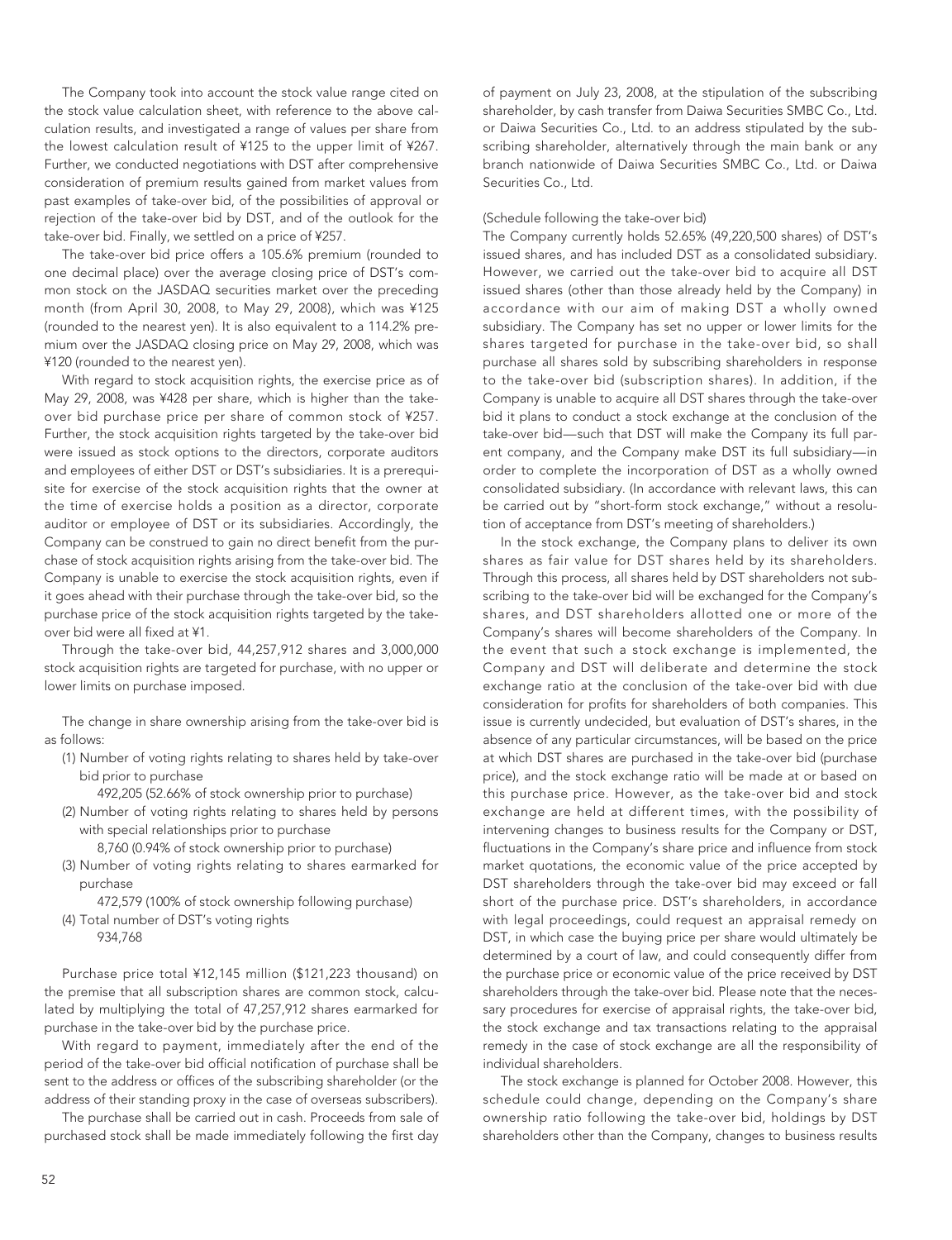for the Company or DST, and influence from the stock markets. Details of the stock exchange will be announced as soon as a decision is reached, following negotiations with DST.

If unable to acquire all DST's stock acquisition rights despite the take-over bid being enacted, the Company will request that DST implements procedures necessary to eliminate stock acquisition rights. In such a case, DST may need to carry out the required procedures in response to the Company's request.

Further, while capitalizing on the merits of DST's inclusion as a wholly owned subsidiary, the Company will investigate the partial transfer of the Company/DST shares to clients and other business partners with the objective of reinforcing business relations. At this point in time, no specific agenda has been determined.

(Possible delisting of DST's common stock)

DST's common stock is listed on JASDAQ; no upper or lower limits have been set on the number of shares for purchase through the take-over bid. Accordingly, in order to purchase of all subscription shares, DST's common stock may, depending on the results of the take-over bid, temporarily be delisted through prescribed procedures in accordance with JASDAQ delisting criteria, even if the stock exchange is not carried out. Moreover, if the stock exchange does take place as described above, DST's common stock is expected, depending on the results of the take-over bid, to be temporarily delisted through prescribed procedures in accordance with JASDAQ delisting criteria. If the stocks are delisted, DST's common stock cannot be traded on the JASDAQ securities exchange.